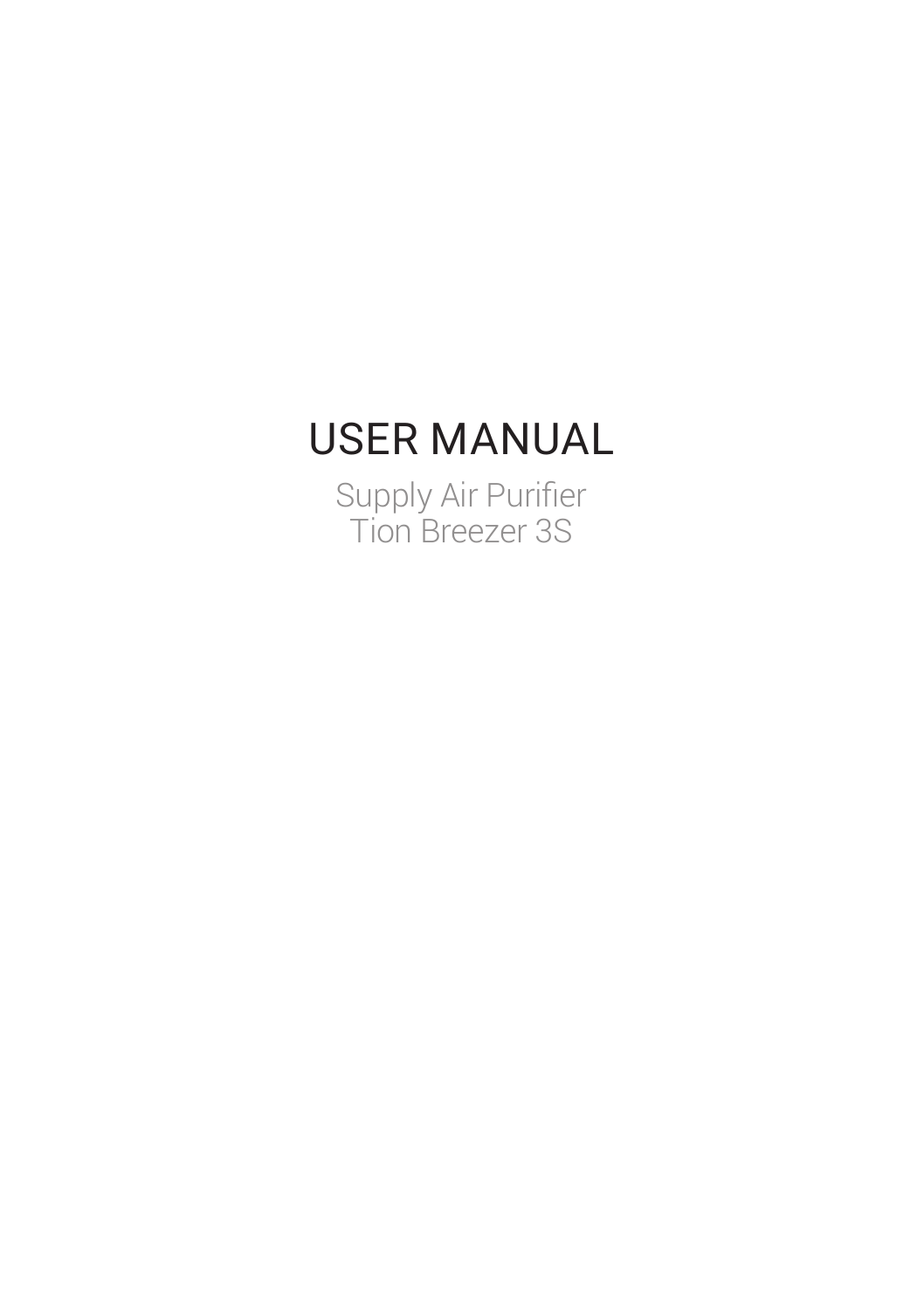## **CONTENTS**

| 6.1 UNPACKING, PRELIMINARY INSPECTION AND PREPARATION |  |
|-------------------------------------------------------|--|
|                                                       |  |
|                                                       |  |
|                                                       |  |
|                                                       |  |
|                                                       |  |
| 7.2 PROCEDURE FOR FILTER REMOVAL AND INSTALLATION 44  |  |
|                                                       |  |
|                                                       |  |
|                                                       |  |
|                                                       |  |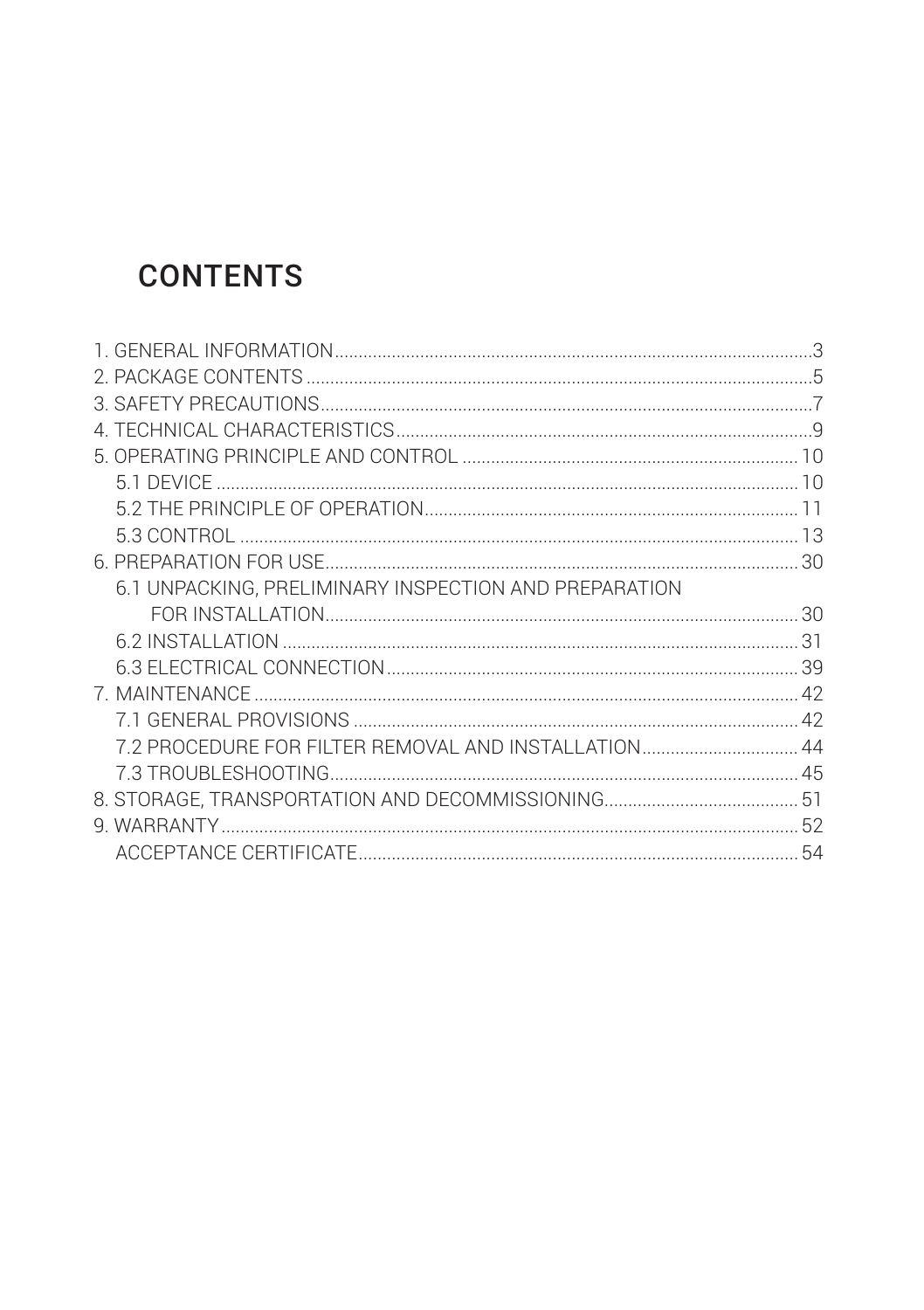#### Dear Customer!

Thank you for purchasing Tion Breezer 3S! This User Manual contains a full scope of information on the device, methods for its adjustment and service regulations.

## 1. GENERAL INFORMATION

The Tion Breezer 3S compact ventilation device (hereinafter referred to as the device) is intended for fresh air supply into the room.

When using the device for the purpose intended:

- air is supplied through the air duct into the room by means of a fan being an integral part of the device;
- air is purified by means of the filter system.

Additional functions of the device include:

- air purification inside the room (a mode of recirculation);
- supply air heating<sup>1</sup>;
- compatibility with the MagicAir  $-$  Smart Microclimate Control System<sup>2</sup> (hereinafter referred to as the MagicAir system);
- control with the use of Tion Remote mobile applications.



Before using the device, please read thoroughly the Operating Manual, warranty provisions, and check completeness and external appearance.



The device is not intended for heating the rooms. Removal of the heater does not affect its principal function.



The device is intended for operation in domestic and similar conditions: in residential, office, warehouse and other premises suitable for the operating conditions stated in the current Operating Manual.

1 Except for the devices in the Eco complete set.

<sup>2</sup> In the presence of base station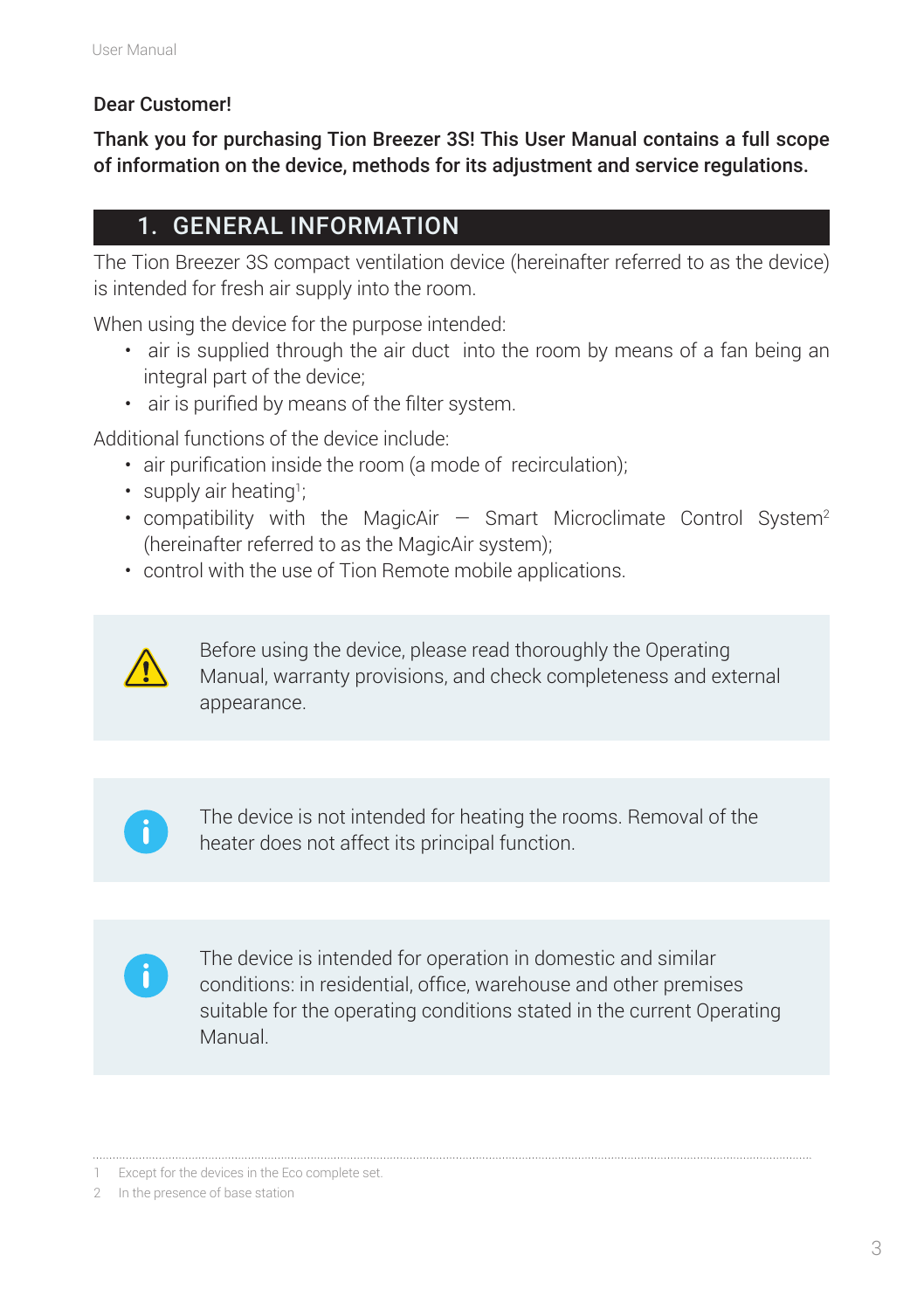

The device is not intended for medical purposes.

The device corresponds to the requirements of the following Technical Regulations of the Customs Union:

- TR TS 004/2011 On Safety of Low-Voltage Equipment;
- TR TS 020/2011 On the Electromagnetic Compatibility of Technical Devices.

Developed by Tion Smart microclimate JSC. 20, Inzhenernaya str., Novosibirsk, 630090, Russia. Manufactured in PRC.

tion.global

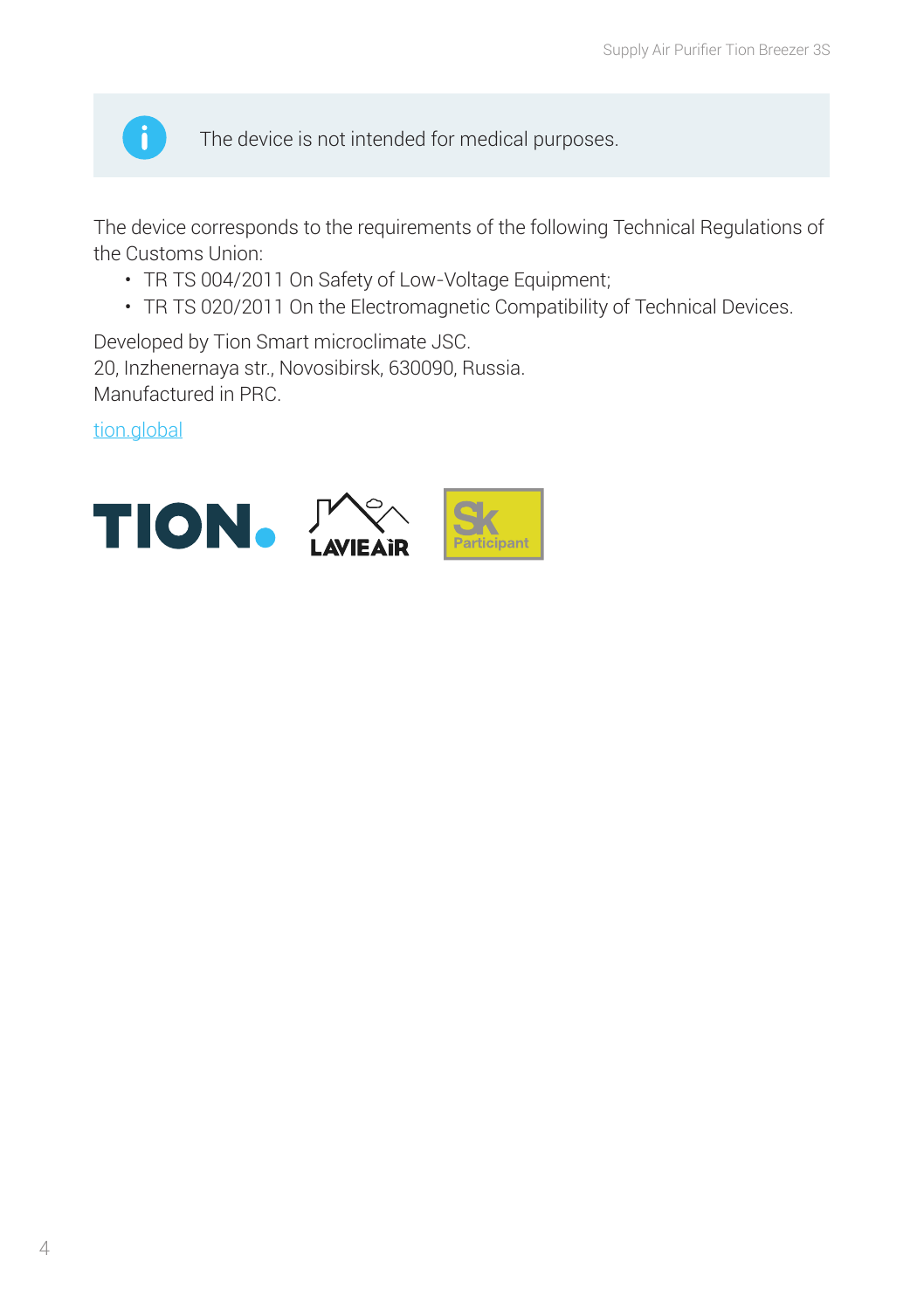## 2. PACKAGE CONTENTS

The full package contents $^{\rm 3}$  are listed in Table 2.1.

*Table 2.1 — Delivery sets for the device*

|                                                             | Tion Breezer 3S |                |                |
|-------------------------------------------------------------|-----------------|----------------|----------------|
| List of items and accessories                               | Standard        | Special        | Eco            |
|                                                             |                 | Quantity, pcs. |                |
| Device                                                      | $\mathbb{1}$    | 1              | 1              |
| Base filter G4                                              | 1               | 1              | 1              |
| Efficiency filter EPA E11                                   | 1               | 1              | 1              |
| Adsorption-catalytic filter AK-XL <sup>4</sup>              | 1               |                |                |
| Heater                                                      | 1               | 1              |                |
| Detachable power cable, (3±0.15) m                          | 1               | 1              | ı              |
| Remote control                                              | 1               | 1              | 1              |
| Remote control bracket                                      | 1               | 1              | 1              |
| Batteries (AAA)                                             | $\overline{2}$  | $\overline{2}$ | $\overline{2}$ |
| Tion air intake grid                                        | 1               | 1              | 1              |
| <b>Quick Start Manual</b>                                   | 1               | 1              | 1              |
| <b>User Manual</b>                                          | 1               | 1              | 1              |
| Warranty card                                               | 1               | 1              | 1              |
| Mounting template                                           | 1               | 1              | 1              |
| Nylon dowel 10x50                                           | $\overline{4}$  | $\overline{4}$ | 4              |
| Self-tapping screw 5x55 (for fixing the<br>device)          | $\overline{4}$  | $\overline{4}$ | 4              |
| Nylon dowel 5×27                                            | $\overline{2}$  | $\overline{2}$ | $\overline{2}$ |
| Self-tapping screw 3x25 (for fixing the<br>console bracket) | $\overline{2}$  | $\overline{2}$ | $\overline{2}$ |
| Self-tapping screw 4x90 (for fixing the grid)               | $\overline{2}$  | $\overline{2}$ | $\overline{2}$ |

3 The complete set of the device is specified on the packing, and when purchasing it shall be specified in the warranty card by an employee of the selling company.

4 If there is «1» in the complete set column it means that this filter is installed by default. If in the complete set column the «—» sign is used it means that this filter is not installed by default. The change in the complete set of the device shall be separately paid.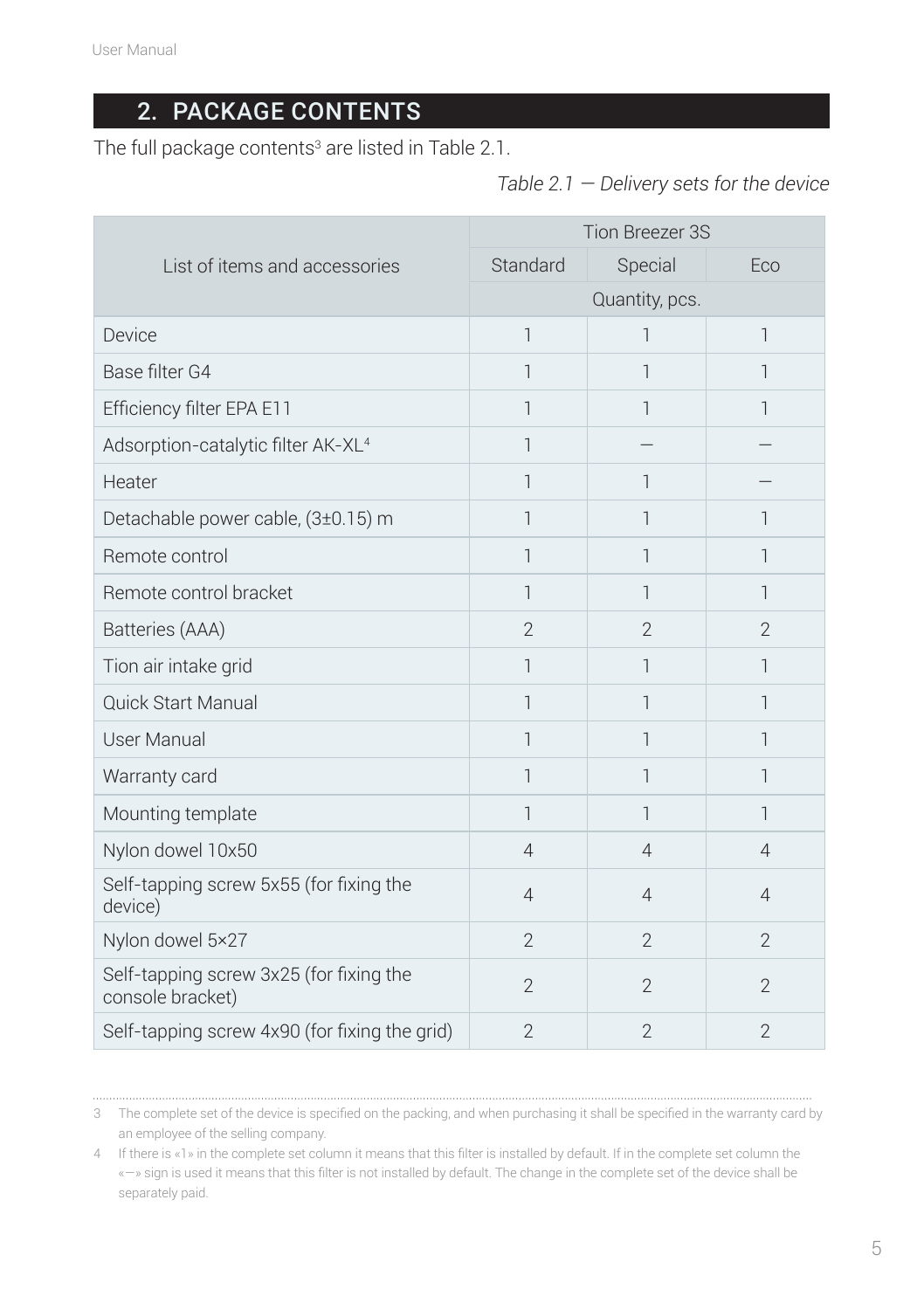To improve the device in the Tion Breezer 3S Eco configuration up to Tion Breezer 3S Standard configuration contact the maintenance service at the place of purchasing the device or the nearest authorized service centre for heater installation and buy the AK-XL filter at the company's website: tion.global or from the authorized dealer.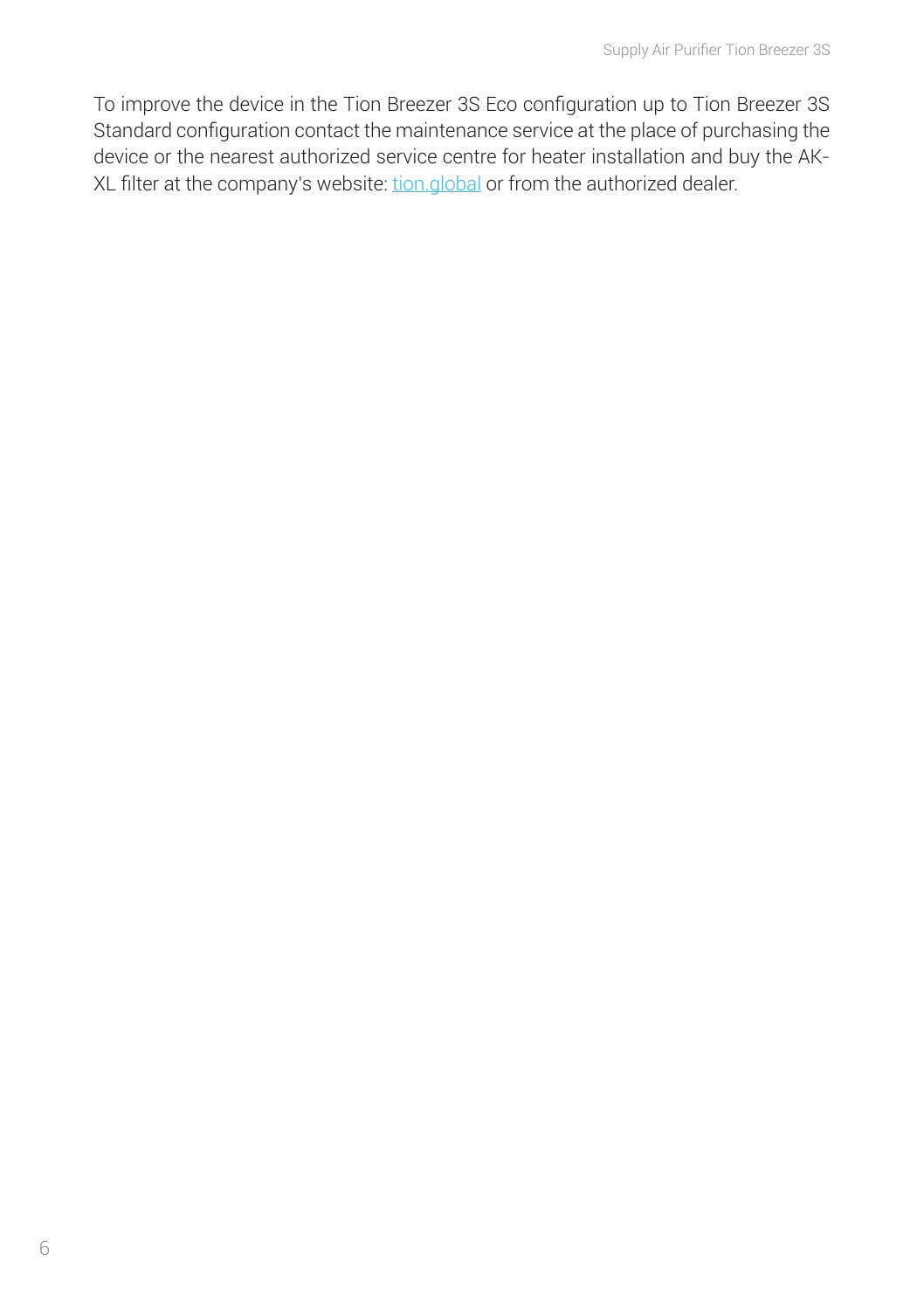## 3. SAFETY PRECAUTIONS

The following signs are used in this Operating Manual:



CAUTION! Requirements, the non-observance of which can lead to failure of the device or making the conditions dangerous for human health or life.



**ATTENTION!** Requirements, the non-observance of which can lead to dysfunction of the device.



The device is not intended for use by children or by people with physical, sensory or mental impairments, unless supervised by other persons responsible for their safety.

Do not leave the power cord accessible to children or pets, even when the device is switched off.



 $\boldsymbol{\mathcal{S}}$ 

Do not store packing materials (box, packages, etc.) in a place accessible to children or pets.

Do not attempt any repair of, or make any intervention inside the device structure yourself. If any damage or possible signs of abnormal operation are detected, contact the Vendor's Service Center regarding further device operation.



Do not operate the device if the power cord insulation or any part of the device casing is damaged.



Disconnect the device from the power mains before scheduled maintenance work.



After storage or transportation at low temperature, to avoid device failure, condensate formation or damage to plastic parts, leave the device in a warm room for 2 h before installing it.



The device should not be operated at indoor temperatures below +10°С or above +50°С.



The device should not be operated with relative air humidity above 80% at +30°С.



Operation of the device is not allowed in the rooms with the sources of vapor and another abundant moister and a possibility of direct water flow on the device. These rooms are swimming-pools, baths and saunas, and sanitary facilities and bathrooms.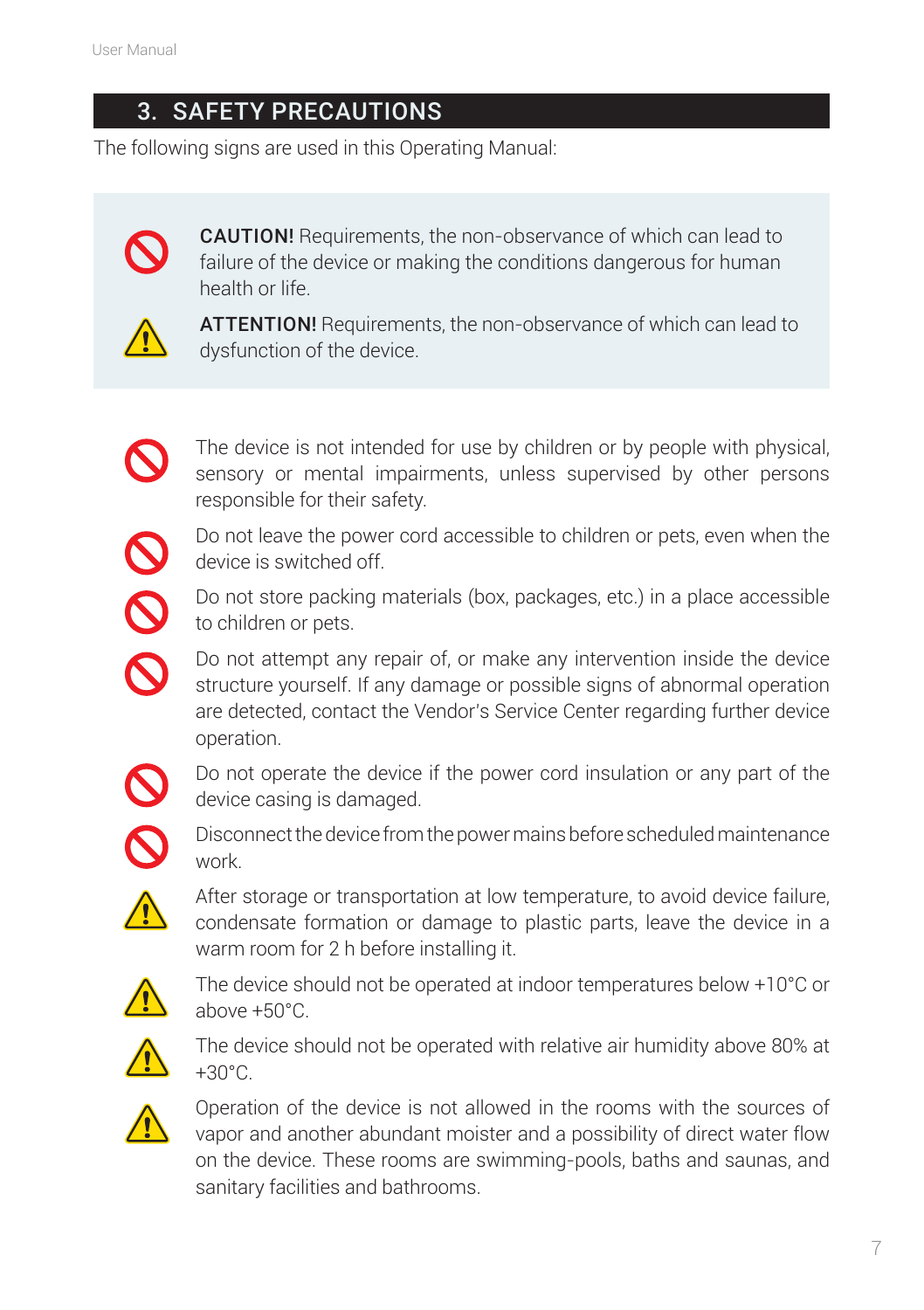

Avoid prolonged exposure of the device to direct sunlight.

Do not install or operate the device in violation of the installation rules indicated in this User Manual and on mounting template.



If you want to de-energize the device, disconnect it by means of a control button and wait for a double audio signal, in 10 minutes after the signal make sure that there is no error indication and only after that pull the plug of the power supply cord from the socket. Otherwise the shutter can remain open, and air from the street affected by natural draught will go through the device into the room.



During an electrical storm, turn the device off and disconnect it from the power mains.



Don't activate a new cycle of the day counter before replacing the filters by the new ones. Operation of the device with the filters that have worked out their resource can lead to reduced performance, noisy operation of the fan and a failure of the device.



Don't operate the device without the base filter G4 and efficiency filter EPA E11 installed. It can lead to the ingress of coarse dust into the heater and fan unit that can cause a failure.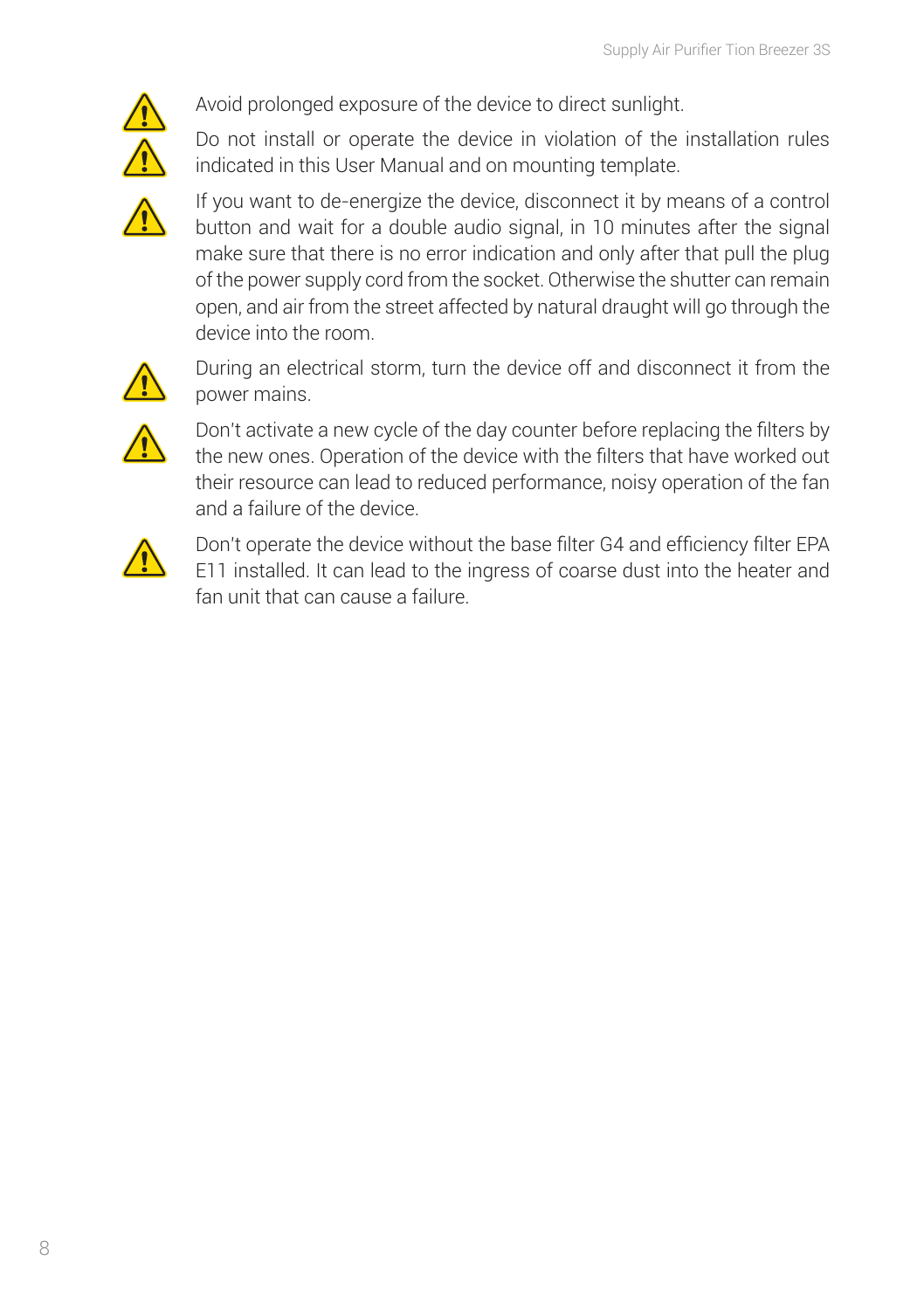## 4. TECHNICAL CHARACTERISTICS

Technical characteristics of the device are given Table 4.1.

*Table 4.1 — Technical characteristics of the device*

| Parameter <sup>5</sup>                                                                 | Value for the complete set |                         |                         |  |
|----------------------------------------------------------------------------------------|----------------------------|-------------------------|-------------------------|--|
|                                                                                        | Standard                   | Special                 | Eco                     |  |
| Operating power <sup>6</sup> consumption, W                                            | 1150                       | 1150                    | 50                      |  |
| Heating element power, W                                                               | 1100                       | 1100                    |                         |  |
| Allowable range of air temperature<br>at the input into the device, °C                 | $-40+50$                   | $-40+50$                | $0.1 + 50$              |  |
| Airflow throughput of the device <sup>7</sup> ,<br>$m^3/h$                             | 30/45/60/<br>75/90/140     | 30/50/70/<br>90/110/160 | 30/50/70/<br>90/110/160 |  |
| Equivalent level of sound pressure,<br>not more than dBA                               | 19/23/29/<br>35/40/47      | 19/23/29/<br>35/40/47   | 19/23/29/<br>35/40/47   |  |
| Electrical network parameters, V,<br>$({\sim} 50 \text{ Hz})$                          | $230+10%$                  | 230+10%                 | 230+10%                 |  |
| Weight of the device <sup>8</sup> (net), kg                                            | 9.5                        | $\overline{9}$          | 8,5                     |  |
| Overall dimensions of the case<br>(HxWxD), mm                                          | 528×453×203                | 528×453×203             | 528×453×203             |  |
| Power cable length, m                                                                  | $3+0.15$                   | $3 + 0.15$              | $3 + 0.15$              |  |
| Intended life cycle, years                                                             | 5                          | 5                       | 5                       |  |
| Warranty life, years                                                                   | $\overline{2}$             | $\overline{2}$          | $\overline{2}$          |  |
| Compatibility with the MagicAir<br>System                                              | Yes                        | Yes                     | Yes                     |  |
| Compatibility with the devices<br>having Bluetooth <sup>9</sup> wireless<br>technology | Yes                        | Yes                     | Yes                     |  |

<sup>5</sup> The stated technical characteristics are provided for only at operation of the device with the Tion air intake grid installed outside on the ventilation duct and observation of recommendations for preparation of the air duct and device placement.

<sup>6</sup> The value is determined in accordance with Russian state standard GOST IEC 60335-1-2015, item 10.1.

<sup>7</sup> Efficiency of the device depends on the service conditions.

<sup>8</sup> The value is determined for the device with a set of filters installed by default for each certain complete set.

<sup>9</sup> The device has a protocol version of the Bluetooth wireless technology 4.2 (Low Energy). Compatible versions of the Bluetooth wireless technology: 4.0, 4.1, 4.2 and 5.0.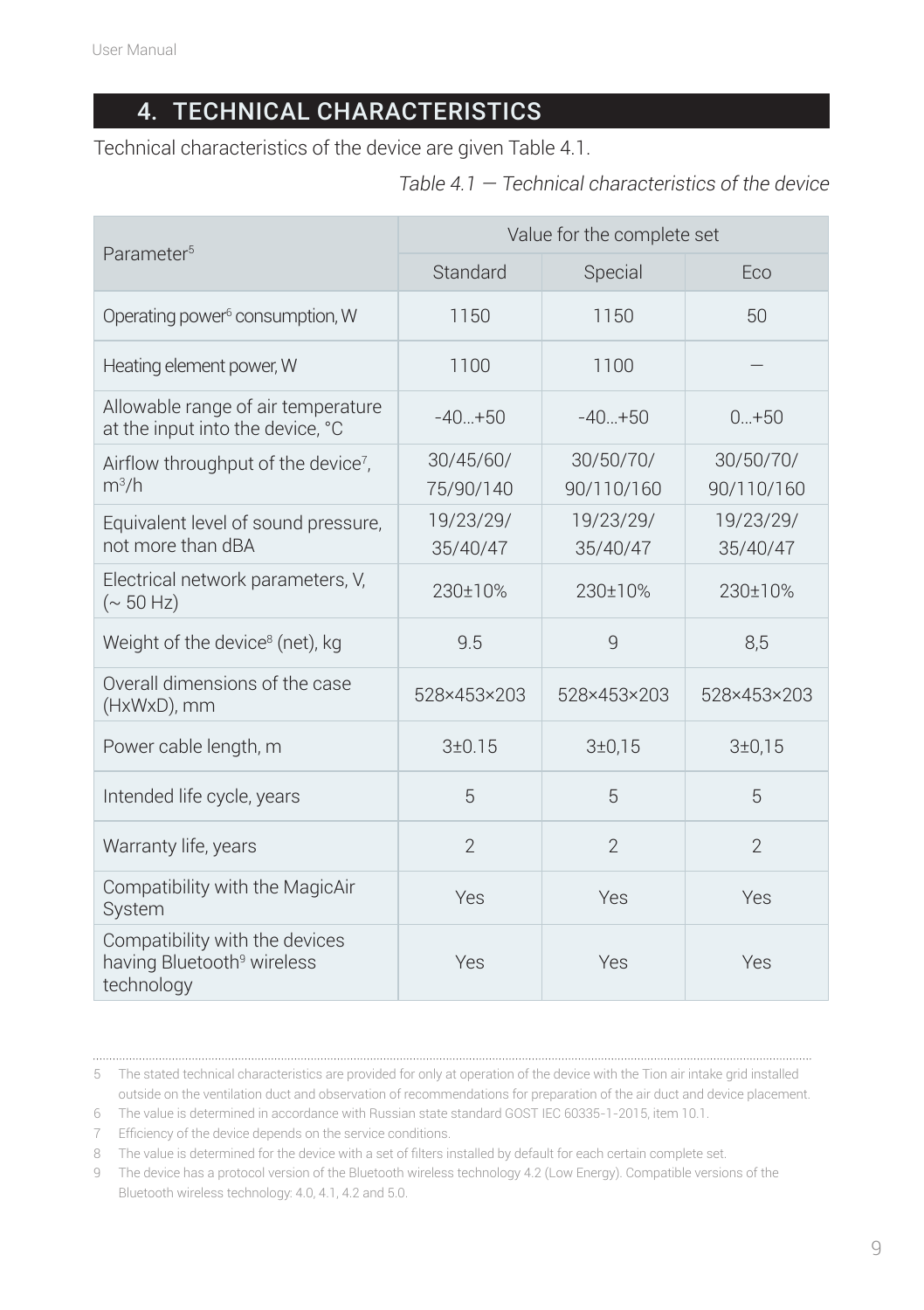## 5. OPERATING PRINCIPLE AND CONTROL

#### 5.1 Composition of the device

Figure 5.1 shows a composition of the Tion Breezer 3S.



*Figure 5.1 – Composition of the device 1 — fan unit; 2 — discharge diffuser; 3 — heater unit10; 4 —efficiency filter EPA E11; 5 — base filter G4; 6 — decorative panel; 7 — Tion air intake grid; 8 — air duct heat insulation; 9 — adsorption-catalytic filter AK-XL; 10 — sites for main electronic units of the device; 11 — prefilter with the frame and grid; 12 — shutter unit; 13 — control button.*

10 Unavailable for the devices in the Eco complete set.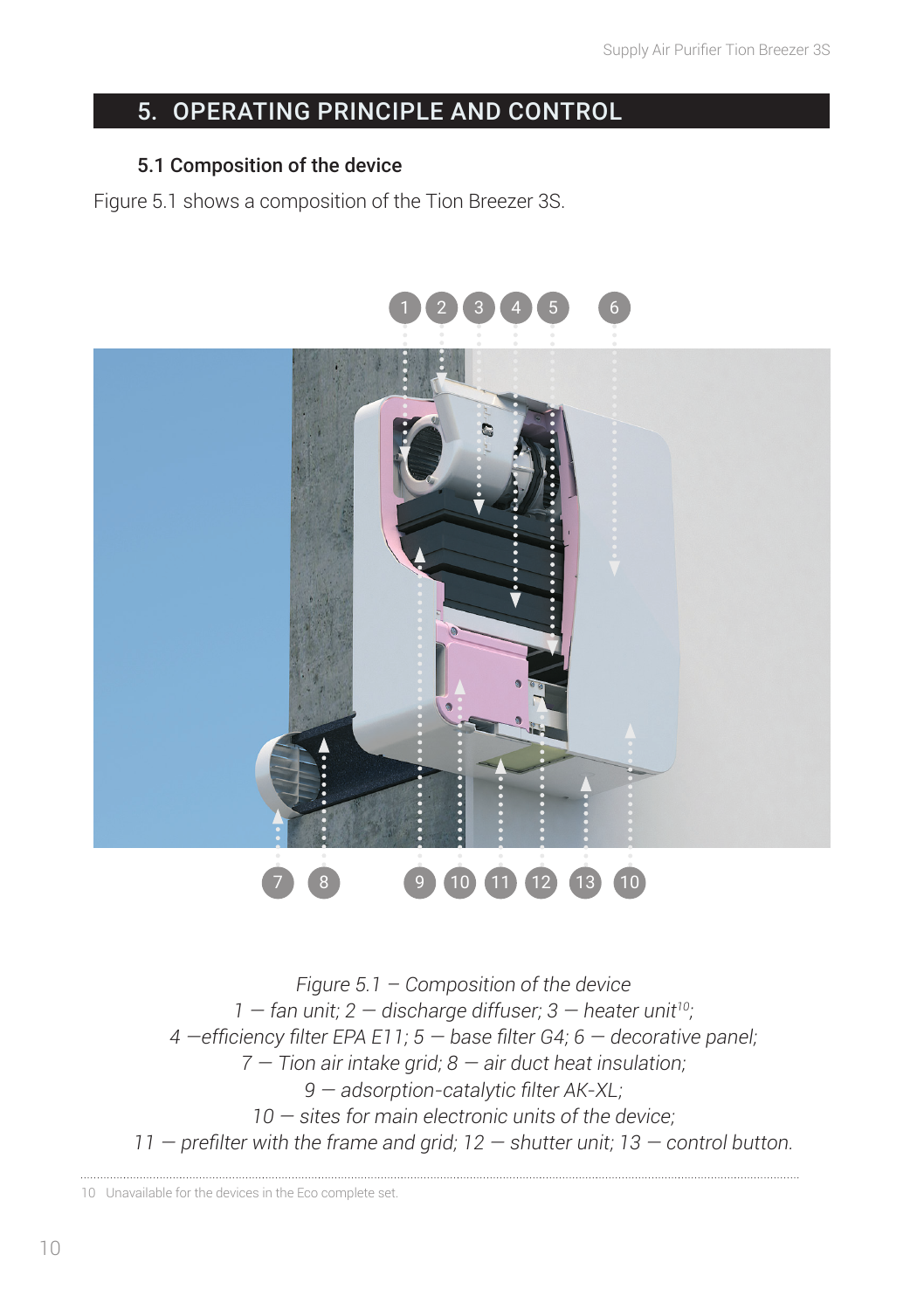#### 5.2 The principle of operation

The device is mounted on the wall with the air duct. Air from the street goes through it into the device. The air duct shall be protected by heat insulation (Fig. 5.1, p. 8). It is required that the duct has had a slope providing protection against the ingress of rain moisture into the device.

The air intake grid is installed on the air duct from the outside (Fig. 5.1, p. 7). To ensure maximum airflow throughput, the use of the Tion air intake grid being in the delivery set is recommended.



*Figure 5.2 — Air intake modes 1 — Inflow; 2 — Recirculation; 3 — Mixed*

The device can operate in such air intake modes as "Inflow", "Recirculation" and "Mixed". The features of operation in these modes are shown in Figure 5.2.

At the inlet of the device there is a shutter unit (Fig. 5.1, p. 12). It prevents from getting air into the room from the outside when the device is deactivated or operates in the "Recirculation" mode, and it is also required for the "Inflow" and "Mixed" air intake modes.

Air is supplied into the room by means of a fan (Fig. 5.1, p. 1), being an integral part of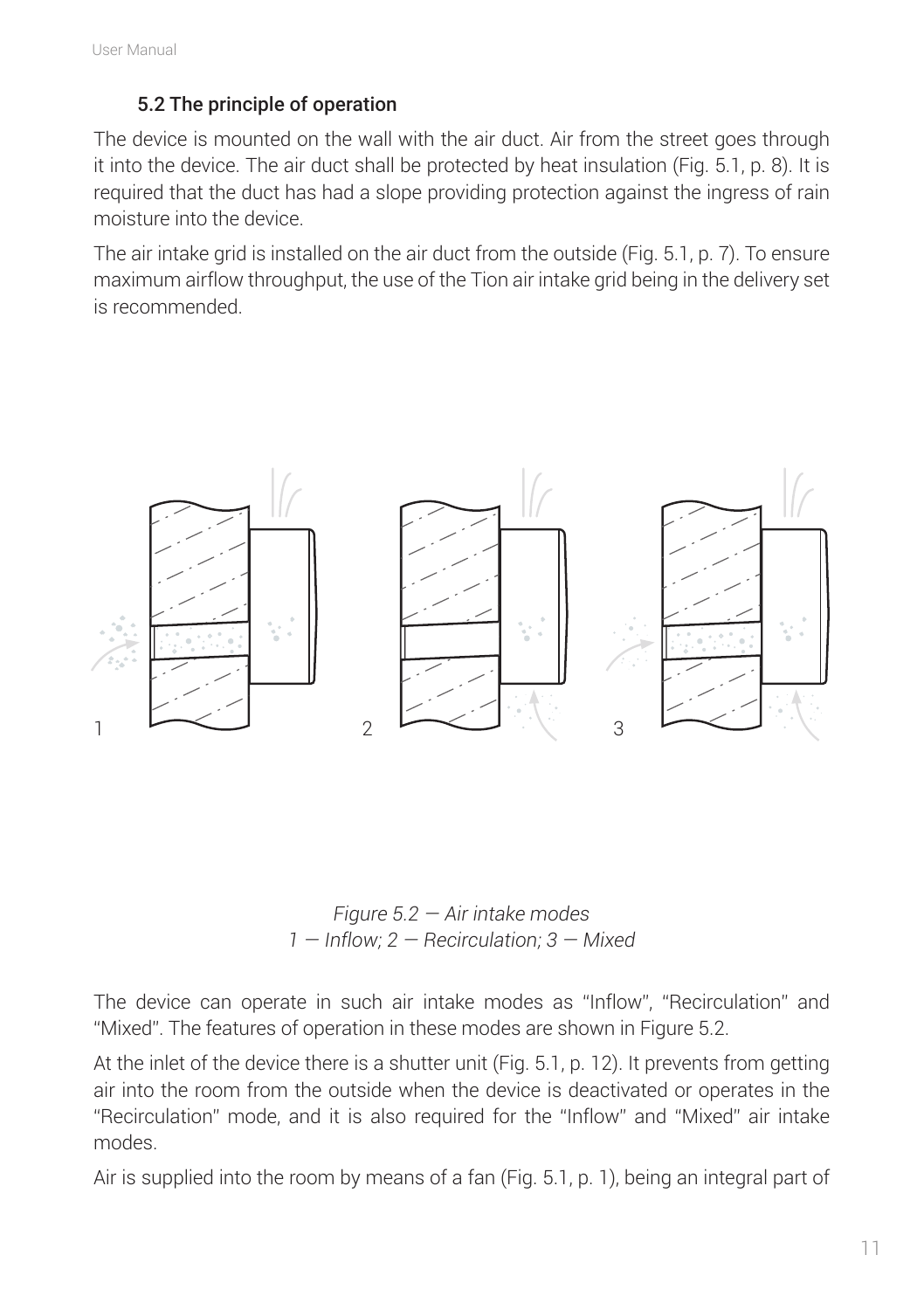the device. If required, the supply air can be heated by means of a heater<sup>11</sup> (Fig. 5.1, pos. 3), and a step-by-step air purification takes place inside the device.

The "Inflow" air intake mode is a main mode installed in the device by default. Air in this mode is taken only through the air duct (Fig. 5.1, p. 7, 8).

During operation in the "Recirculation" air intake mode, the shutter of the air pipe closes the air duct leading to the street, and air goes into the device from the room through the prefilter (Fig. 5.1, p. 11). When switching to this mode, the heater is automatically deactivated.

The "Mixed" mode is an air intake mode in which air is taken from both the street and the room in equal proportion. By default, the heater is deactivated in the mixed mode, but it can be activated, and if required, the air will be heated to the temperature set by the user. The mixture of outdoor and indoor air reduces energy consumption for heating in winter (besides the air is purified inside the room).



ATTENTION! The "Mixed" mode is unavailable at a temperature of incoming air of lower than 0 °С.

When the device operates in this mode the use of the first and second speeds is not recommended. External factors may direct the airflow into the room through the prefilter bypassing the filtration unit

#### Prefilter

The prefilter (Fig. 5.1, p. 11) keeps large household waste (fluff, hair, etc.) when the device operates in the "Recirculation" mode.

The prefilter is designed to protect the main filtration unit from premature clogging, and to extend the life of the base filter G4 and fan of the device.

#### Base filter G4

The base filter G4 (Fig. 5.1, p. 5) has an average dust holding capacity as regards synthetic dust of at least 90% (for particles with a diameter of 0.4 μm according to EN 779:2012).

This filter is designed to trap coarse dust and to extend the life of the efficiency filter EPA Е11 (Fig. 5.2, p. 4).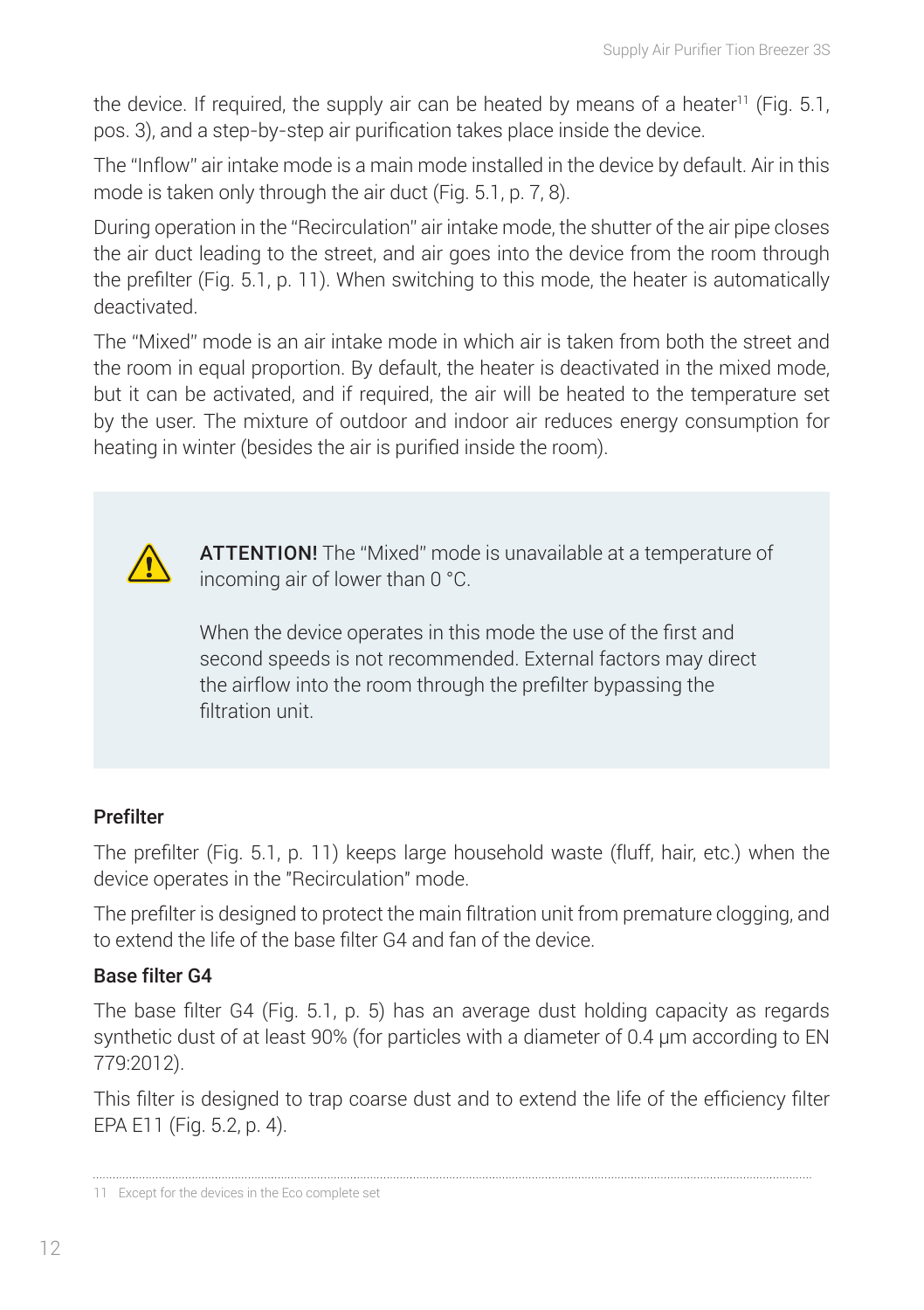#### Efficiency filter EPA Е11

The efficiency filter EPA E11<sup>12</sup> (Fig. 5.1, p. 4) has an integral filtering efficiency value of at least 95% (for particles with a diameter of  $0.1-1$  µm, according to EN 1882-1:2009).

This filter is designed to protect from penetration of allergens and pathogens along with street air into the room.

#### Adsorption-catalytic filter АК-XL

The adsorption-catalytic filter АК-XL (Fig. 5.1, p. 3) is designed to reduce the concentration of molecular atmospheric pollutants getting into the room along with street air.

The adsorption-catalytic filter АК-XL can be replaced by the user with the adsorption-catalytic filter АК-XXL, if desired, which has an increased service life. Under the same operating conditions, the AK-XXL filter has a greater adsorption efficiency of pollutants and a longer effective life.

Adsorption-catalytic filters are able to reduce the concentration of molecular pollutants up to a level lower than MPCad13, provided that their concentration at the inlet of the device does not exceed 5\*MPCad and 10\*MPCad for AK-XL and AK-XXL filters, respectively.

> Adsorption-catalytic filters, due to interaction with air at a molecular level, are able to reduce the intensity or even completely eliminate odors that go into the room along with street air. However please note that odor elimination efficiency depends on the nature of its source and the speed of air flow passing through the device (fan speed).

#### 5.3.Control

The user interface of the device consists of a control button, a light indication around the control button, and audio signals.

To change the settings and operating mode of the device, the following controls can be used:

<sup>12</sup> The E11 filtration class is intended for technological systems and air purification and conditioning systems used for provision of clean rooms, for example, in the pharmaceutical industry

<sup>13</sup> MPCad (average daily maximum permissible concentration) is an average daily level of concentration of certain types of harmful substances that does not pose a threat to human health and life.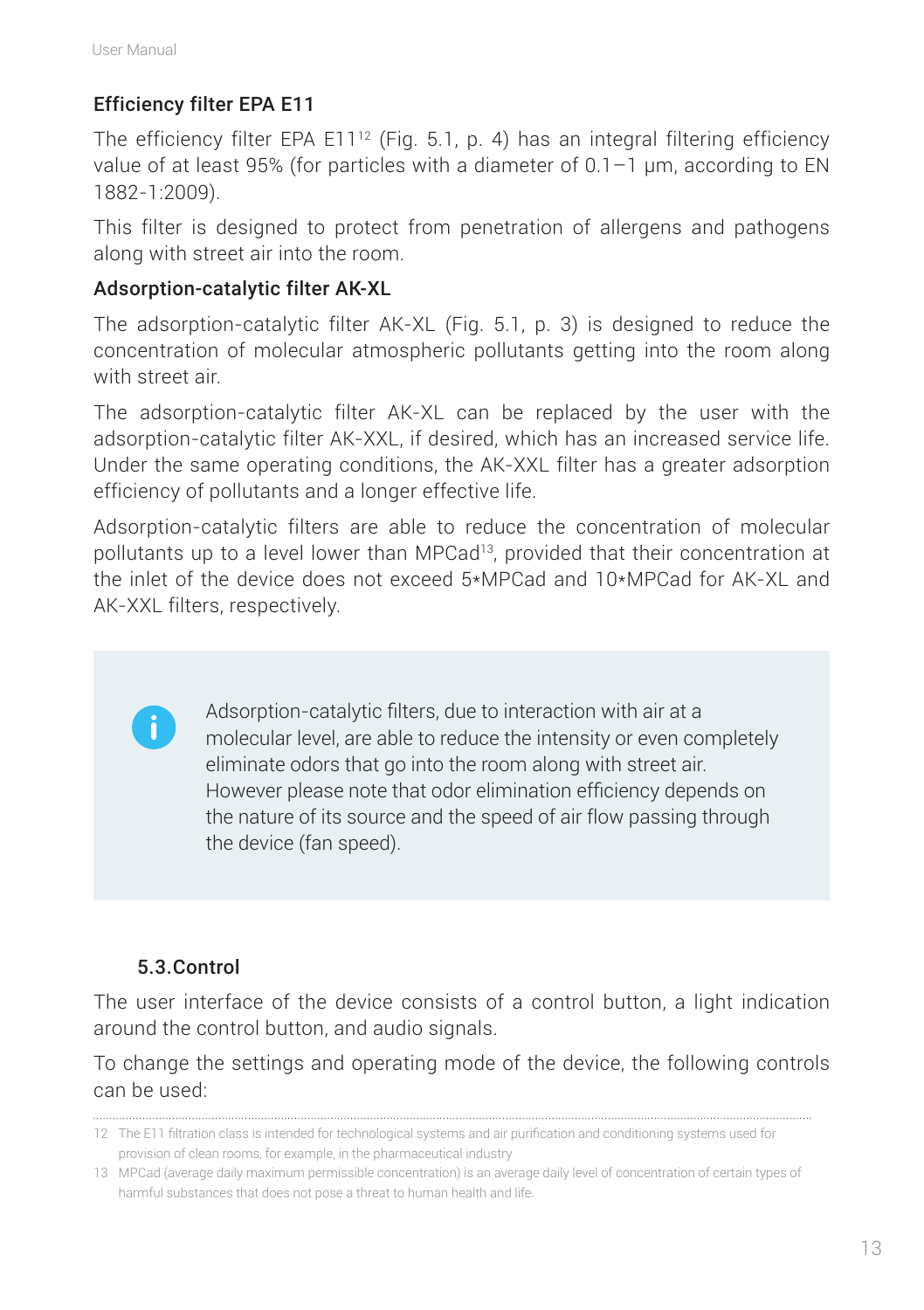• remote control (RC  $-$  a part of the delivery set);

 $\mathbf{d}$ 

 $\ddot{\phantom{a}}$ 

- Tion Remote mobile application (for Android- and iOS-based mobile devices);
- MagicAir microclimate control system (due to MagicAir mobile app and in the presence of MagicAir base station BS310).

Tion Breezer 3S can be simultaneously controlled by the MagicAir base station and one of the devices supporting Bluetooth wireless technology (RC or Tion Remote applications).

A device of any configuration can be simultaneously connected to RC and the Tion Remote mobile application, but due to the features of the Bluetooth wireless technology, it can be controlled by only one of the controls at a time.

To transfer control from the Tion Remote application to RC (or another mobile device), use the "Transfer Control" option on the screen of device settings in the application. To transfer control from RC to a mobile device, wait for 30 s (RC will become disconnected and the communication channel will be free to connect).

#### 5.3.1. Control button and light indication

The control button (Fig. 5.1, p. 13) is located on the front panel of the device next to the prefilter. The list of actions available for it is given in Table 5.1.

| Type of impact                           | Result                                                                                 |
|------------------------------------------|----------------------------------------------------------------------------------------|
| One quick pressing, not longer than 5 s. | Switching over the device between the<br>"Operation" and "Standby" modes <sup>14</sup> |
| One long pressing, not less than 5 s.    | Running the "Pairing" mode on the device                                               |

*Table 5.1 — Actions available for the control button*

14 Section 5.3.8 of this Operating Manual contains detailed information on operating modes of the device.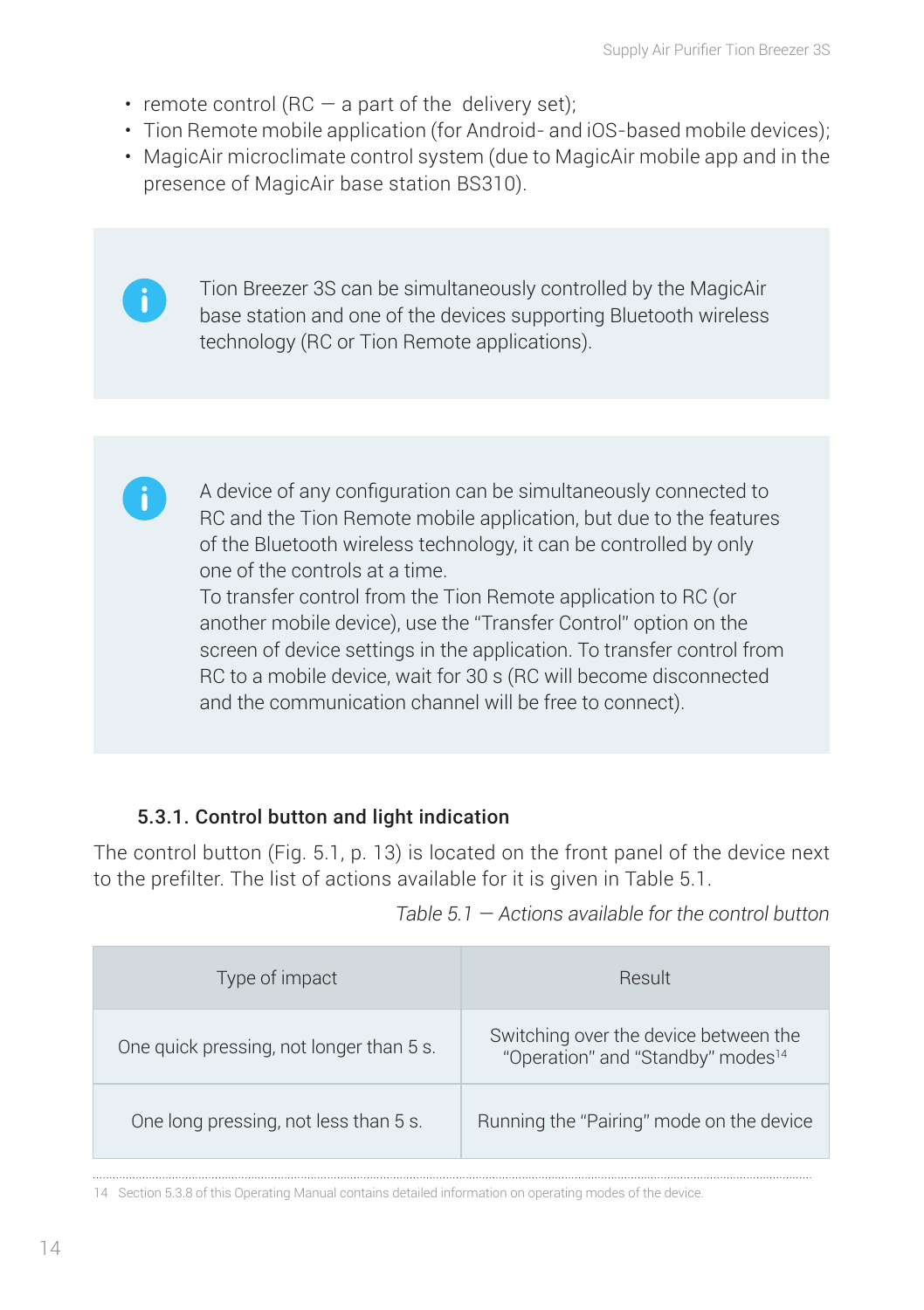On the control board of the device there is a light indication around the control button. Possible states of the light indication and their interpretation are given in Table 5.2.

*Table 5.2 — States and interpretation of the light indication*

| Indication <sup>15</sup>                                                                      | Interpretation                                                                                                                                          |  |
|-----------------------------------------------------------------------------------------------|---------------------------------------------------------------------------------------------------------------------------------------------------------|--|
| Indication available when working with any control means                                      |                                                                                                                                                         |  |
|                                                                                               | The device is connected to the electrical network and is in the<br>"Standby" mode                                                                       |  |
|                                                                                               | The device is connected to the electrical network and is in the<br>"Operation" mode                                                                     |  |
|                                                                                               | The device is in the "Pairing" mode                                                                                                                     |  |
|                                                                                               | A critical error has occurred while the device is operating                                                                                             |  |
| Indication available only if the device operates in the composition of the MagicAir<br>System |                                                                                                                                                         |  |
|                                                                                               | The device is connected to the MagicAir System and is in<br>"Operation" mode                                                                            |  |
|                                                                                               | The device is automatically controlled by the MagicAir base<br>station                                                                                  |  |
|                                                                                               | The process of software update of the device is in progress                                                                                             |  |
|                                                                                               | The firmware update of the device has successfully ended                                                                                                |  |
|                                                                                               | The firmware update of the device has ended in error: update has<br>not been installed / a critical error has occurred while the device<br>is operating |  |

15 To describe the states of the indicator the following symbols are used:  $O$  – lights;  $O$  – blinks.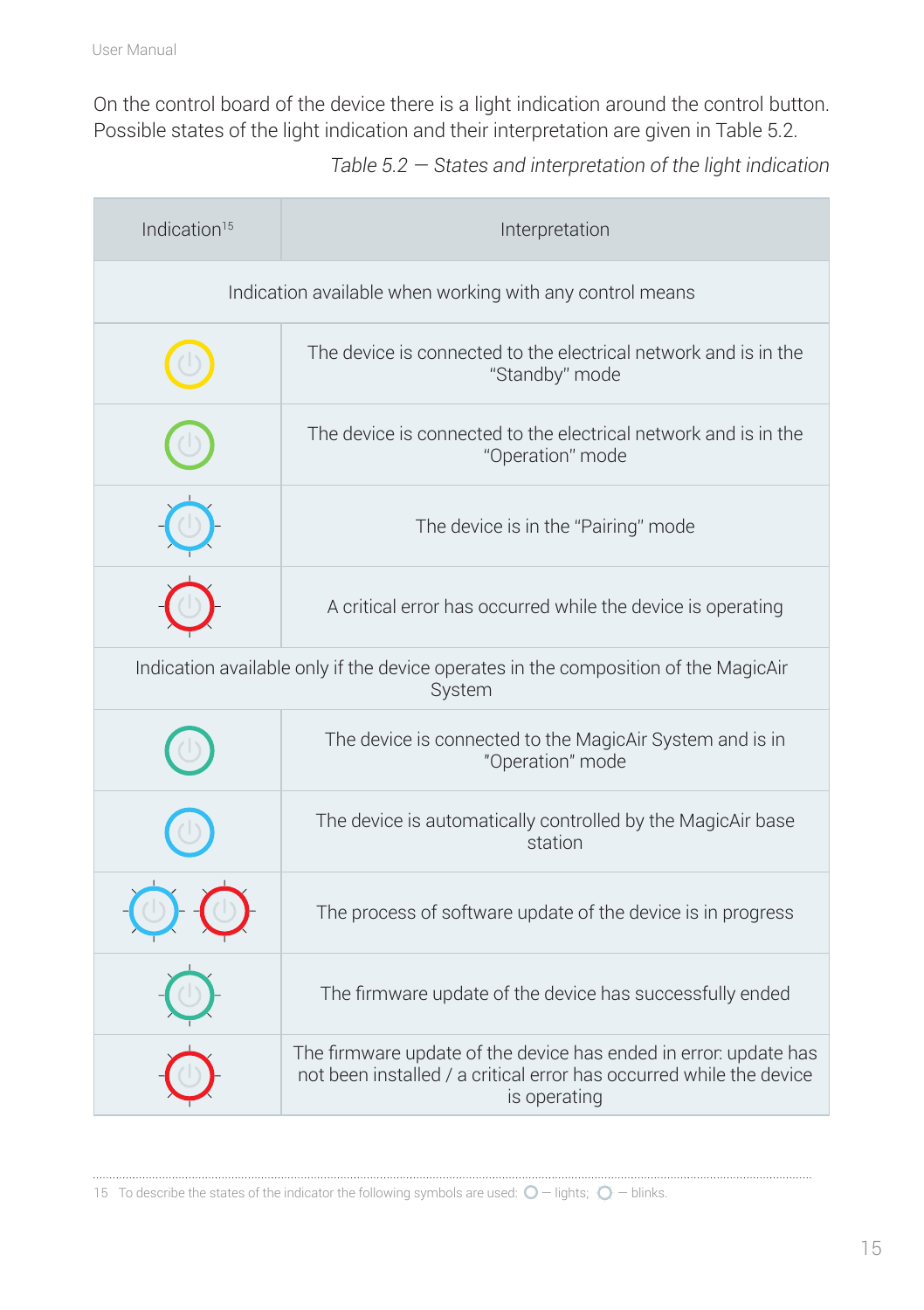#### 5.3.2. Audio signals

Audio signals are designed to inform the user on performance of some of the functions by the device. The interpretation of all possible audio signals is given in Table 5.3.

*Table 5.3 — Audio signal of the device*

| Type of audio signal     | Interpretation                                                                                                     |
|--------------------------|--------------------------------------------------------------------------------------------------------------------|
| One short audio signal   | Activation of the device / confirmation of button<br>pressing on the remote control / action has been<br>performed |
| Two short audio signals  | The device has switched over to the "Standby" mode /<br>the device is not able to execute the command              |
| Four short audio signals | Counter reset has been performed before replacing<br>the filter                                                    |
| Six short audio signals  | Counter reset to factory settings has been performed                                                               |

Audio signals can be deactivated by means of the remote control or the Tion Remote mobile application.

Audio signals are deactivated when the device operates in the composition of the MagicAir system in the automatic mode.

#### 5.3.3 Remote control

The remote control (hereinafter referred to as the remote control, RC) is intended for manual control of the device.

Before the first launch of the device, and also if RC is not activated, install batteries in it. For this purpose:

- 1. Open the cover of the compartment for batteries
- 2. Install two AAA 1.5 V batteries (in the composition of the delivery set) observing the polarity
- 3. Install the cover of the compartment for batteries on its site until you hear a click.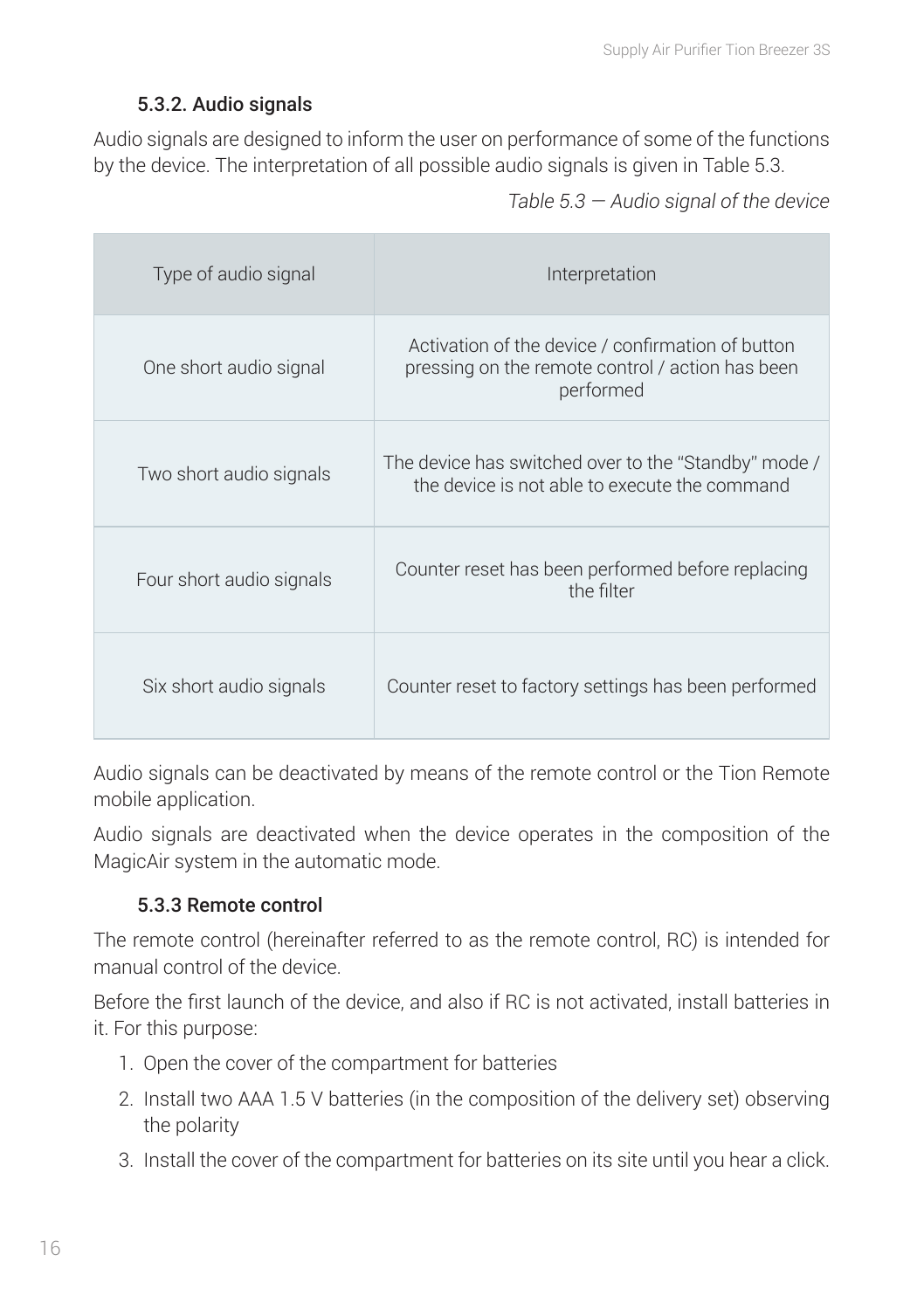ATTENTION! Tion Smart microclimate JSC and selling companies are not responsible for the quality and condition of batteries included in the delivery set. Please purchase replaceable batteries on your own and in advance.

For pairing RC with the device:

- 1. Take RC to the device at a distance of not more than 1 m.
- 2. Press and keep pressed the control button of the device for 5 s up to the change of indication into dark-blue blinking.
- 3. Switch on RC by pressing any button. After this RC will automatically start searching the device for pairing.

If the remote control has never been coupled with breezers before, or the connection with the coupled device has been broken<sup>16</sup>, the notification  $\Box$ PRIF will be displayed. It shall change to the model name of the device connected within 10 s.

If the remote control has been coupled before, then after being connected the display will demonstrate the model name of the device connected.

If the remote control displays the notification  $RPR + \sigma RBB$ , the pairing with the device has failed. Perform these operations to eliminate the error:

- 1. Make sure if there is indication appropriate to the "Pairing" mode (the indicator blinks blue).
- 2. If the indication is not active, press once the control button of the device and make sure that the indicator shows yellow or green. If there is no indication after pressing the control button, check the connection of the device to the electrical network.
- 3. Try to connect again (do not move the remote control at a distance of more than 1 m from the device, make sure that there is a light indication of the "Pairing" mode).

If the connection error cannot be eliminated on your own, contact the service center at the place of purchasing the device or the nearest authorized service center (addresses are specified in the warranty card).

The appearance and purpose of RC interface elements are shown in Figure 5.3 and in Tables 5.4 - 5.6.

<sup>16</sup> To disconnect the coupled device it is necessary to keep [POWER] + [DISP] pressed for not less than 5 s.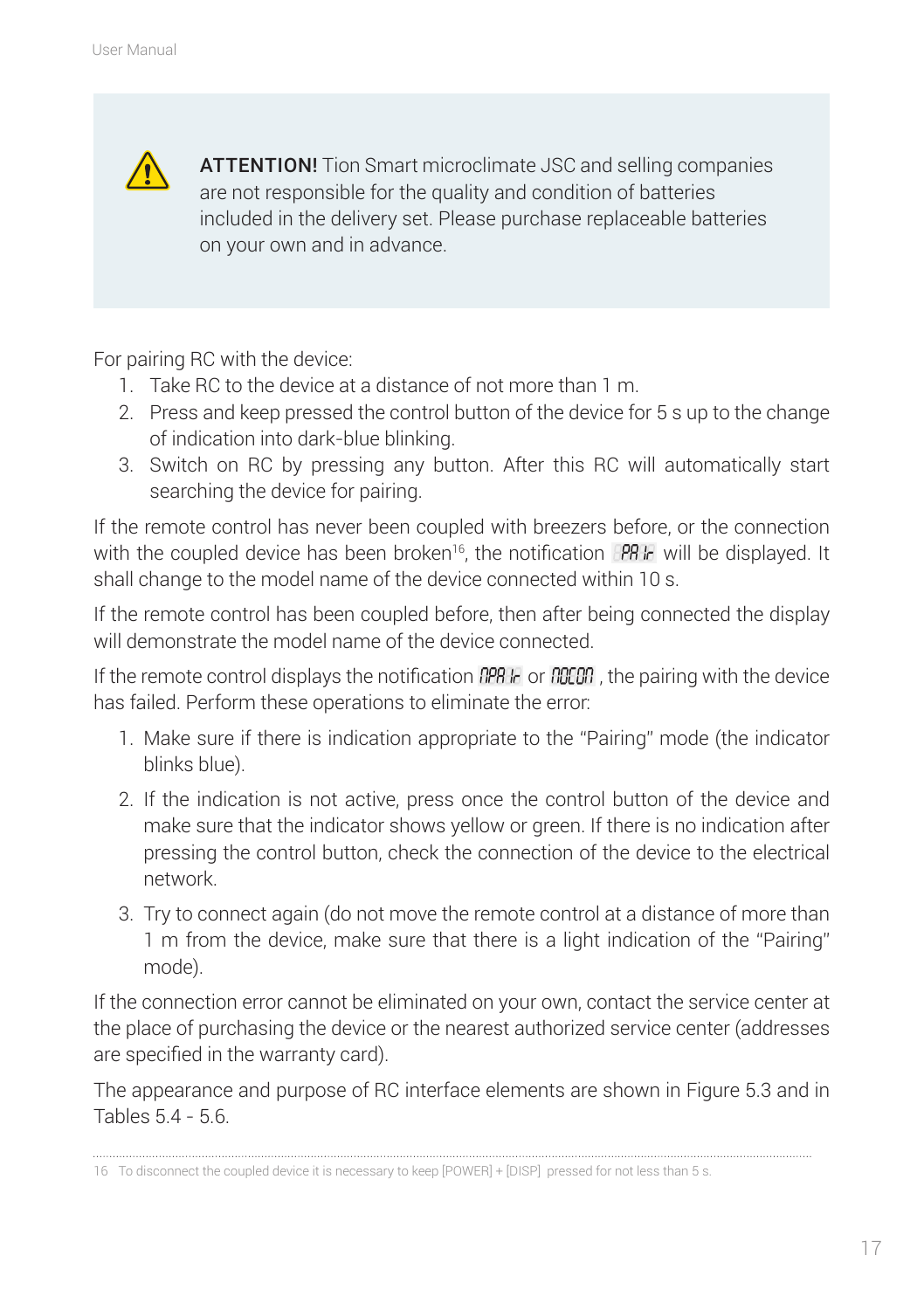

*Figure 5.3 — Remote control*

*Table 5.4 — RC display sections*

| Position in<br>Figure 5.3 | <b>Designation</b>                                                                                    |  |
|---------------------------|-------------------------------------------------------------------------------------------------------|--|
|                           | Timer (the section is active when the timer is on)                                                    |  |
| $\mathcal{P}$             | The number of days before replacing the filter / a state of timer -<br>«On»/«Off» (in the setup mode) |  |
| 3                         | A state of the heater ( $W - on$ ; $W - off$ or absent)                                               |  |
|                           | Airflow indication (inlet/outlet)                                                                     |  |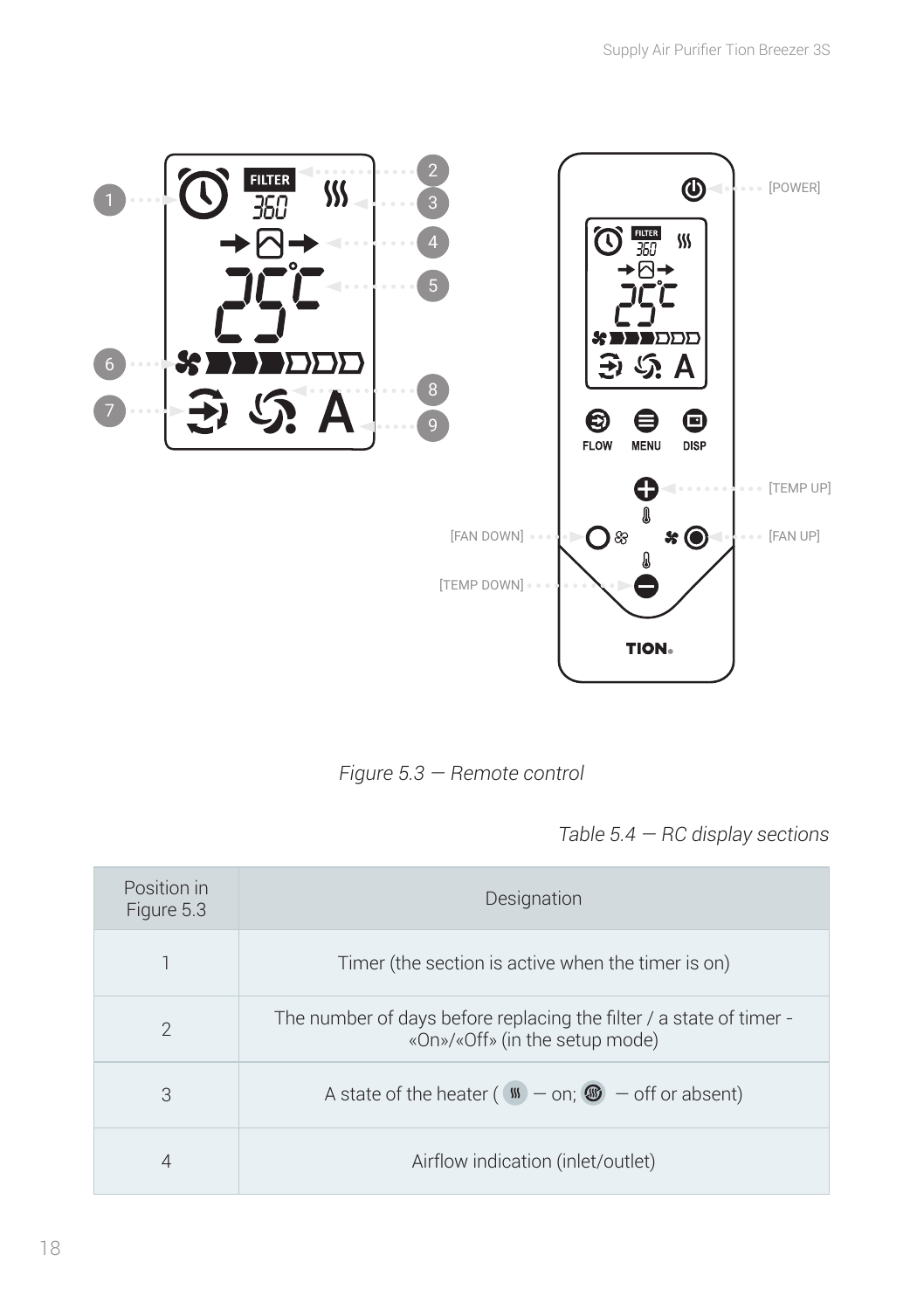| Position in<br>Figure 5.3 | Designation                                                                                                                            |  |
|---------------------------|----------------------------------------------------------------------------------------------------------------------------------------|--|
| 5                         | The range of values of the parameter selected                                                                                          |  |
| 6                         | Fan speed (the number of colored cells corresponds to the number of<br>set speed)                                                      |  |
| 7                         | The indicator of the air intake mode ( $\rightarrow -$ «Inflow» mode, $\odot -$<br>«Recirculation» mode, $\mathfrak{D}$ -«Mixed» mode) |  |
| 8                         | The indicator of connection to the MagicAir System                                                                                     |  |
| 9                         | The indicator of automatic control of the MagicAir System base station                                                                 |  |

*Table 5.5 — RC buttons* 

| <b>Button</b>         | Purpose                                                                                                                  |
|-----------------------|--------------------------------------------------------------------------------------------------------------------------|
| $\bigcirc$ [POWER]    | Switching over of the device between the "Operation" and<br>"Standby" modes                                              |
| $\bigcirc$ [FLOW]     | Shutter position change                                                                                                  |
| $\bigoplus$ [MENU]    | Switching over RC between the "Display" and "Setting" modes                                                              |
| $\bigcirc$ [DISP]     | Switching over screens in the RC "Display" mode                                                                          |
| $\bigoplus$ [TEMP UP] | Increase of the supply air heating temperature / increase of the<br>value or change in a state of the selected parameter |
| <b>TEMP DOWN</b>      | Decrease of the supply air heating temperature / decrease of the<br>value or change in a state of the selected parameter |
| $\bigcirc$ [FAN UP]   | Increase in fan speed / switching over between the adjustable<br>parameters                                              |
| [FAN DOWN]            | Decrease of fan speed / switching over between the adjustable<br>parameters                                              |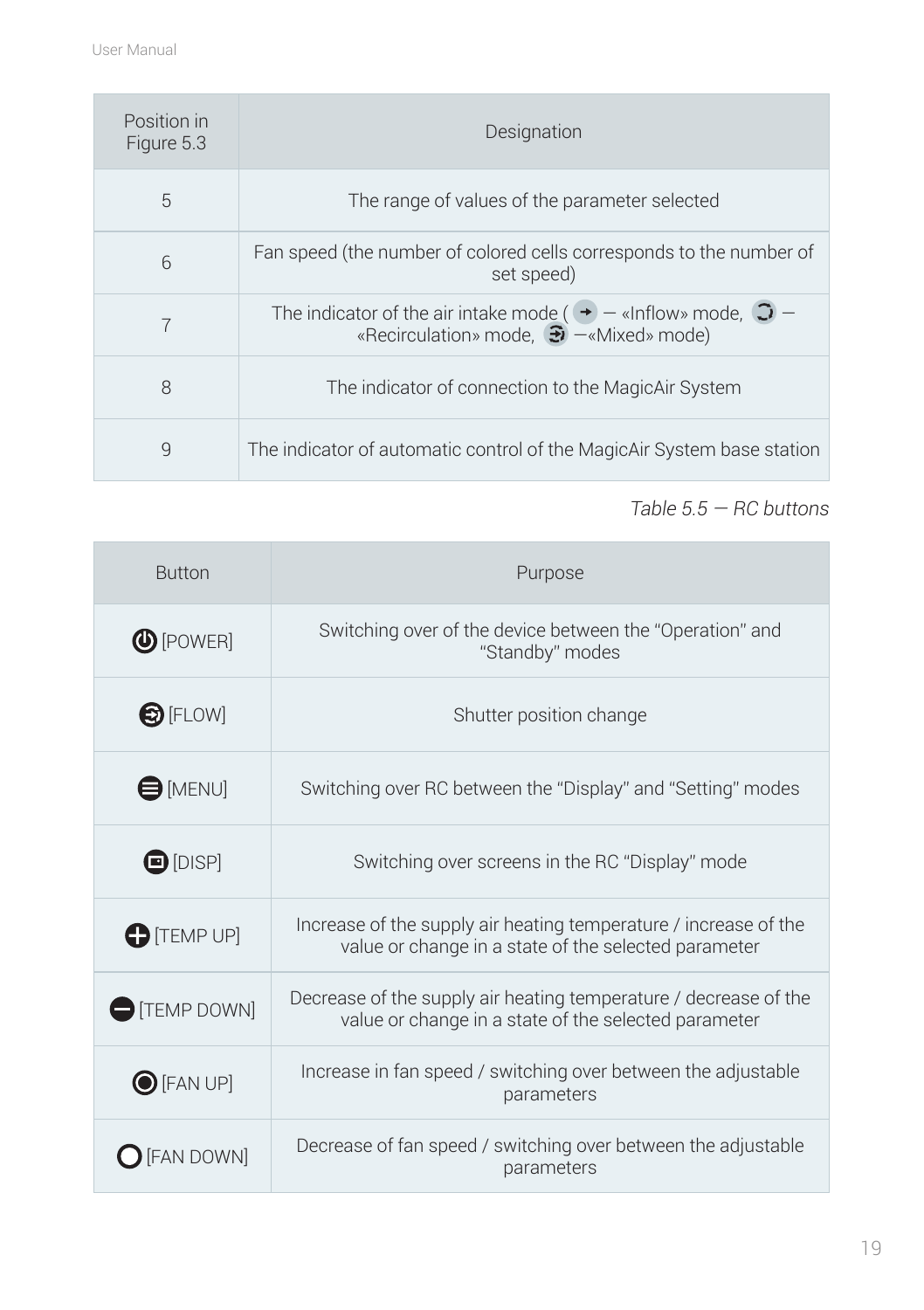#### *Table 5.6 — Combination of console buttons*

| Combination                                                                    | Purpose                                                                        |
|--------------------------------------------------------------------------------|--------------------------------------------------------------------------------|
| $[POWER] + [DISP]$<br>keep pressed for not less than 5 s.                      | Removal of the last coupled device                                             |
| $[FLOW] + [MENU] + [DISP]$<br>keep pressed for not less than 5 s.              | Audio signals on/off                                                           |
| [MENU] + [DISP] + [FAN UP] + [FAN DOWN]<br>keep pressed for not less than 5 s. | Reset of operating parameters of the<br>coupled device to the default settings |

The remote control has two operating modes: "Display" and "Setting". To switch between them, press the [MENU] button. The "Display" mode is a default mode of the console. If not to interact with RC for 10 s after pressing the [DISP] button or for 20 s after pressing the [MENU] button, the RC display will automatically switch over to the main screen.

To see a current state of the device, press the [DISP] button in the display mode. The display will show information on the device in circles in the following sequence: Air temperature at the outlet of the device  $\rightarrow$  Air temperature at the inlet of the device  $\rightarrow$  Internal time of the device  $\rightarrow$  Model name of the device  $\rightarrow$  Software version of the device control board.

Later on the screens are recurred starting from the first. RC will automatically switch over to the first screen if not to interact with it for 10 s.

If not to press any of the RC buttons for 30 s, RC will be automatically deactivated to save battery power.

#### 5.3.4. Tion Remote Mobile Application

The Tion Remote mobile application is designed to directly control the Tion Breezer 3S and Tion Breezer Lite devices via Bluetooth wireless technology.

The application can be downloaded on mobile devices based on Android (4.4 and later editions) and iOS (10.0 and later editions) operating systems in official app stores. For this purpose follow the direct link:

https://play.google.com/store/apps/details?id=com.tion.btremotecontrol

 $\epsilon$  Appstore https://apps.apple.com/us/app/tion-remote-управляй-бризером/ id1244645522

or read the QR code corresponding to the operating system of your mobile device (Fig. 5.4).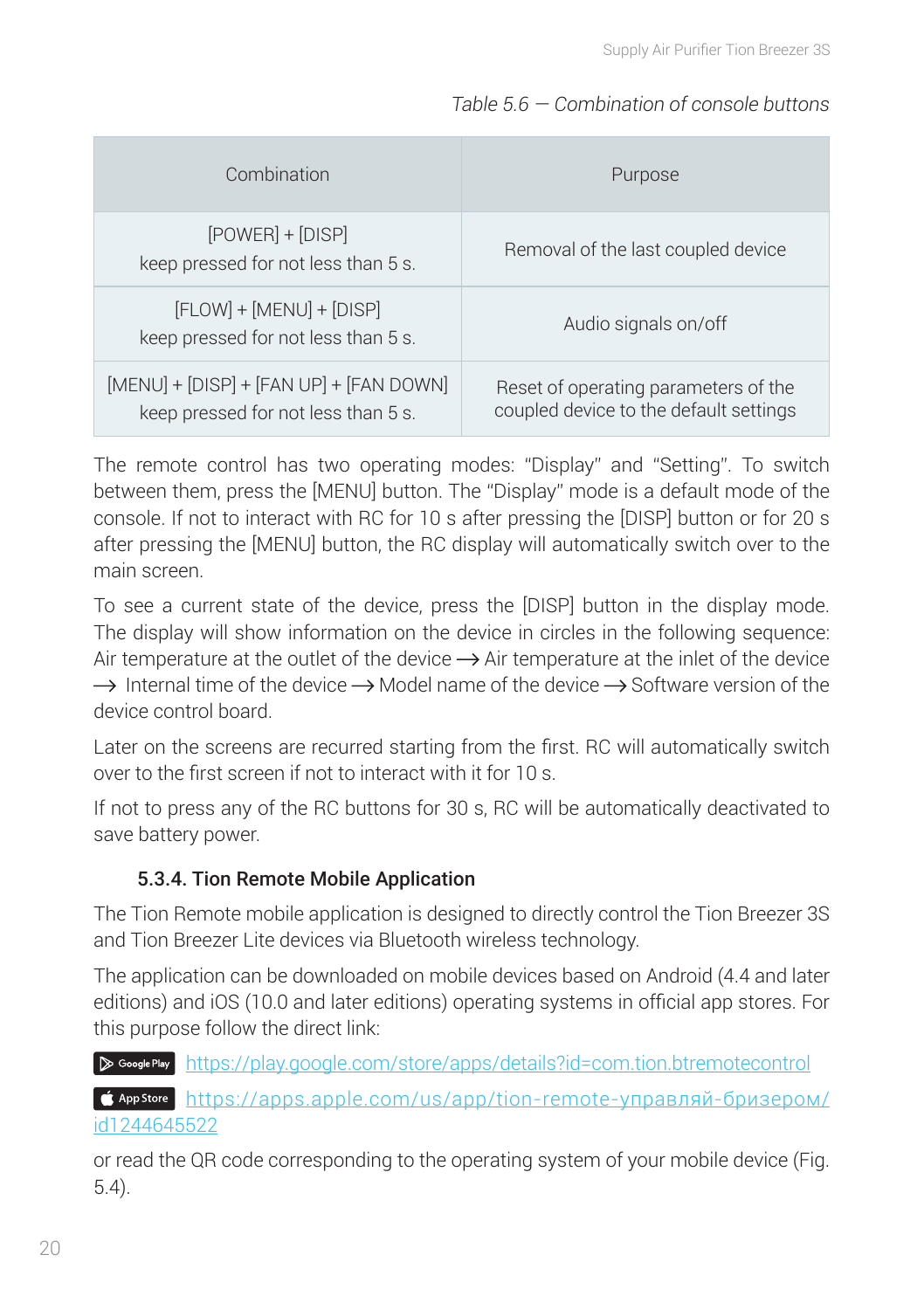

*Figure 5.4 — QR codes for downloading the Tion Remote mobile application*

#### 5.3.5. MagicAir — Smart Microclimate Control System

The MagicAir system consists of the cloud data storage (server), MagicAir mobile application, MagicAir BS310 base station and other devices.

The MagicAir system allows operating climate devices in automated and manual modes (including remote control mode), as well as controlling such indoor air quality parameters as  $CO<sub>2</sub>$  level, temperature and air humidity.

Tion Breezer 3S is an executive device. To use it in the MagicAir system, it is necessary to purchase one base station and install the MagicAir application on your mobile device.

The application can be downloaded on mobile devices based on Android (4.4 and later editions) and iOS (10.0 and later editions) operating systems in official app stores. For this purpose follow the direct link:

https://play.google.com/store/apps/details?id=com.tion.magicair

 $\bullet$  App store https://apps.apple.com/us/app/magicair/id1111104830

or read the QR code corresponding to the operating system of your mobile device (Fig. 5.5).



*Figure 5.5 — QR codes for downloading the MagicAir mobile application*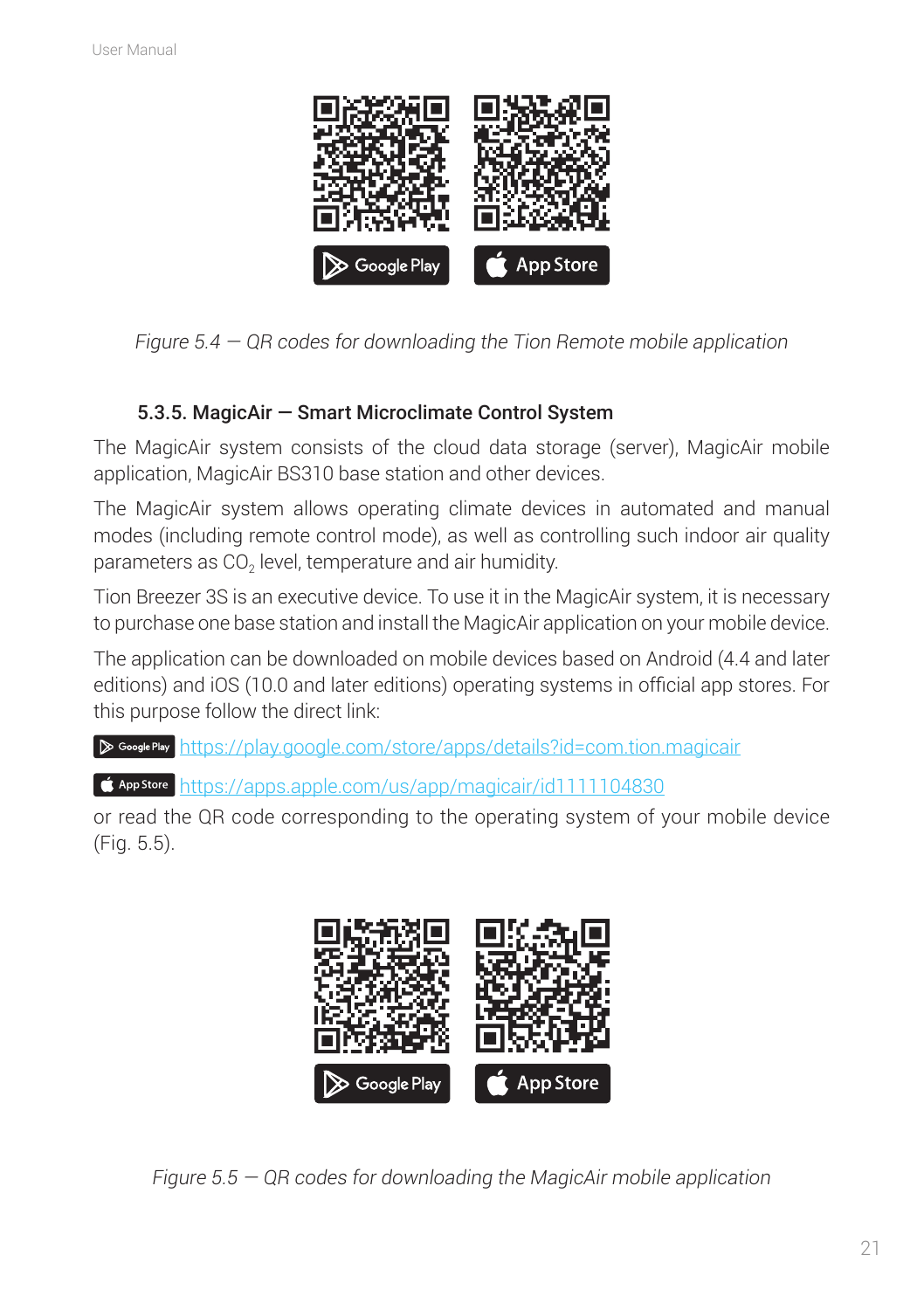#### 5.3.6. Change in the parameters of device operation

The device has the default parameter values shown in Table 5.7.

*Table 5.7 — Default operating parameters of the device*

| No.            | Parameter                      | Default value |
|----------------|--------------------------------|---------------|
| 1              | Fan speed                      | No.2          |
| $\overline{2}$ | Air intake mode                | Inflow        |
| 3              | Heater state                   | On            |
| $\overline{4}$ | Target air heating temperature | 20 °C         |
| 5              | Internal time of the device    | $00:00^{17}$  |
| 6              | Timer state                    | Off           |
| $\overline{7}$ | Start time by timer            | 17:00         |
| 8              | End time by timer              | 08:00         |
| 9              | Time till filter replacement   | 360 days      |
| 10             | Audio signals                  | On            |

Press the [MENU] button on RC to put the remote control in the "Setting" mode. Press the [FAN DOWN] and [FAN UP] buttons to switch over between the screens for setting the operating parameters of the device. Press the [TEMP DOWN] and [TEMP UP] buttons to change the value or switch over a state of the selected parameter. Press the [MENU] button to return to the "Display" mode on the RC display.

#### Fan speed

The device has six operating speeds set manually be means of any of the controls. In addition, the MagicAir system can independently change the speed of the device during the automatic control.

The fan speed directly affects the amount of air passing through the device. In order to change it, use the [FAN UP] and [FAN DOWN] buttons on RC in the "Display" mode to increase and decrease in the operating speed, respectively. On the RC display, the speed of the device is displayed in section No. 6 by means of six cells (the number of active cells corresponds to the set speed).

In any of the prelisted mobile applications, open the screen for device control and select the desired speed on the appropriate scale (application interfaces differ among themselves, hereinafter to specify the description of device control, refer to the User Manual for the selected mobile application or to the integrated help).

<sup>17</sup> If the device is controlled by the MagicAir base station, time is automatically synchronized with the real one. In case of reset of the operating parameters of the device to the default settings, the reset of internal time to the value specified in the table does not take place.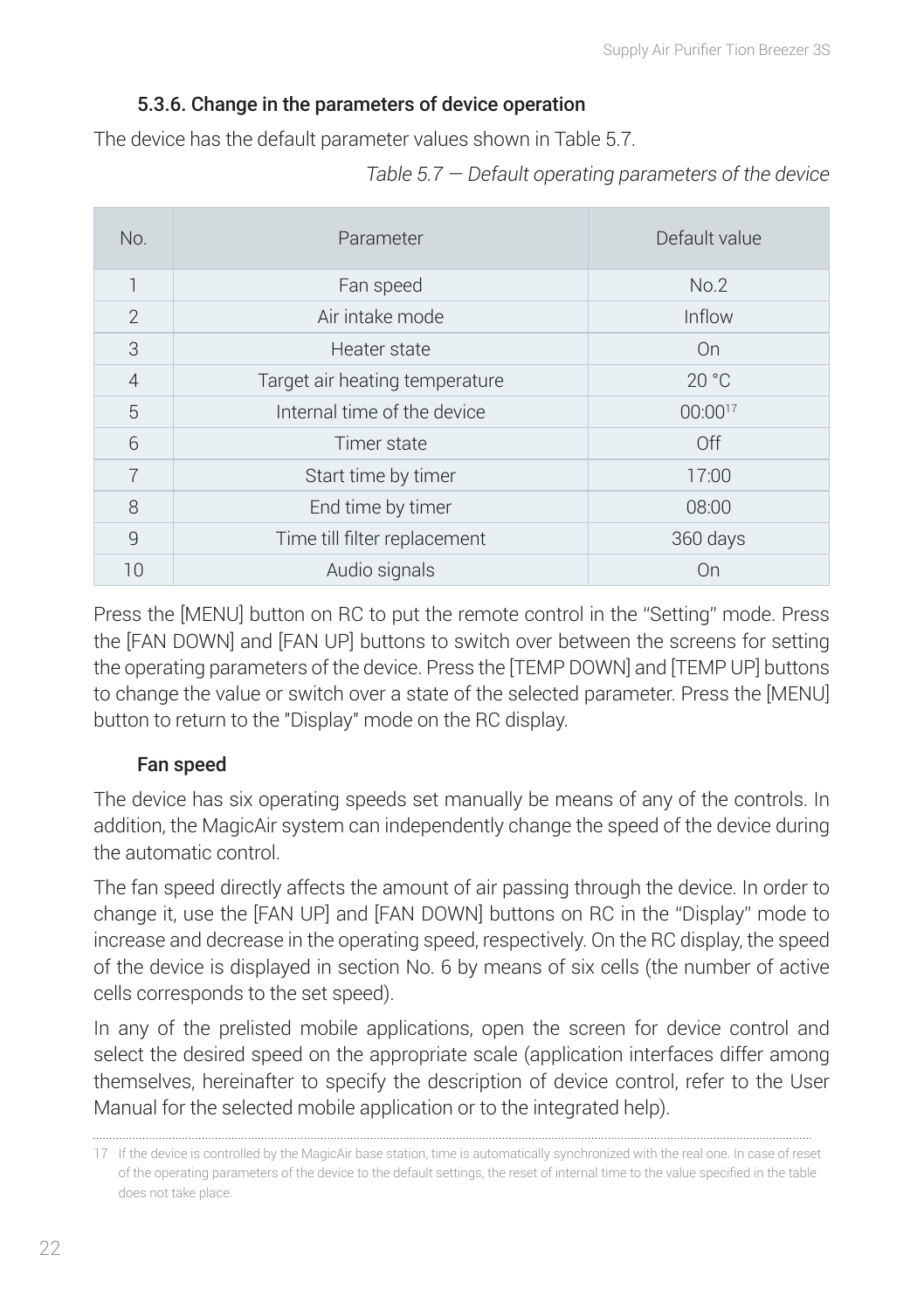

Please note that the device has an algorithm for lowering the fan speed. The fan speed is set depending on the difference between the values of the target temperature set by a user for heating the air and the air temperature at the inlet of the device.



The sixth speed is designed for short-term intensive ventilation.

#### Air intake mode

The shutter of the device can be in one of three positions corresponding to one of the air intake modes:

- open: in this position, the device delivers fresh air from the street into the room ("Inflow" mode);
- middle: in this position, the device purifies the air in the room and adds fresh air from the street into it ("Mixed" mode);
- closed: in this position, the device purifies indoor air ("Recirculation" mode).

To change the position of the shutter by means of RC, press the [FLOW] button until the required air intake mode is displayed. Select the desired position of the shutter in any of the prelisted mobile applications on the screen for device control.

When operating in the "Recirculation" mode, the heater is automatically deactivated, and it will not be available for control until the shutter changes its position.

#### A state of the heater

The device (except for the devices in the Eco configuration) contains a heater, which allows heating the air inside the device when operating in the "Inflow" and "Mixed" modes. By default, the heater of the device is on.

To change a state of the heater, press the [MENU] button on RC. If a heater is installed in the device, the current value of the target air heating temperature will appear on the display that corresponds to the "on" state of the heater. If the heater is turned off, "H  $-$ OFF" will appear on the display.

Press the [TEMP UP] or [TEMP DOWN] button to change a state of the heater. 20 s later the screen will change to the initial one.

When the heater is absent or faulty, the RC display immediately shows the screen for setting the internal time of the device. If your device is equipped with Eco, there is no heater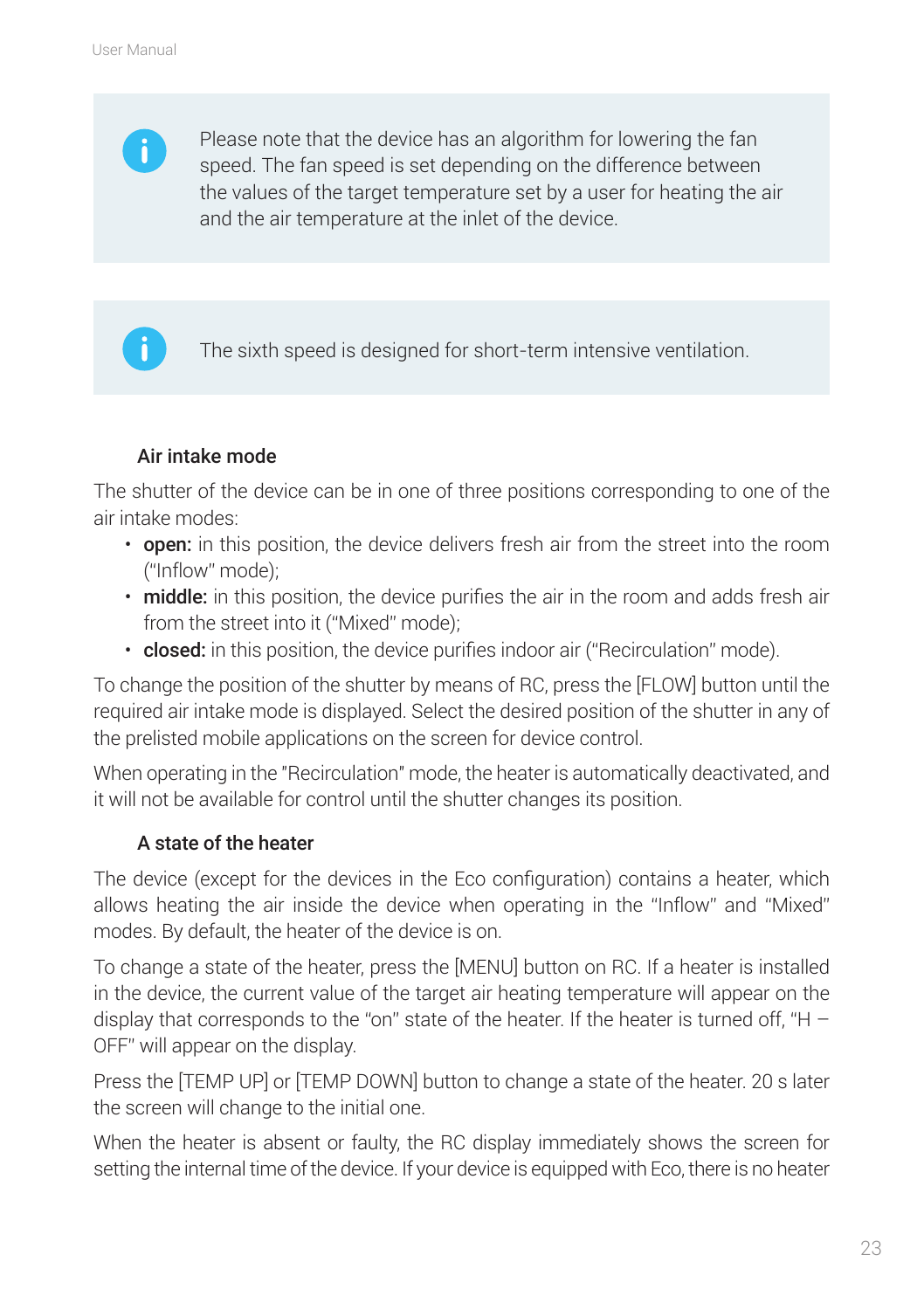in it by default. If your device has another configuration, but the heater is not displayed in the settings menu, contact the service center of the selling company or the nearest authorized service center to diagnose and troubleshoot the malfunction, replace the heater or device of the respective configuration.



CAUTION! The device is not intended for heating the rooms! Interfering with the design or changing the method for installation of the device in order to heat the room may lead to failure of the device, fire hazard and damage to property and health of the user.



 $\ddot{\phantom{a}}$ 

ATTENTION! It is not recommended to turn off the heater when the incoming air temperature is below 0 °C, this can lead to freezing of the device, reduced performance and, as a result, increased noise during its operation. Increased load on the fan and freezing of the electronic compartments can lead to malfunction of the device.

#### Target air heating temperature

In order to change the target temperature of the incoming air heating, press the [TEMP UP] or [TEMP DOWN] button to increase or decrease the target temperature, respectively. Hold the button for a long time to multiple value switching.

In any of the prelisted mobile applications, open the screen for device control and select the desired value of the target air temperature on the appropriate scale.

> Please note that the readings of air temperature sensors at the inlet and outlet of the device may differ from the actual values by  $\pm$  3  $\degree$  C, and the air temperature at the inlet of the device is not always equal to the outdoor temperature. The temperature value shown by the sensor may vary due to climatic conditions (humidity, atmospheric pressure), and the air temperature at the inlet of the device may be higher than the actual street temperature due to the presence of ventilation facades, the proximity of heating systems and other external factors.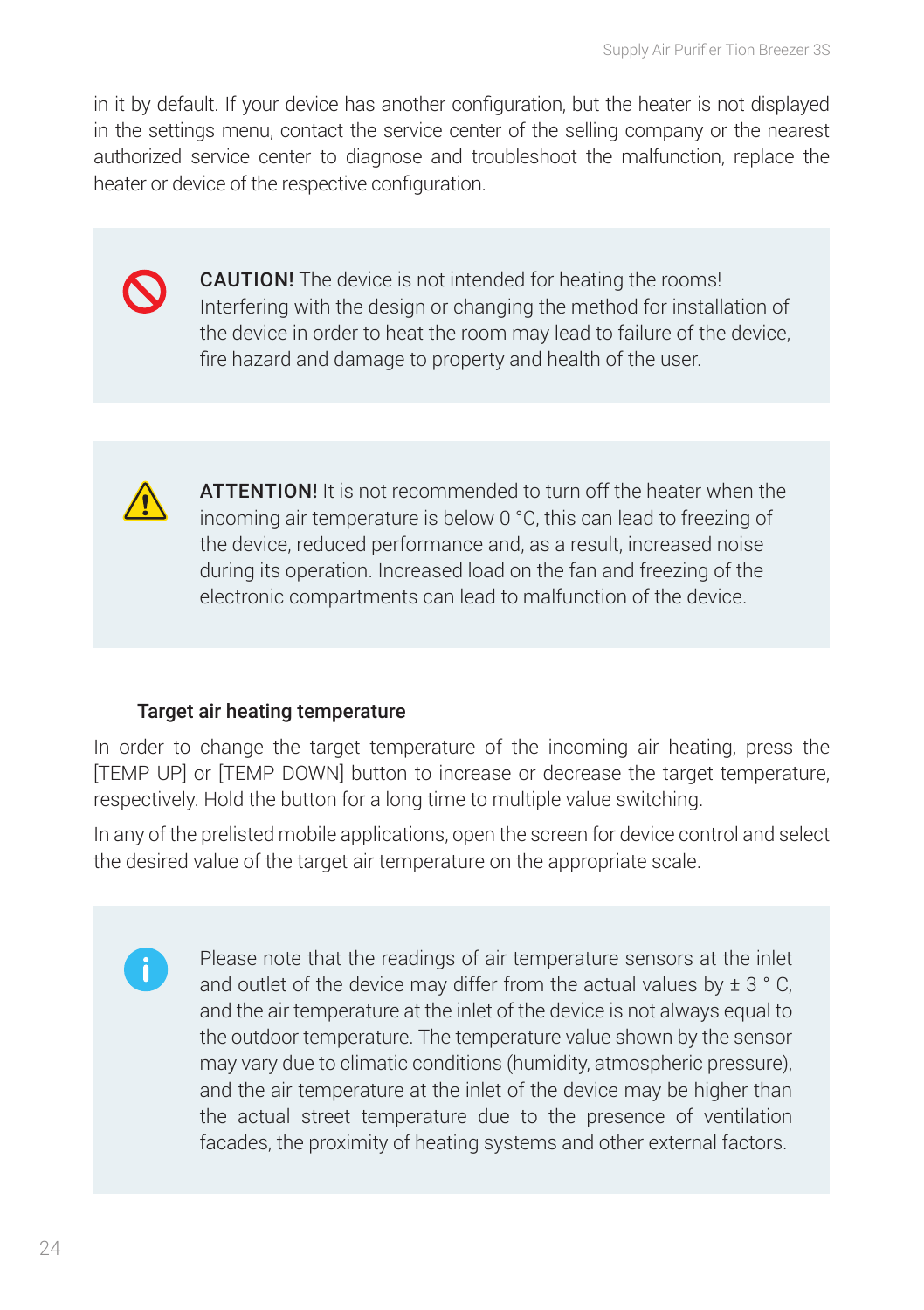**ATTENTION!** At certain values of relative air humidity in the room and temperature of the air outgoing from the device, condensation may appear on the case. If it occurs, turn off the device and remove moisture from the surface. When you turn on the device, activation of the heater and increase in the target temperature to heat the air are recommended.

#### Internal time of the device

The device has an integrated timer. The internal time value on it is set to 00:00 by default.

In order to set the internal time of the device corresponding to the real time, press the [MENU] button on RC if your device is in the Eco configuration. If your device has another configuration, press the [MENU] button to open the user settings menu, and then press the [FAN UP] button to pass to the screen for setting current time.

The current internal time of the device will appear on the RC display, and the clock values will become available for setting. Set the desired value using the [TEMP UP] or [TEMP DOWN] button. Press the [FAN UP] button to pass to the screen for setting minutes. Use the [TEMP UP] or [TEMP DOWN] button to set the required minutes. Press the [MENU] button on the remote control to return to the initial screen, or the [FAN UP] button to pass to setting of a state of the timer for switching on / switching off of the device.

Current time setting is required if you want to use the on / off function of the device by the timer.

> Please note that the device is not an accurate time meter. The internal time of the device may gradually deviate from the real one if it is not connected to the MagicAir system. If you plan to regularly use the switching on / switching off of the device by timer, the check of current time setting is recommended once every three-six months.

#### A state of the timer

 $\mathbf{a}$ 

To change a state of the timer, press the [MENU] button on RC. Press the [FAN UP] button on RC until the timer icon flashes on the display. At the same time, "On" or "Off" will appear in the area of the number of days until the filters are replaced that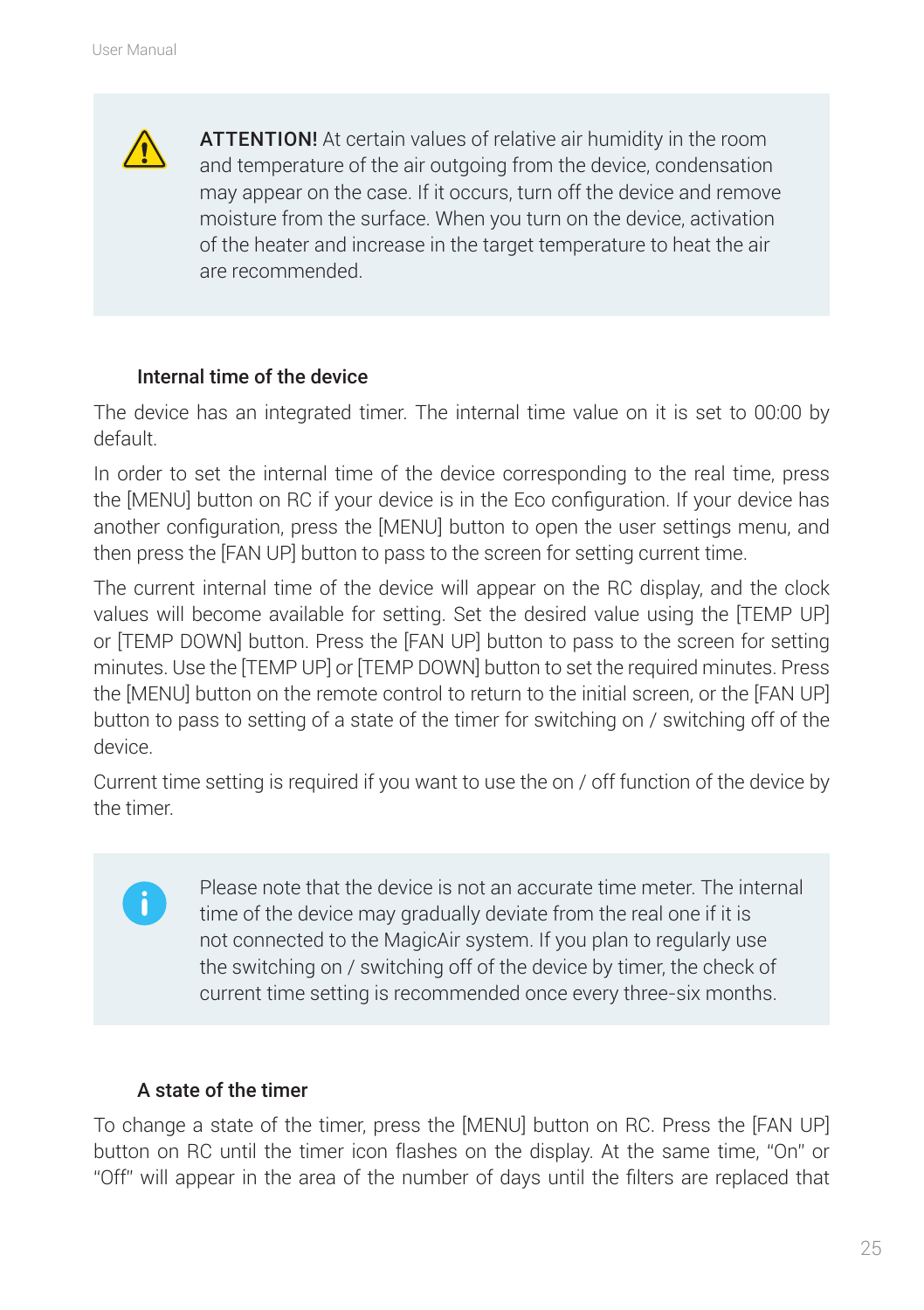corresponds to the "On" or "Off" state of the timer. If you have scrolled through this settings screen, press the [FAN DOWN] button as many times as necessary to return to it. On the screen for timer setting, press the [TEMP UP] or [TEMP DOWN] button to change a state of the timer.

When the timer is off, pressing the [FAN UP] button on RC opens a screen for setting the days until the filters are replaced.

If the timers are on, successively pressing the [FAN UP] button will open the screens for setting the time for switching on and switching off of the device as follows: Switching-on hour  $\rightarrow$  Switching-on minutes  $\rightarrow$  Switching-off hour  $\rightarrow$  Switching-off minutes.

The value of the selected item changes with the use of RC [TEMP UP] and [TEMP DOWN] buttons.

Также включение/выключение устройства по таймеру доступно в мобильном приложении «Rubetek: дом, умный дом».

The timer is not available in the Tion Remote mobile application, but it is still available for setting by means of RC.

When the device operates in the composition of the MagicAir system, the timer is disabled, but it is available for setting by means of RC. Instead, you can use automatic control and scheduled work (read detailed information in the MagicAir application in the "Help" section). To switch on / off the device by timer it is necessary to:

- 1. Remove the device from the MagicAir mobile application.
- 2. Switch on the timer by means of RC as described at the beginning of this subsection.

#### Time before filter replacement

By default, the device has a counter of days before filter replacement equal to 360. In this case, only the time when the device is in the "Operation" mode in any of the ("Inflow" / "Mixed" / "Recirculation") air intake modes is taken into consideration.

The time before replacing the filters is approximate; it does not take into consideration a speed of the device and a state of the environment. 30 days prior to the end of the counter, the device will send a warning to the control connected to it. You can independently decide to replace the filters, being guided by operating time and a state of environment, and to increase / decrease the number of days before the replacement. "FILTER" will light up on the RC display, and on the screen for control of the device in mobile applications a special icon individual for each of the mobile applications will appear.

To change the number of days before replacing the filters, press the [MENU] button on RC. Press the [FAN UP] or [FAN DOWN] button on RC until "FILTER" flashes on the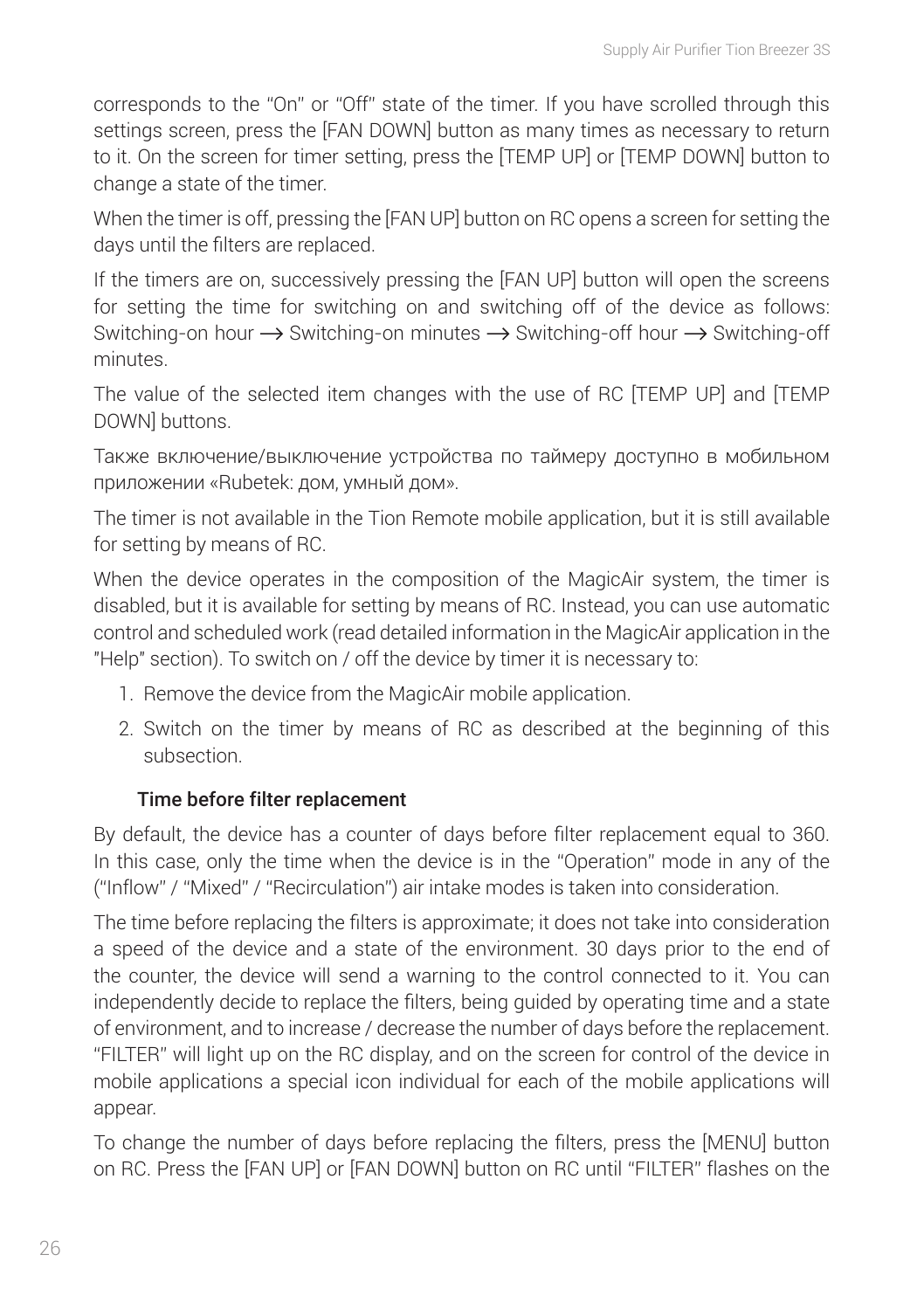display. Press the [TEMP UP] / [TEMP DOWN] button to increase / decrease in the number of days till the replacement of filters by 30.

When the counter reaches a zero value, the "FILTER" inscription and the airflow rate icon start flashing on the RC display. Turn off the device and replace the filters.

To start a new cycle of the counter (360 days), pass to the settings menu for setting the number of days before filters replacement, press and hold the [TEMP UP] button on RC until the number of days changes to the upper limit (360 days). The "FILTER" inscription will disappear from the remote control display.

You can also track the filters resource and clear the counter of days before replacement in the Tion Remote mobile app.



ATTENTION! Do not run a new cycle of the counter without replacing the filters. Operation of the device with filters that have worked out their resource can lead to reduced performance, increased noise during operation and failure of the device.

#### Audio signals

Interpretation of audio signals are described in section 5.3.2.

Audio signals are activated by default. To activate/deactivate audio signals, hold the [FLOW], [MENU] and [DISP] buttons pressed on RC simultaneously for at least 5 s.

You can also activate/deactivate audio signals by changing a position of the respective switch on the screen for controlling the device in the Tion Remote mobile application.

Audio signals are deactivated if the device operates under automatic control of the base station in the composition of the MagicAir system. If the device is coupled with the base station but operates autonomously or by schedule, the sound notifications will be in the last state set by the user.

#### 5.3.7. Operating modes of the device

#### "Standby" mode

When connected to the power supply, the device enters in the "Standby" mode. In this mode, the device does not operate, but it is available for passing to the "Operation" and "Pairing" modes. The shutter of the device is closed (it is in the "Recirculation" air intake mode), the indicator lights yellow, the motor and heater are turned off.

On RC the «Standby» mode is displayed as follows:  $55.11$ .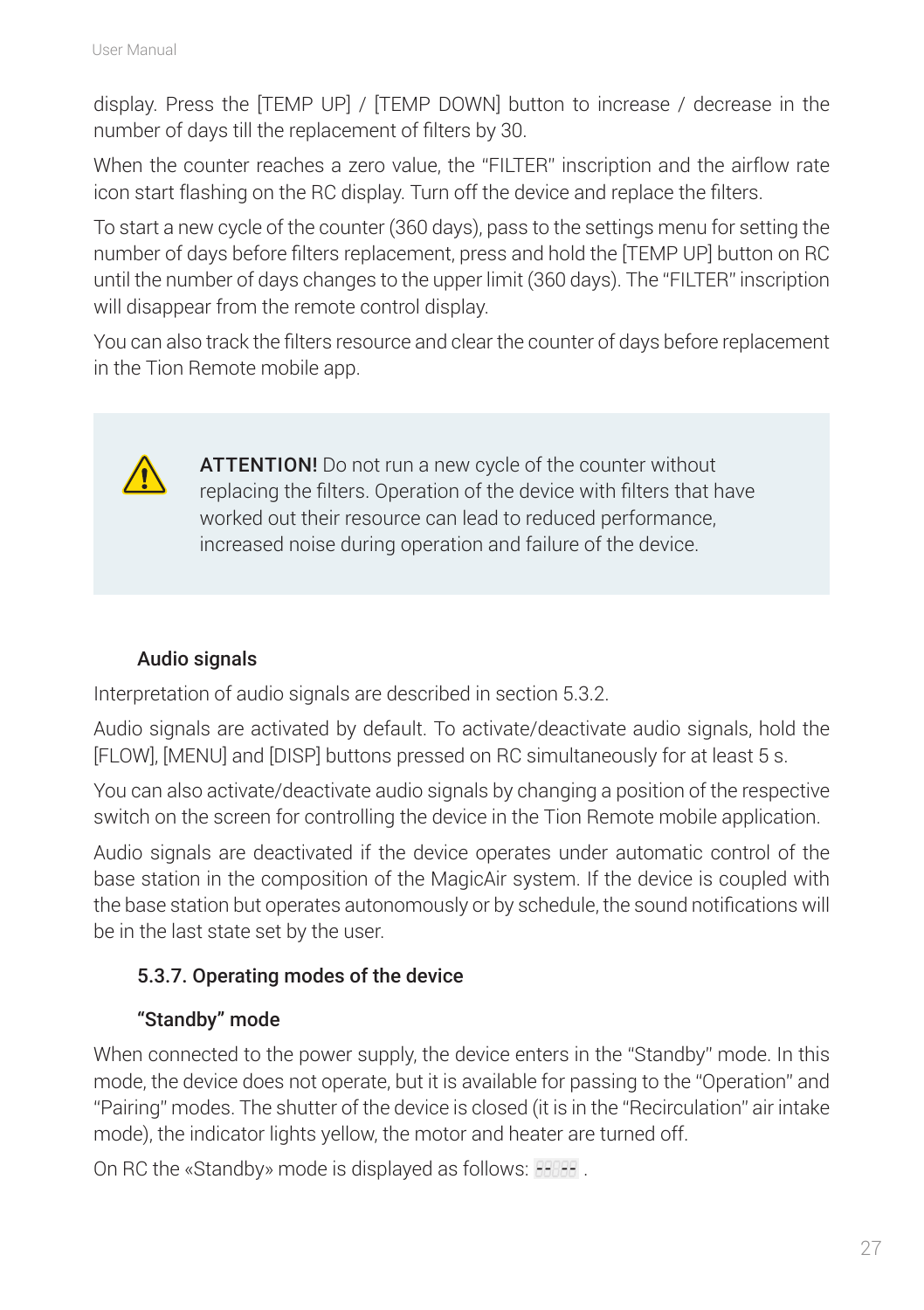#### "Pairing" mode

The "Pairing" mode is used to connect the device to any of the controls. To start this mode, hold the control button on the front panel of the device pressed for at least 5 s until the indicator flashes blue.

The device will be in the "Pairing" mode for 30 seconds. At this time, the control module transmits signals through all available communication channels about a possibility of connecting to it. Regardless of the pairing result (done / failed), the device will return to the mode from which the "Pairing" mode has been activated.

#### "Operation" mode

If the device has not been coupled with any of the controls, the "Operation" mode is activated only by a short press on the control button. At the same time, the device will start operating with the last stored settings (see section 5.3.7 of this Manual). Repeated short pressing the control button will put the device into the "Standby" mode.

The device coupled with one of the controls switches between the "Opertion" and "Standby" modes by short pressing the control button, by pressing the [POWER] button on RC, or by switching over of the respective toggle switch to one of the mobile applications.

In the "Operation" mode, the device performs its basic functions, and any of the controls can change operating parameters of the device or activate additional functions (such as air heating or switching over of the shutter unit to the "Recirculation" air intake mode).

#### "Error" mode

The "Error" mode is automatically activated by the device in case of emergency while operating. In this mode, the device is turned off and will not perform its functions. The shutter is closed (in the "Recirculation" mode), the indicator flashes red, and the control module sends an error code to all controls connected to it.

The device can be switched over to the "Standby" or "Operation" mode only after eliminating the error (see section 7.3 of this Manual).

The device can be switched over to the "Pairing" mode to connect to one of the controls and view a code of the error that has occurred, but indication of the "Pairing" mode will not be displayed.

#### 5.3.8. Completion of operation, power-on and power-off

If it is required to turn off the device for a short period of time, put it into the "Standby" mode in any convenient way. Wait for 10 minutes to make sure that the device has not passed to the "Error" mode.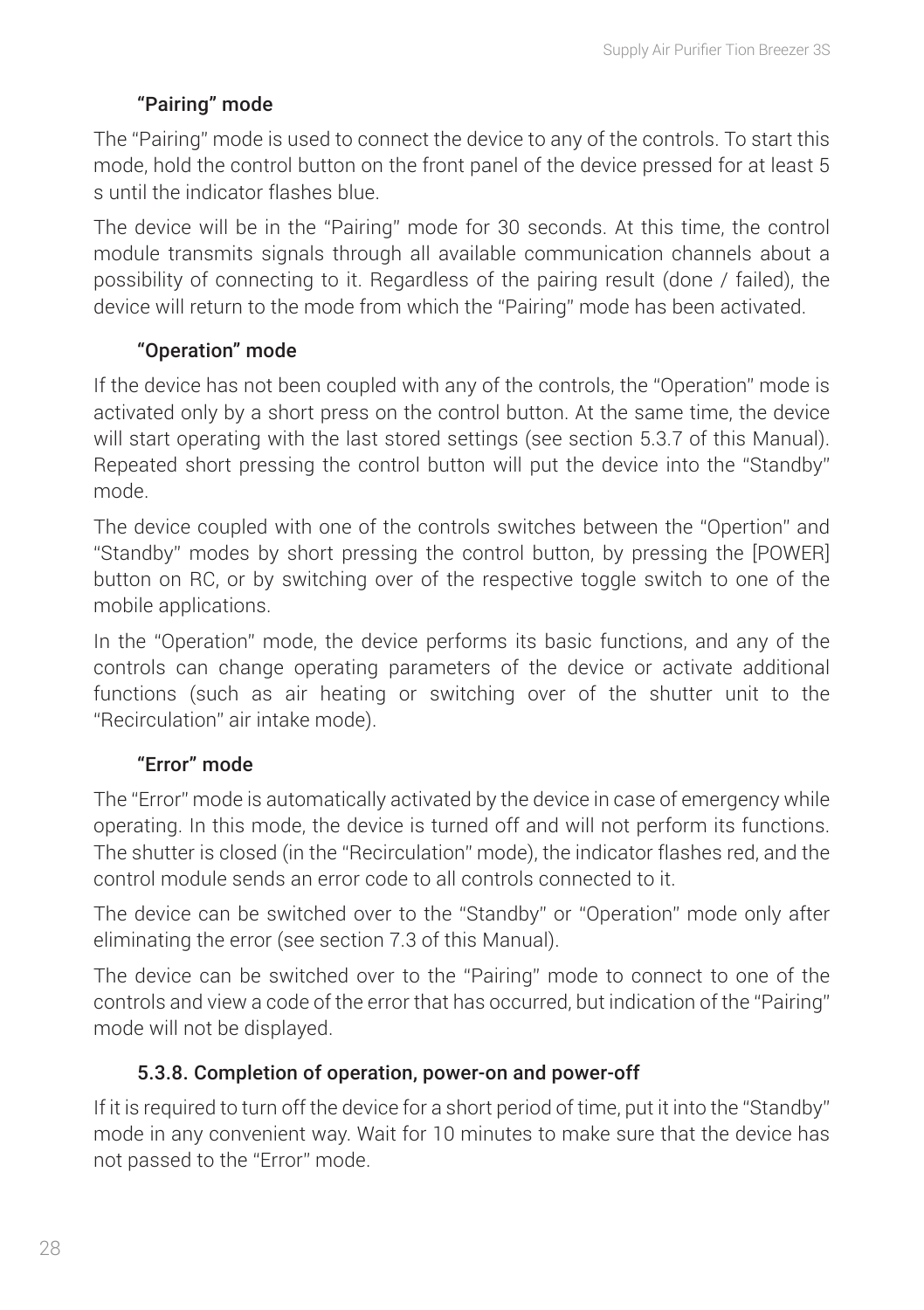

ATTENTION! If the device enters in the "Error" mode when switching to the "Standby" mode, turn it on and off again. If the error has not disappeared, follow the instructions in section 7.3.

If it is required to disconnect the device for a long period of time, put the device into the "Standby" mode in any convenient way. Wait for 10 minutes to make sure that the device has not passed to the "Error" mode. After that, the device can be disconnected from the power supply.

If the device has been accidentally de-energized (as a result of actuation of the protective relay of the electrical panel, an accident, or repair works on the power line, etc.), after supplying power make sure that it has passed to the 'Standby' mode. If this has not happened, put the device into the "Standby" mode on your own and turn it on again.



**ATTENTION!** If the device has remained deactivated for a long time with the shutter open at negative air temperatures outside, when activating it, the operating parameters of the device may deviate from the nominal ones and condensation may appear on the external and internal surfaces. To avoid this effect when restoring operation of the device in such conditions, the following actions are recommended:

- 1. Put the device into the "Standby" mode.
- 2. Wait for the device to warm up to the room temperature (at least for 1 hour).
- 3. Wipe the visible surfaces of the device with dry cloth.
- 4. Remove the filters and make sure that the device is free from moisture.
- 5. Remove moisture with the dry cloth (do not rub the surface of the heat insulation: you may damage it).
- 6. Install the filters on the place.
- 7. Put the device into the "Operation" mode.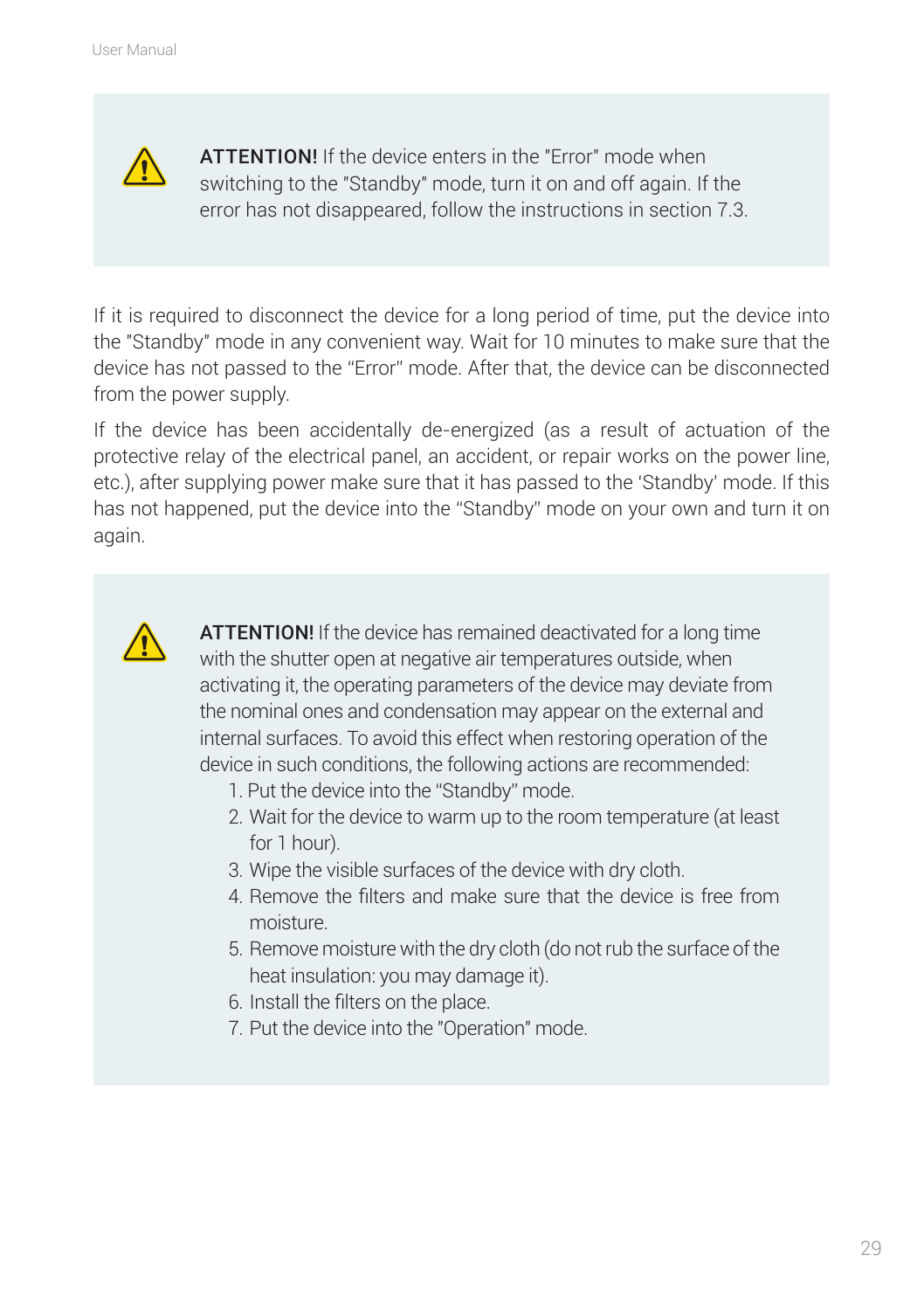## 6. PREPARATION FOR USE

#### 6.1. Unpacking, preliminary inspection and preparation for installation

Inspect the device after transportation: take it from the shipping packaging and make sure that there are no damages. If there are damages, ask the supplier for written confirmation of the damage. After that, contact the service center of the selling company to determine a possibility of using or replacing the device.

If the device has been stored or transported at an air temperature below +10 ° C, let it stay in the packaging bag in the room for 2 hours to warm it to the room temperature. It is required for eliminating condensation, damage of plastic parts while installing and malfunction of the device.

Prepare the device for installation. For this purpose make operations described in Table 6.1.

| No.            | Action                                                                                           | Image |  |
|----------------|--------------------------------------------------------------------------------------------------|-------|--|
|                | Place the device on the soft, even, horizontal<br>surface with the decorative panel facing up    |       |  |
| $\overline{2}$ | Disconnect the decorative panel from the device<br>case by pulling the holders in its lower part |       |  |
| 3              | Remove the decorative panel                                                                      |       |  |

*Table 6.1 — Preparation of the device for installation*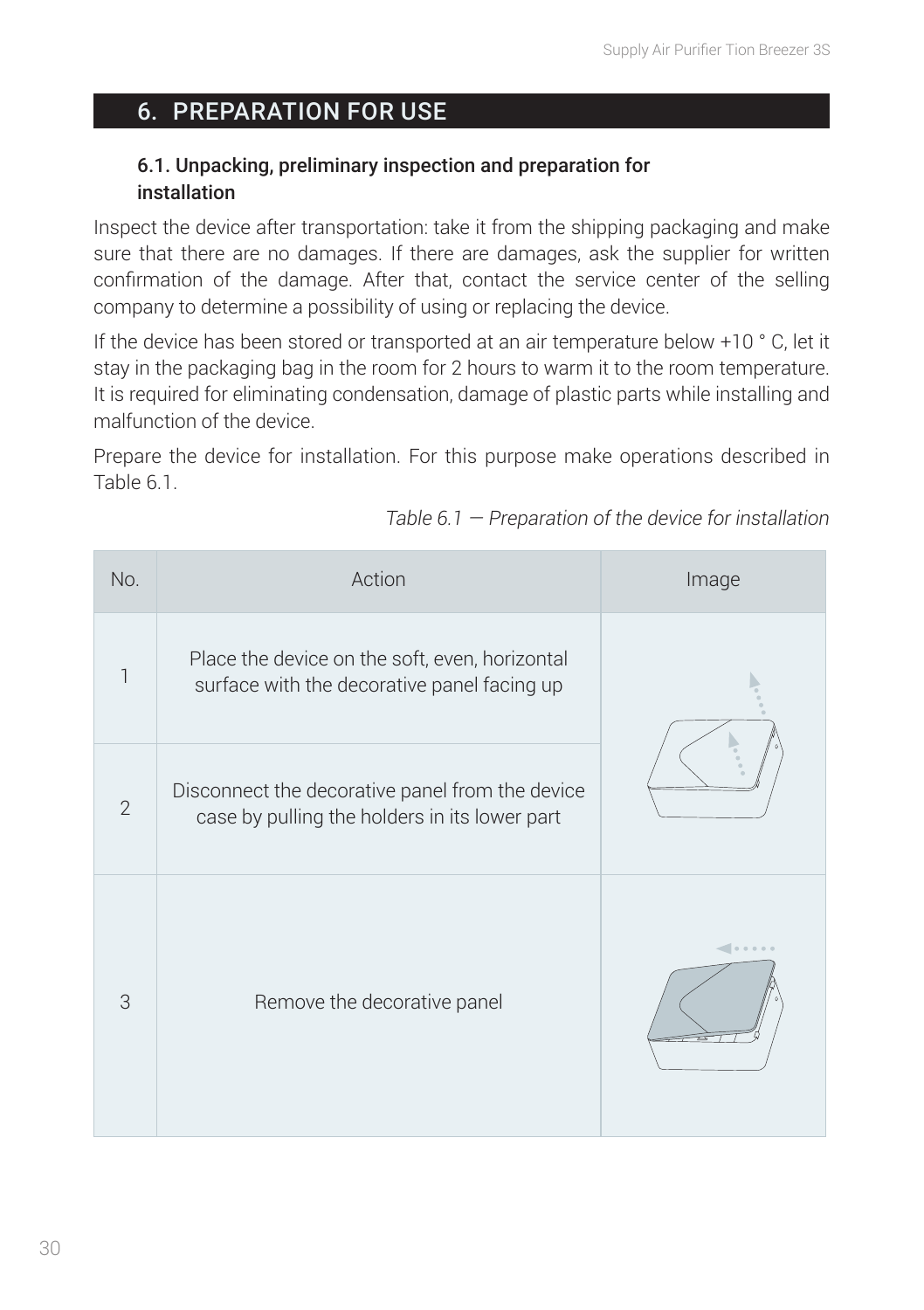| No.            | Action                                                                                                                      | Image |
|----------------|-----------------------------------------------------------------------------------------------------------------------------|-------|
| $\overline{4}$ | Press the latches on the cover of the filter unit<br>towards each other                                                     |       |
| 5              | While holding the latches, remove the cover of the<br>filter unit                                                           |       |
| 6              | Remove a set of air filters from the device.<br>Store them in the packaging bags up to<br>completion of installation works. |       |

Ŧ

Please note that the device may have a characteristic plastic smell. This material has its own insignificant smell, but long-term storage of the device in the limited volume of packaging can cause its intensification. Upon completion of installation works turn on the device for 2–4 hours at a speed convenient for you to ventilate the case.

#### 6.2. Installation

To use the device for its intended purpose, it is necessary to carry out work on mounting the device on the wall inside the room. To install the device, follow the instructions in this section and on the mounting template.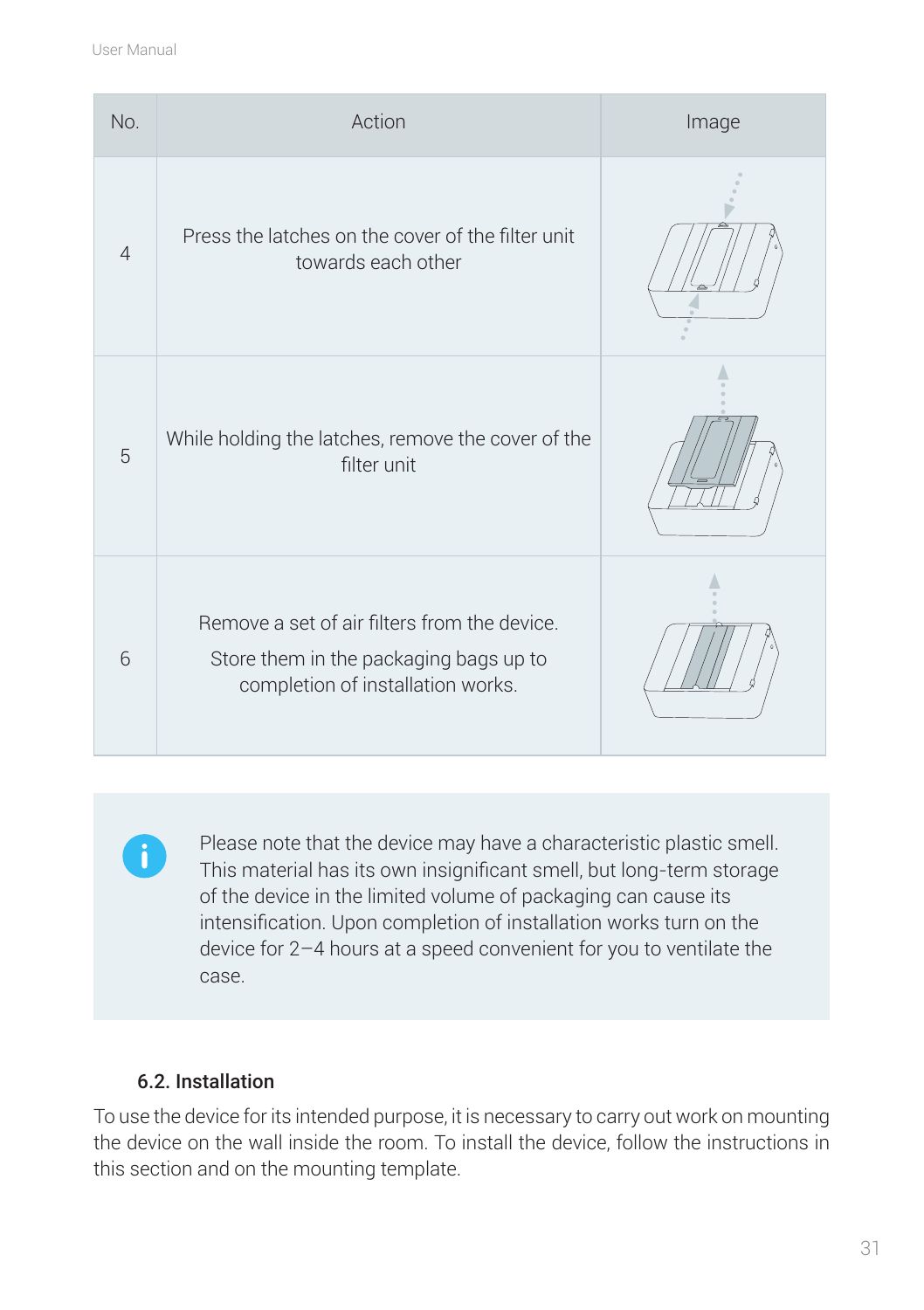

ATTENTION! Installation shall be carried out by qualified personnel with the use of appropriate professional equipment. The supplier company is not responsible for malfunctions and damage that could arise due to unqualified installation and / or non-compliance with the provisions of this Operating Manual.



ATTENTION! The right installation of the device is required both for its proper operation and for obtaining warranty service. Demand from the installer entry of all necessary installation data in the warranty card.

- 1. Select the intended place for mounting the device on the wall of the room using the mounting template. Make sure that it meets the following requirements:
	- all safety requirements specified in section 3 of these Operating Manual have been taken into account;
	- heating batteries, curtains, furniture and other objects are placed not closer than 5 cm from the device, will not hinder the installation and normal operation of the device
	- during operation, normal access to the device will be provided for changing in settings, control of operation parameters of the device by indication of the control button and performing maintenance;
	- the wall of the room has no deepening or bulges, and the uniform adjoining to the rear surface of the device will be ensured;
	- a vertical slope of the wall does not exceed 2° (use the builder's level or plumb if required);
	- the wall design allows drilling of the ventilation duct (consult with specialists if required);
	- in the places intended for drilling the holes and ventilation duct there are no engineering communications elements (electric wiring, heating pipes, etc.); if required, use a concealed wiring finder and / or a metal detector;
	- for electric power supply to the device, there is a possibility of connection to the network of 230 ± 10% V , 50 Hz, designed for a load of at least 2 kW (additional devices shall not be connected to the same source).
- 2. Select a type of device placement based on the desired air flow direction (Fig. 6.1).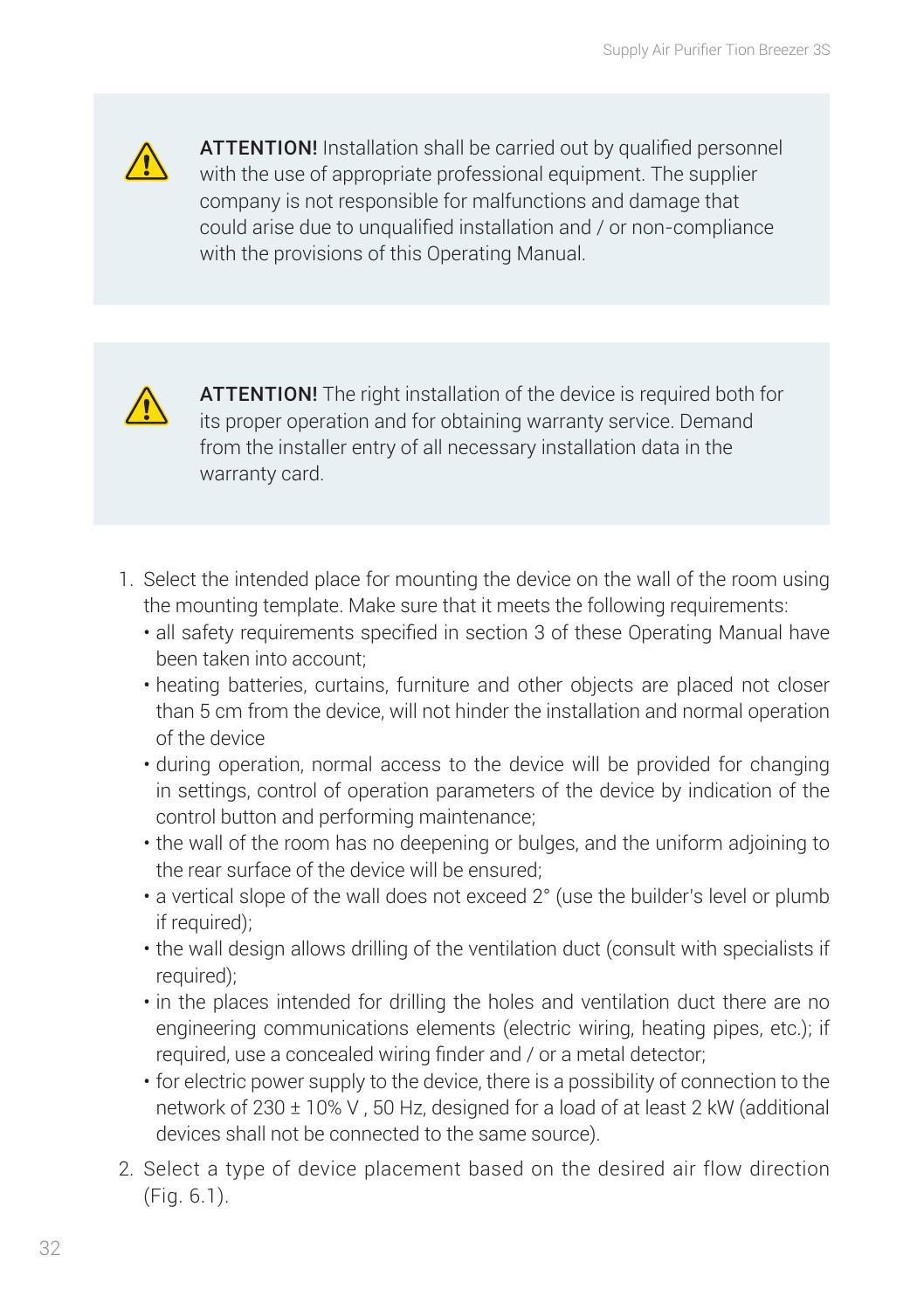

*Figure 6.1 — Selection of a type of device placement 1 — orientation of the mounting template; 2 — possible airflow directions, frontal view of the device; 3 — possible airflow directions, side view of the device with the wall section.*

- 3. Tear the circle marking a ventilation duct along the perforation line. Orient the mounting template according to a selected type of placement (Fig. 6.1). Attach it to the wall and mark a place for drilling an air duct.
- 4. Put aside the mounting template and drill the duct in accordance with the requirements stated in Figure 6.2. To prevent the decoration from contamination while in the process, use an industrial vacuum cleaner with a water collecting ring.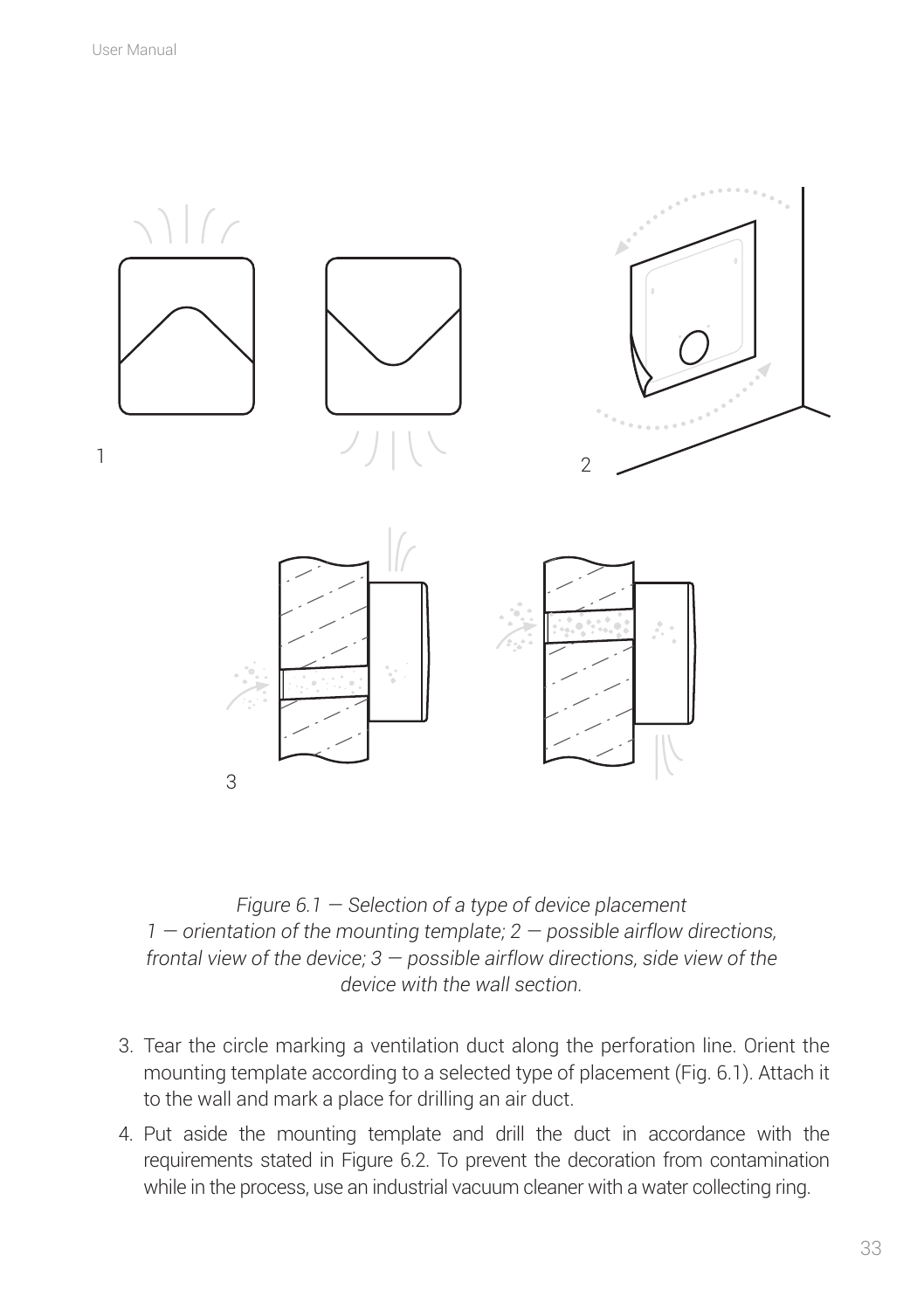

*Figure 6.2 — Air duct drilling 1 — mark a place of drilling; 2 — put aside the mounting template and drill the air duct.*

5. Align the hole of the mounting template with the hole of the air duct (use the building level to ensure a horizontal position (Fig. 6.3, p. 1)). Mark places for four holes for dowels according to a chosen type of placement (Fig. 6.3, p. 2). Drill holes being guided by the marking.



*Figure 6.3 — Preparation of the place for mounting the device 1 — orientation of the mounting template; 2 — preparation of mounting holes.*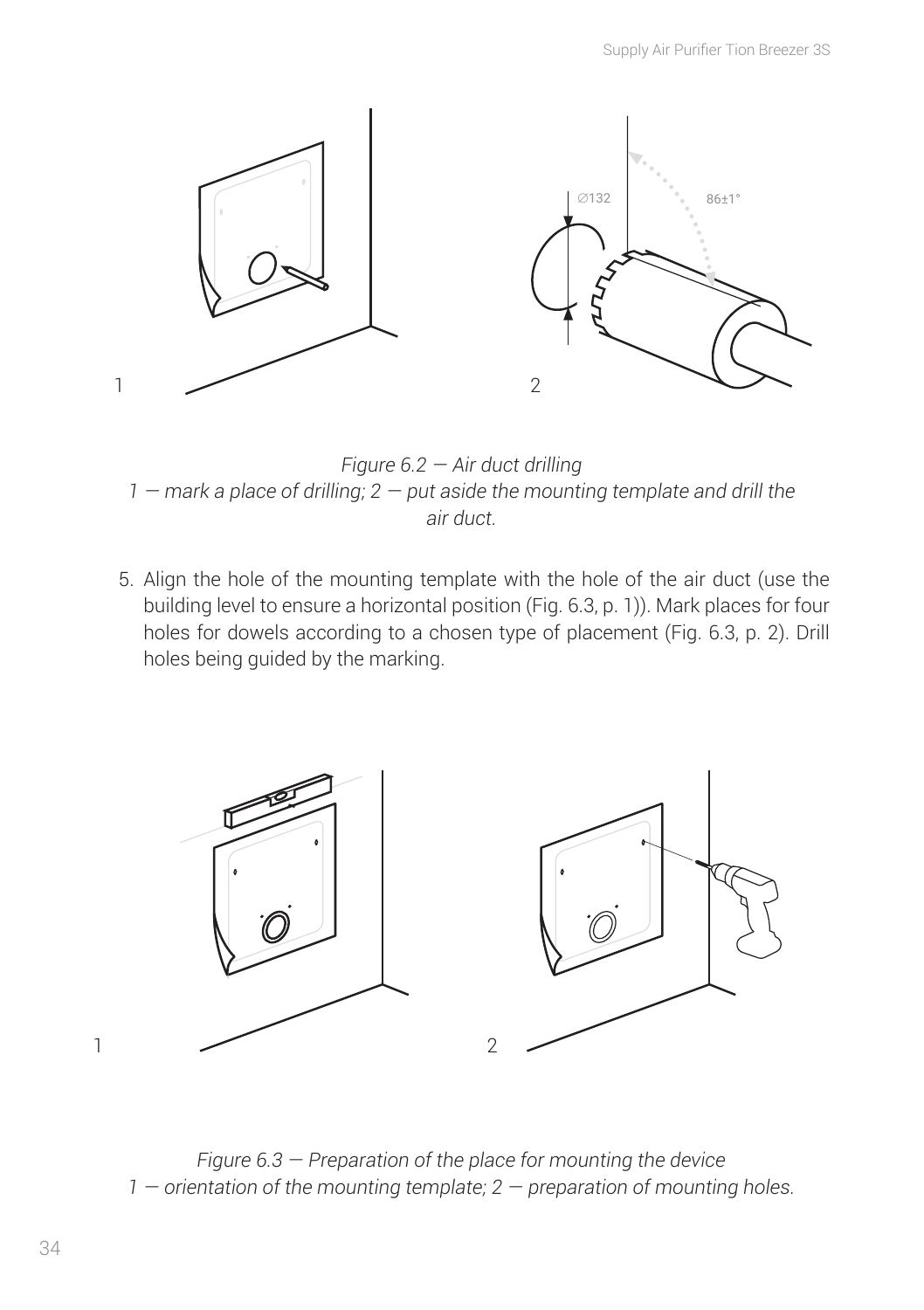

A diameter of dowels making a complete set with the device makes 10 mm.

- 6. Install the dowels into the holes (Fig. 6.4). Install two self-tapping screws in the holes of position 1 of the mounting template according to a selected type of placement of the device.
- 7. Prepare insulation pipe 110/13. Cut it along the length of the air duct.
- 8. Install the air intake grid on the pipe and fasten it with 4 × 90 self-tapping screws (Fig. 6.5). The grid can be additionally fixed with odorless glue resistant to temperature changes.



*Figure 6.4 — Installation of dowels*

*Figure 6.5 — Placement of the grid*

9. Install the pipe into the air duct by orienting the grid towards the street (Fig. 6.6, p. 1). The grid lamellas shall be directed downwards. Cut the end of the pipe going into the room at the same level as the wall. Apply a continuous contour of neutral silicone sealant between the pipe and the ventilation duct from the room (Fig. 6.6, p. 2).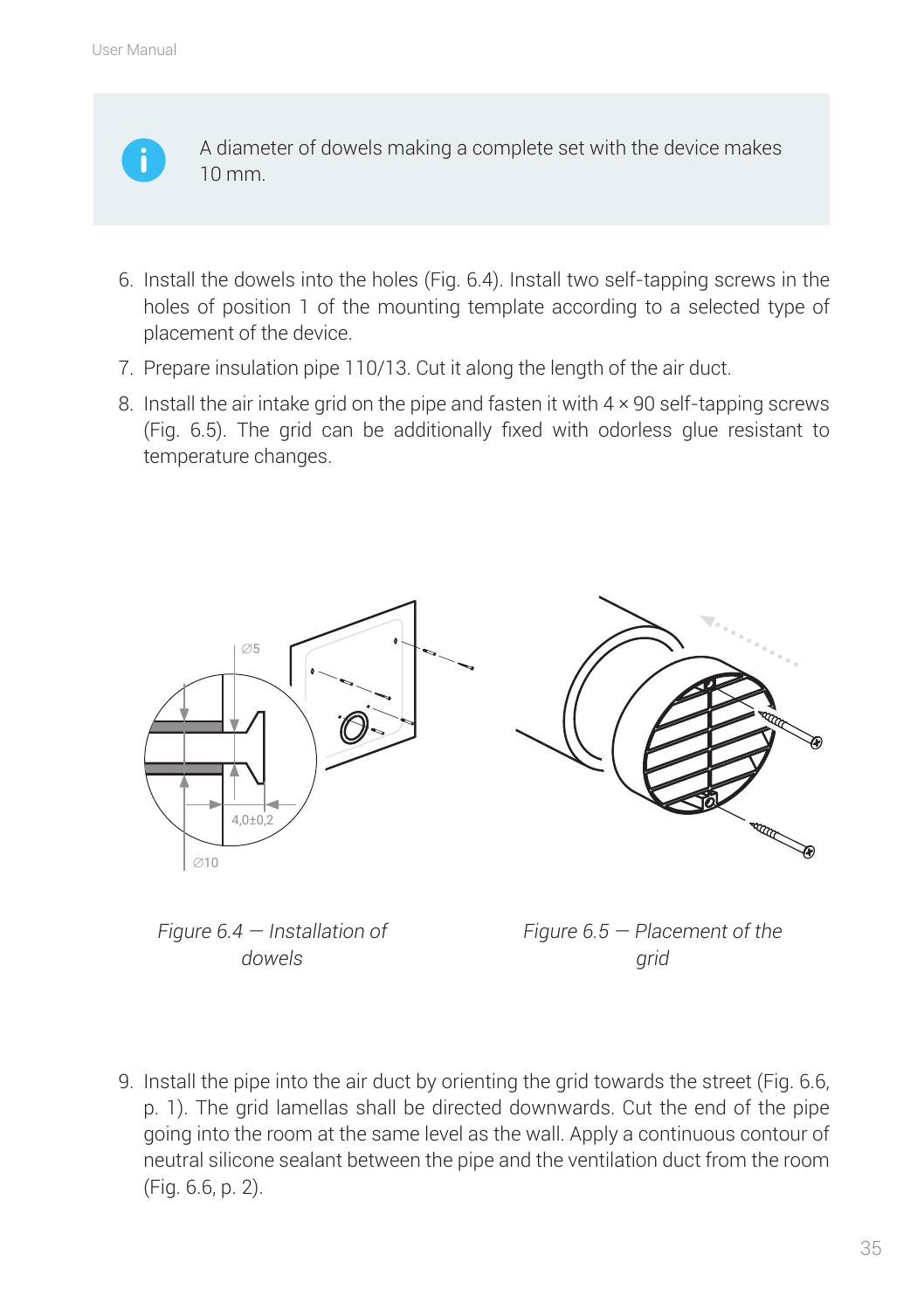

*Figure 6.6 — Installation of the insulating pipe 1 — install the pipe; 2 — apply sealant by a contour.*

10. Make sure that the length by which the screw caps go beyond from the wall matches the dimensions shown in Figure 6.4. Connect the power cable to the device (being in the complete set or similar by technical characteristics). Lay it to the side of power outlet location in the deepening located on the back of the device. If required, the excess cable length can be laid in the compartment in which there is a connector for its connection. Hang up the device onto the screws using the eyes in the mounting plate of the device. Push the case of the device against the wall and from top to bottom for secure fixation.



ATTENTION! Do not use excessive force when aligning the screws with the eyes. No effort is required when doing properly.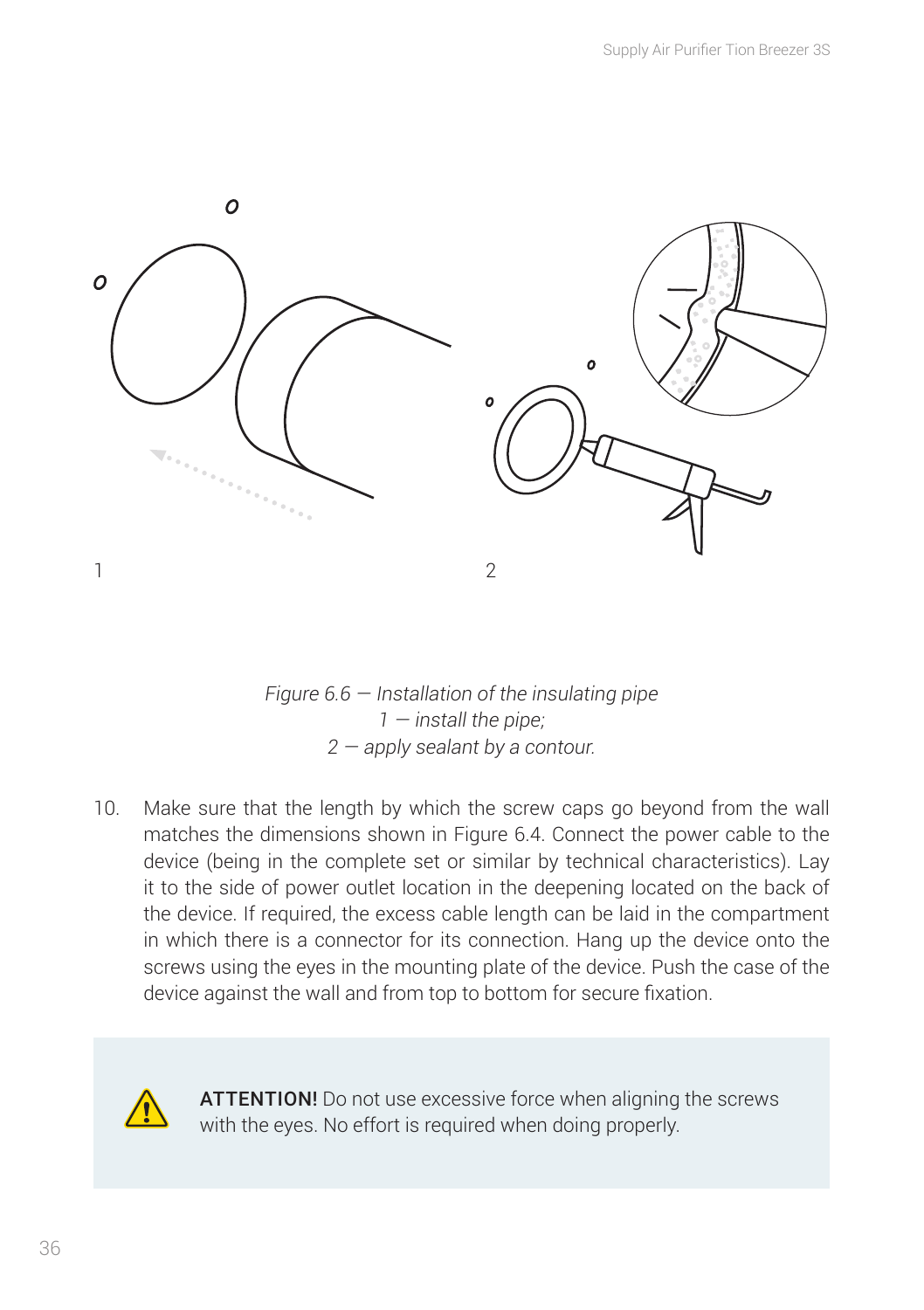

*Figure 6.7 — Hanging up of the device 1 — installation of the device with discharge diffusers upwards; 2 — installation of the device with discharge diffusers downwards*

11. Install the fixing screws inside the device (Fig. 6.8). Pull the device against the wall with them, without using excessive force when tightening (material of the case shall not be pressed through)



*Figure 6.8 — Fixation of the device* 

Installation of the device is completed. To put the device into operation, perform the operations described in Table 6.2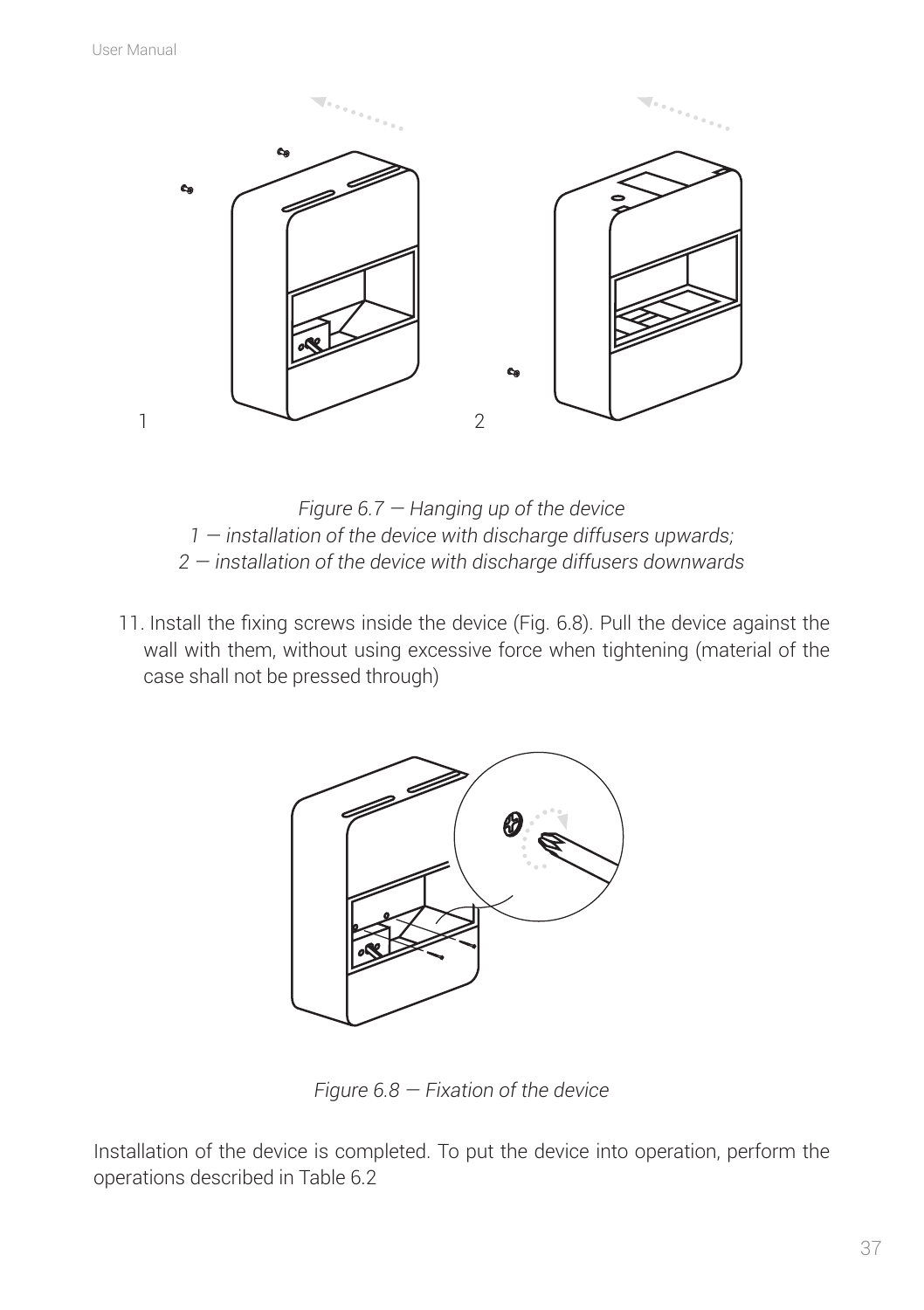#### *Table 6.2 — Putting the device into operation*

| No.                       | Action                                   | Image |
|---------------------------|------------------------------------------|-------|
| $\mathbb{I}$              | Remove the filter bags from the filters. |       |
| $\overline{2}$            | Install filters inside the device        |       |
| $\ensuremath{\mathsf{3}}$ | Install filters inside the device        |       |
| $\overline{4}$            | Install the decorative panel             |       |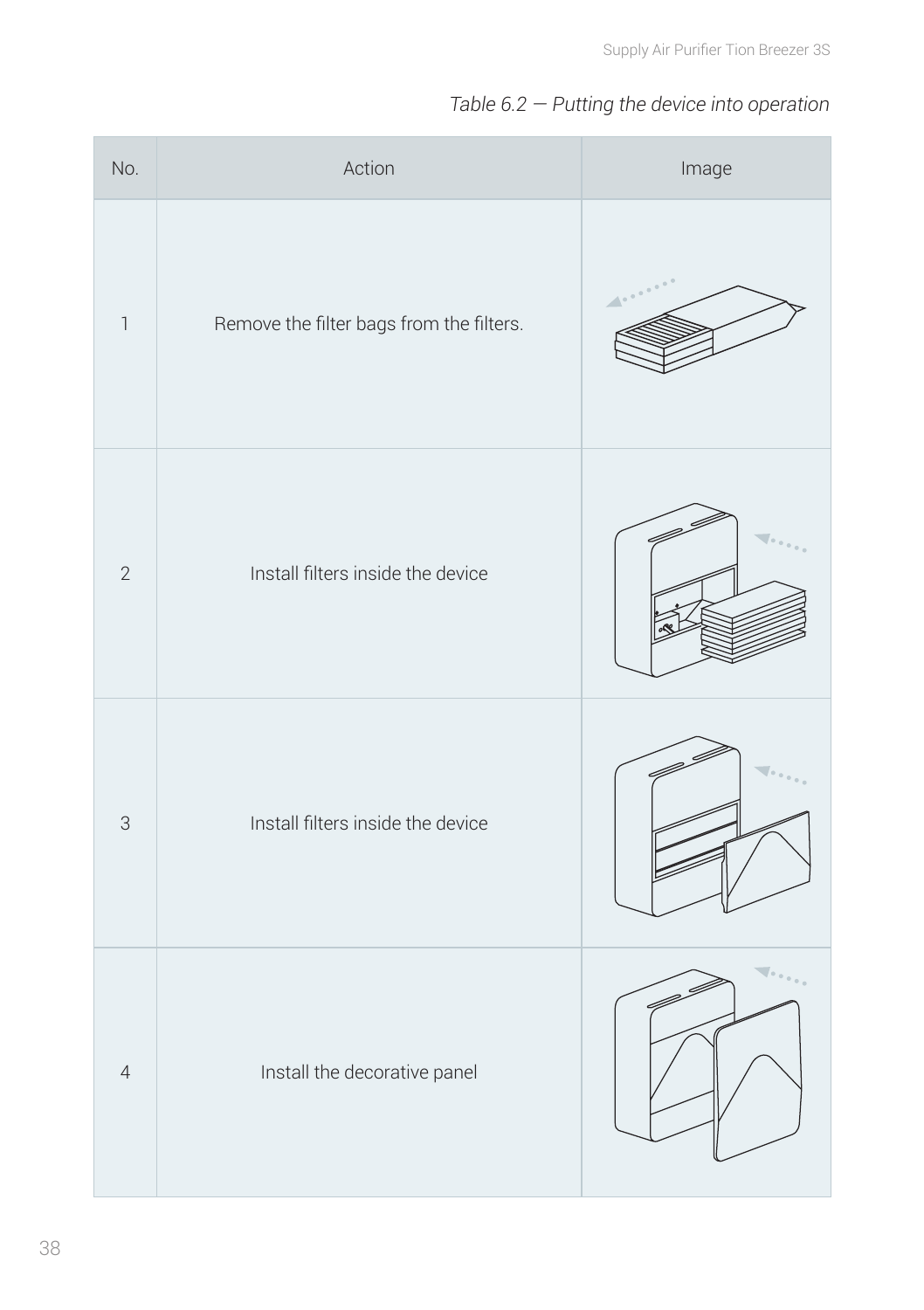| $N^{\Omega}$ | Action                                                         | Image |
|--------------|----------------------------------------------------------------|-------|
| $\sqrt{5}$   | Connect the device to the power supply network                 |       |
| 6            | Make sure that there is an indication on the<br>control button |       |

If the device is not activated or indicates an error (the button blinks red), contact the service center to identify the cause of malfunction, putting into operation, repair or replace the device

#### 6.3. Electrical connection

Before putting the device into operation, it is necessary to connect it to the power supply network. This can be done with the use of the cable with a plug or a concealed connection.

Network parameters: single-phase, 230 V, 50 Hz with protective earth. The permissible power for the selected power line is at least 2 kW, provided that no other devices are used on the same power line at the same time.

After connecting the power, the device will pass to the "Standby" mode (item 5.3.8).

#### 6.3.1. Connection with the cable to the socket

The complete set includes a cable along with the device for connecting to the power supply network. Connect the cable connector to the mating connector on the back of the device. Connect the device to the network.

The cable that comes in the complete set with the device can be replaced with a cable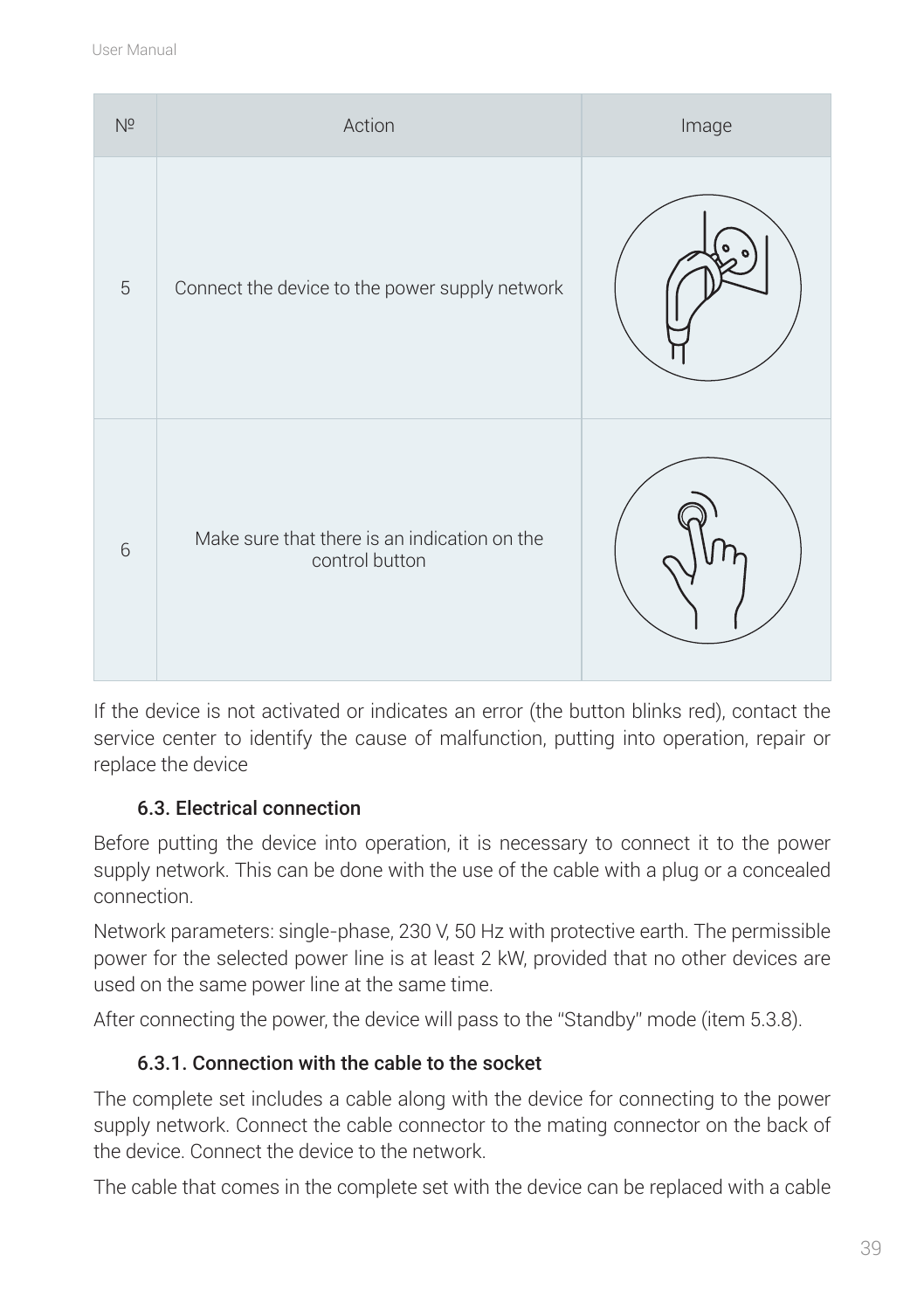of a different length or color by observing the following requirements:

- the plug shall comply with C 4 standard according to Russian state standard GOST 7396.1-89 or international standard CFF 7/7 (Fig. 6.8),
- the cable socket shall comply with Russian state standard GOST IEC 60320-2-3- 2017 C13 female (Fig. 6.8),
- three-wire cable with a cross section of each wire of at least 1 mm².



*Figure 6.8 — Appearance of the socket and plug of the supply lead*

#### 6.3.2. Concealed connection

Concealed connection is a type of connection in which power lines are laid to the device inside walls and special building structures.

To implement the concealed connection, lay the wiring to the place of supposed installation of the device by observing the requirements of the following regulatory documents:

- all the installation works performed as regards the device shall comply with SP 76.13330.2016 "Electrical Devices",
- the installation of electrical devices shall be preceded by preparation in accordance with SNiP 21-01-97 "Fire Safety of Buildings and Structures",
- when organizing and performing the works on installation and adjusting of electrical devices, it is necessary to comply with SNiP 12-01-2004 "Organization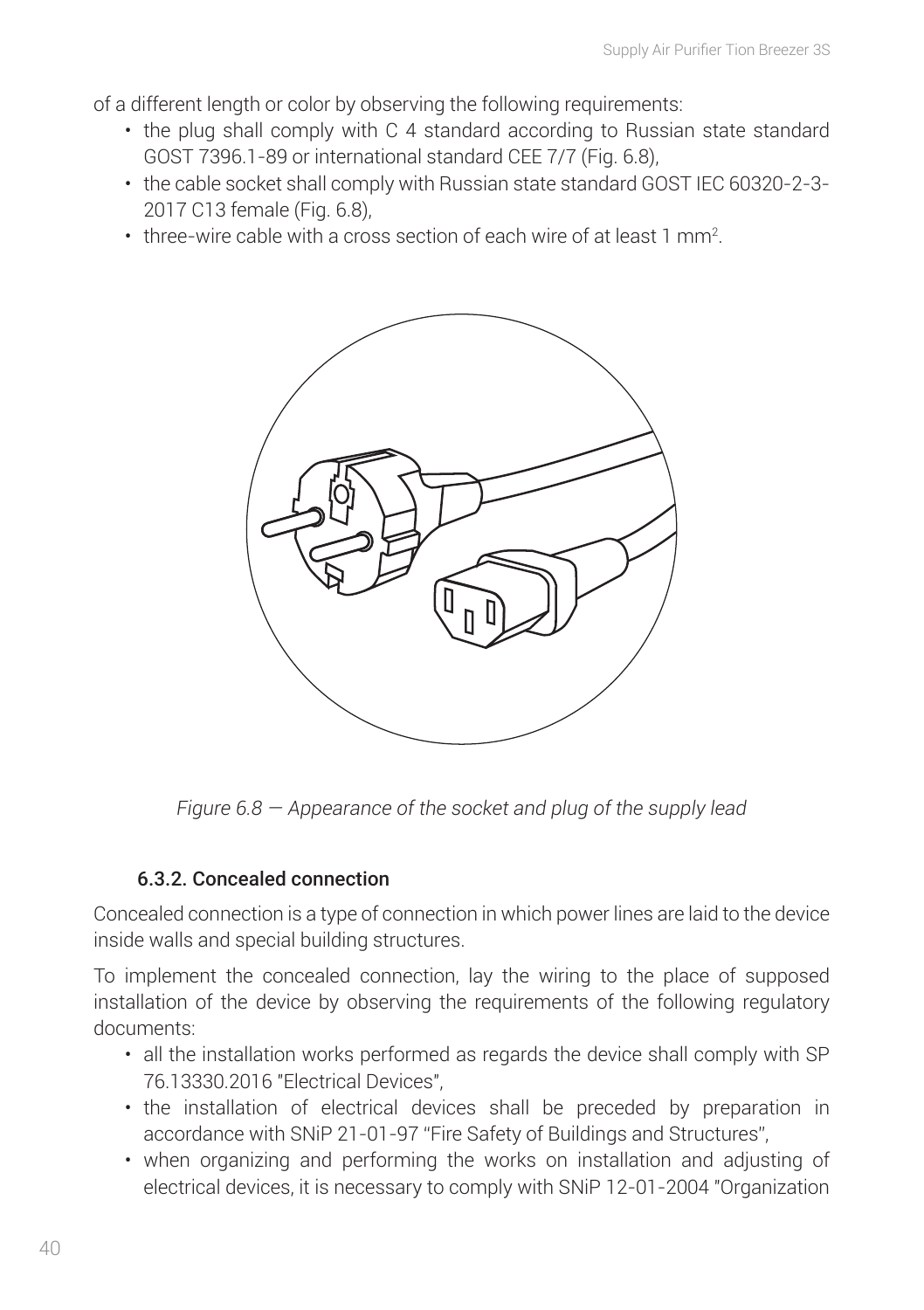of Construction", SNiP 12-03-2001 "Occupational Safety in Construction", parts 1, 2.

Upon completion of installation connect the device to the power supply network.



ATTENTION! According to electrical safety rules, in case of concealed connection, a possibility of complete disconnection of the power supply circuit shall be provided.



CAUTION! In the absence of experience in performance of such works, in order to avoid electric shock and device failure, use the services of electrical engineers.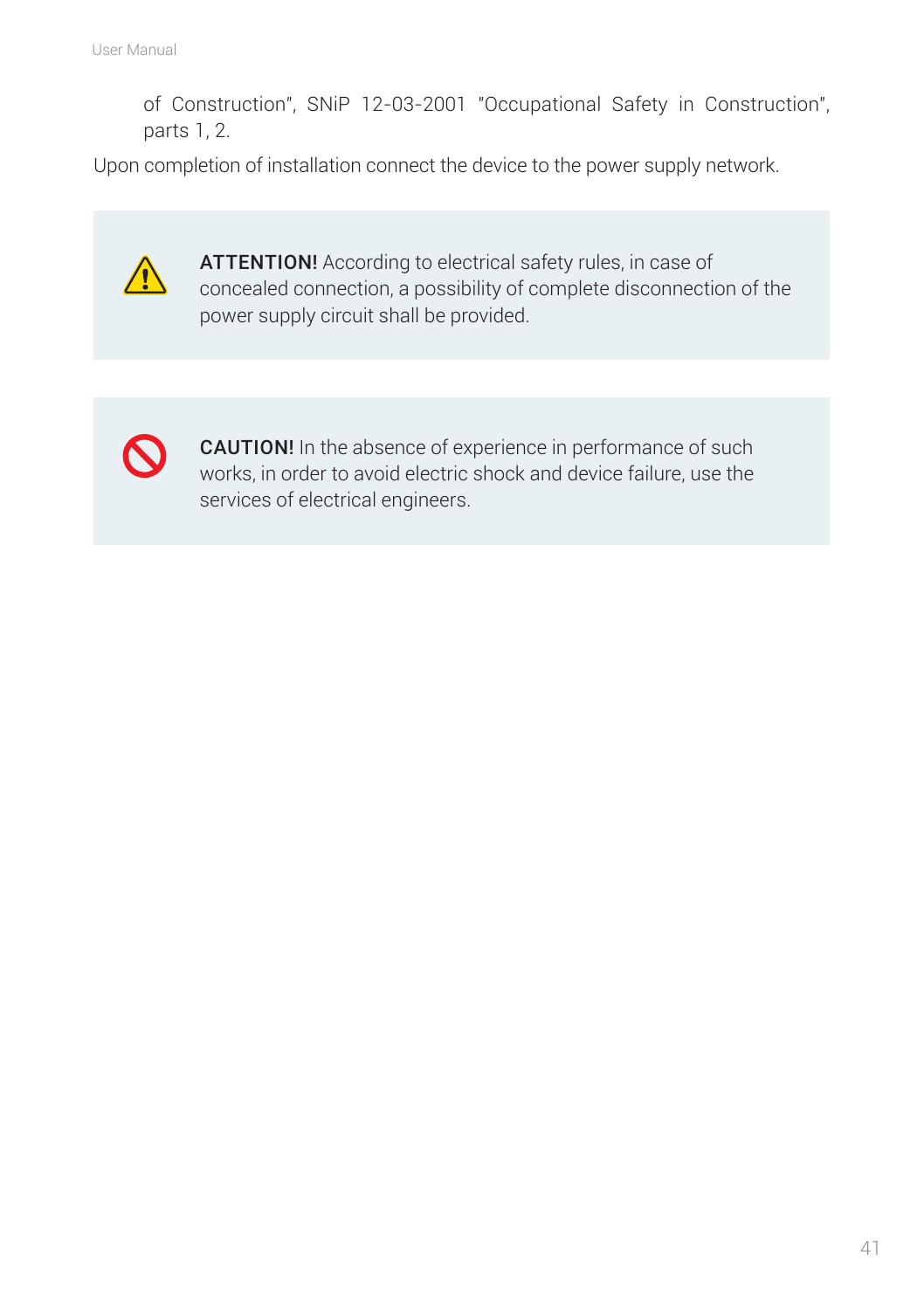## 7. MAINTENANCE

#### 7.1. General provisions

Service maintenance of the device consists in the periodic cleaning of the prefilter and base filter G4, as well as in replacing the filters as they exhaust their life. The types and frequency of service maintenance are given in Table 7.1.

| Filter                               | Cleaning                                            | Replacement                         |
|--------------------------------------|-----------------------------------------------------|-------------------------------------|
| Prefilter                            | Dry and wet cleaning as<br>soon as it becomes dirty | Mechanical damage                   |
| Base filter G4                       | Dry or wet cleaning once<br>every three months      | Not rarer than once a year          |
| Efficiency filter EPA E11            | Not intended for cleaning                           | Not rarer than once a year          |
| Adsorption-catalytic filter<br>AK-XI | Not intended for cleaning                           | Not rarer than once a six<br>months |

|  |  |  |  | Table $7.1 -$ Types and frequency of service maintenance |
|--|--|--|--|----------------------------------------------------------|
|--|--|--|--|----------------------------------------------------------|

#### Prefilter

The prefilter is cleaned as it becomes dirty. The prefilter can be vacuumed and rinsed with water. Dry it before installation in the device.

#### Base filter G4

The base filter G4 shall be changed at least once a year (depending on the operating conditions). Dispose of the used filter along with household waste.

To ensure the characteristics of the device specified in this document, it is necessary to clean G4 filter once every three months.

The G4 filter shall be cleaned with a vacuum cleaner with the soft nozzle to prevent mechanical damage to the filter material. The G4 filter can be rinsed in warm water without the use of household chemicals. After this procedure, the G4 filter shall not be squeezed out, this may result in damage to the filter material. It is forbidden to accelerate the process of drying for the G4 filter by means of drying and heating, this can lead to shrinkage of the filter material, formation of spaces between the filter and the filter tray and reduce the life of the efficiency filter EPA Е11.

Do not install the wet G4 filter in the device as this can lead to the same effects that occur during the accelerated drying.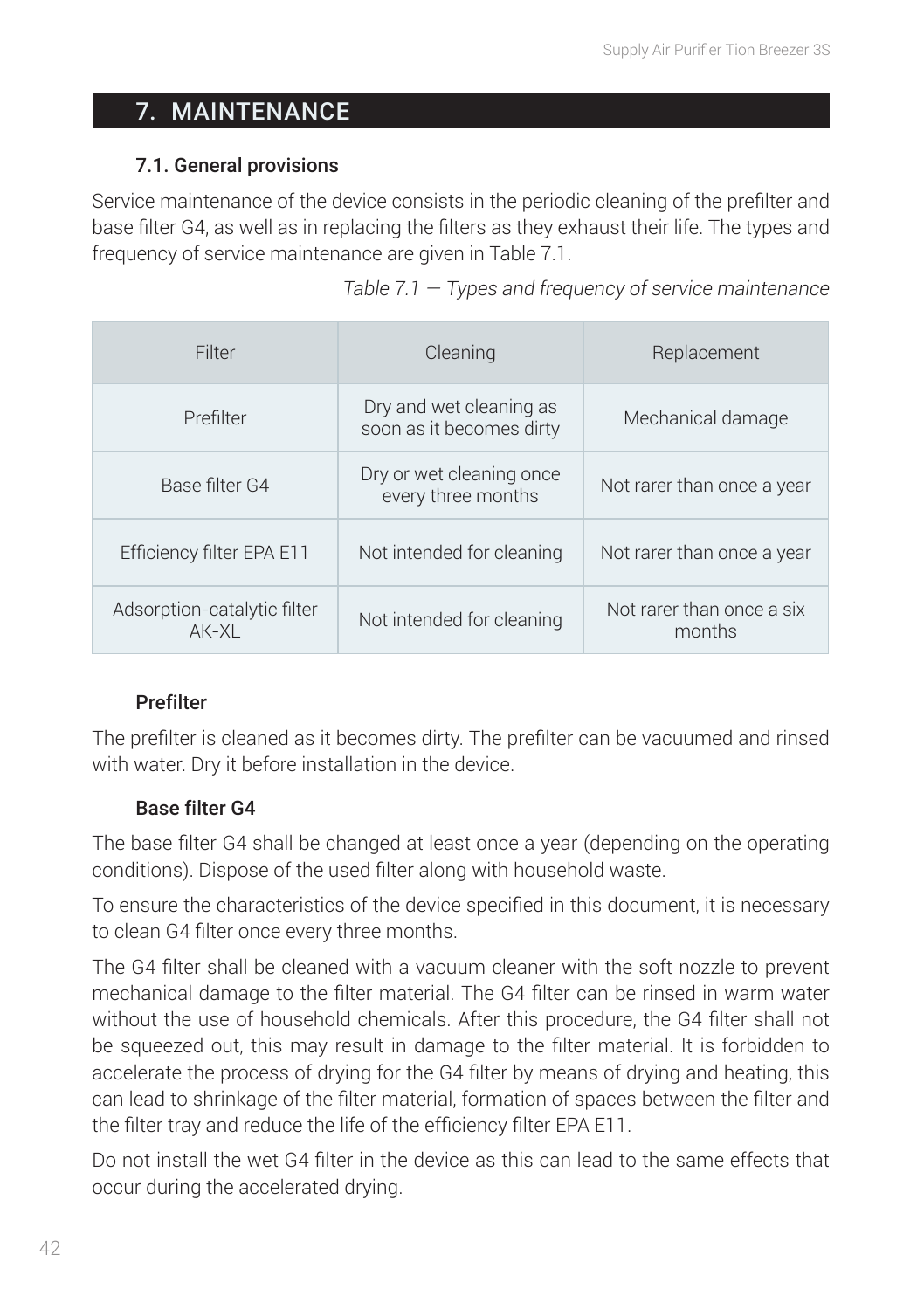#### Efficiency filter EPA Е11

The efficiency filter EPA Е11 shall be replaced not rarer than once a year. The filtering material cannot be cleaned. Upon expiration of its useful life, the filter shall be replaced by a new one, and the used filter shall be disposed of with household waste.



ATTENTION! Failure to clean or replace the filters will result in performance degradation of the device and increased noise from the fan motor. Increased load on the fan motor can lead to degraded operating characteristics of the device and its failure.

#### Adsorption-catalytic filter АК-XL

The adsorption-catalytic filter АК-XL shall be replaced not rarer than once a year (depending on the operating conditions). The sorbent they contain cannot be cleaned. Upon expiration of its useful life, the filter shall be replaced by a new one, and the used filter shall be disposed of with household waste.



ATTENTION! Replace adsorption-catalytic filter АК-XL on timely basis if required. The sorbent they contain has a limited volume for absorption of gaseous pollutants. Upon expiration of the service life, the filter may stop absorbing them and, under the influence of the air temperature difference at the inlet of the device, it may start emitting the already absorbed ones.

To clean the visible surfaces of the device from contaminants, use soft cloth and household chemicals which are not able to react with plastic. The use of aggressive cleaners (such as acetone) can damage the structure of the plastic and damage the appearance of the device.

If you detect contamination of the internal volume of the device when replacing the filters, it can be eliminated with a soft brush and a vacuum cleaner with the softbrushed nozzle. Do not use hard cloth and brushes for this procedure, this can damage the insulation material and cause its gradual destruction. Do not use a vacuum cleaner without a nozzle to clean the internal volume of the device — you may damage material of the case. If you have performed wet cleaning inside the device, do not install filters until it completely dries out.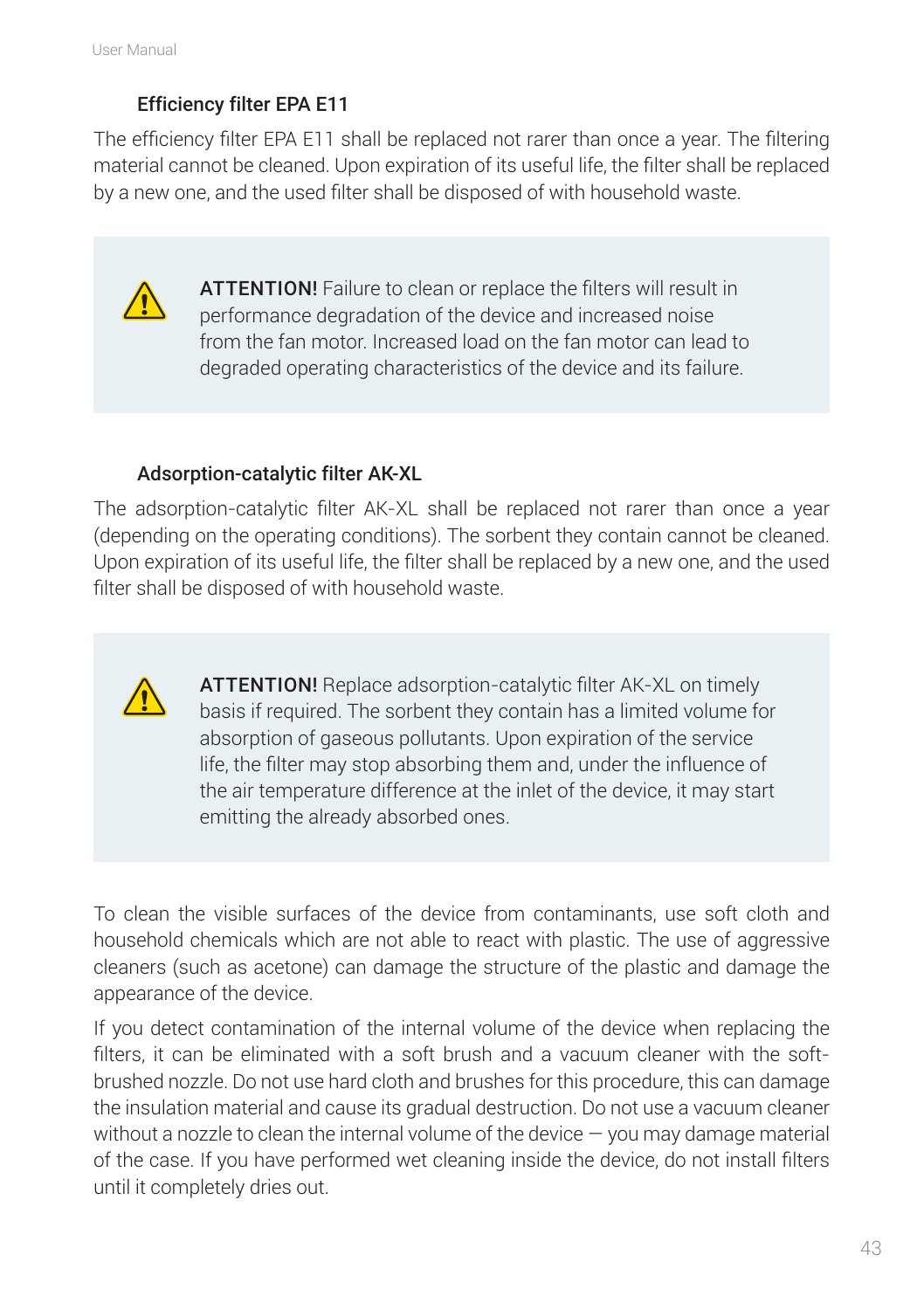#### 7.2.Procedure for filter removal and installation

Filters shall be removed for their cleaning and replacement within service maintenance of the device.

Before replacing the filters, perform the following operations:

- 1. Put the device into the "Standby" mode.
- 2. Remove the decorative panel.

#### **Prefilter**

To clean the prefilter, remove the prefilter frame from the device. Take out the prefilter from the frame by pressing it a bit. Clean the prefilter; if required, you can wash the grid of the prefilter frame. Dry the prefilter and put it back into the frame. Install the frame with the prefilter in the device case.

#### G4 primary filter

To clean or replace the G4 filter, remove the filter unit cover. Prepare a surface to put a dirty filter (for example, a few paper towels). Remove the efficiency filter EPA Е11 along with the base filter G4 holder. Place them on a prepared surface. Clean or replace the G4 filter.

Installation of the base filter G4 is only possible with the efficiency filter EPA Е11.

Dispose of the used G4 filter with household waste.

#### Efficiency filter EPA Е11

To replace the efficiency filter EPA Е11, remove the cover of the filter unit. Prepare a surface to put a dirty filter (for example, a few paper towels). Take out the efficiency filter EPA E11 along with the base filter G4 holder. Place them on the prepared surface.

Dispose of used efficiency filter EPA Е11 with household waste.

Installation of the efficiency filter EPA Е11 is only possible with the base filter G4.

#### AK-XL adsorption-catalytic filter

To replace the adsorption-catalytic filter АК-XL remove the cover of the filter unit. Dispose of the used filter along with household waste. Install a new filter in the device.

After replacing the filters, install the cover of the filter unit and decorative panel. The device is ready for use.

#### 7.3. Troubleshooting

In case of emergency, the device will send an error code to all control devices connected to it (Fig. 7.1). The button indicator on the bottom panel of the device will blink red.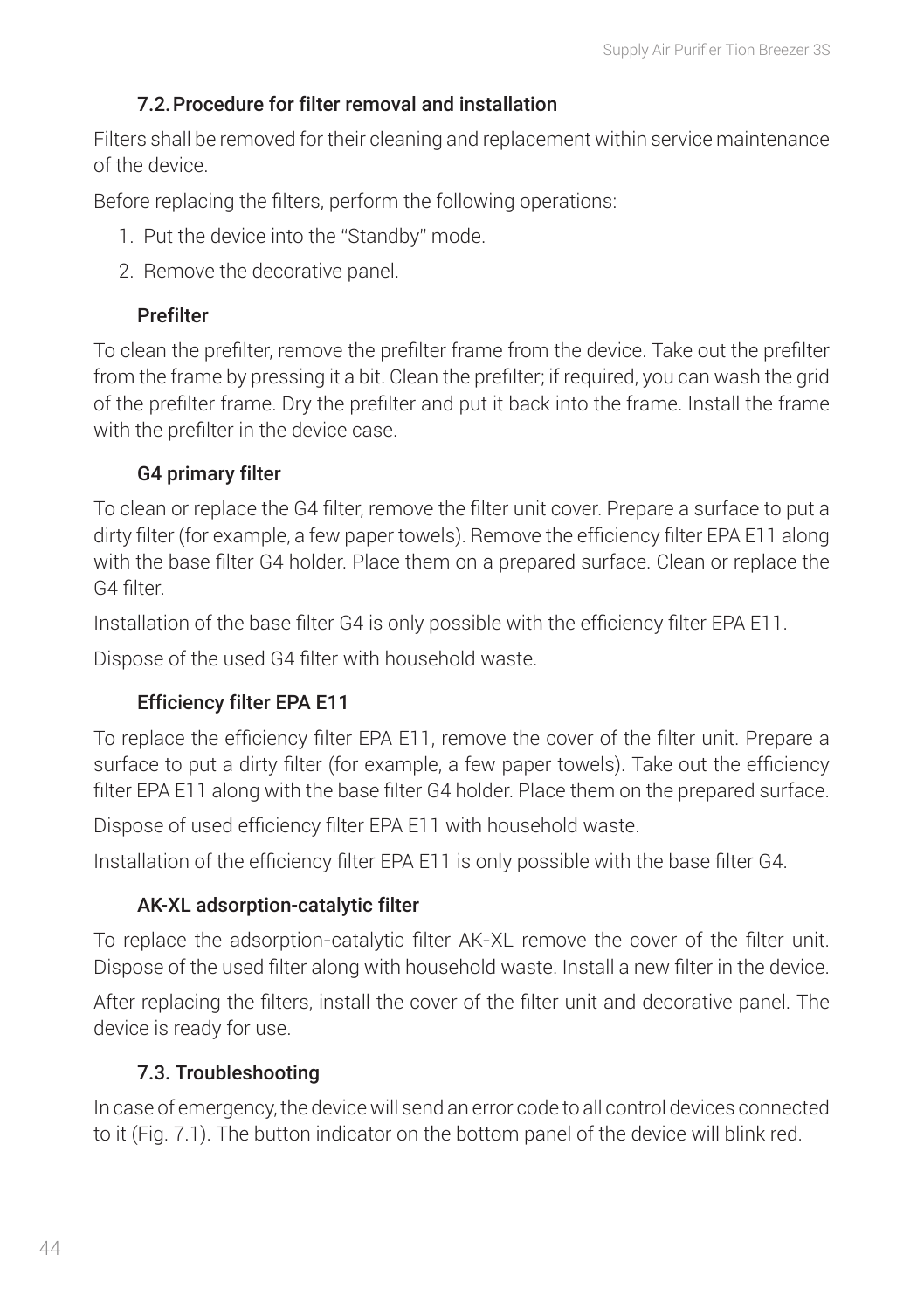

*Figure 7.1 — Error indication samples 1 — in Tion Remote mobile application; 2 — on LCD of the control console; 3 — in MagicAir mobile application.*

Possible error codes, causes and remedies are given in Table 7.2.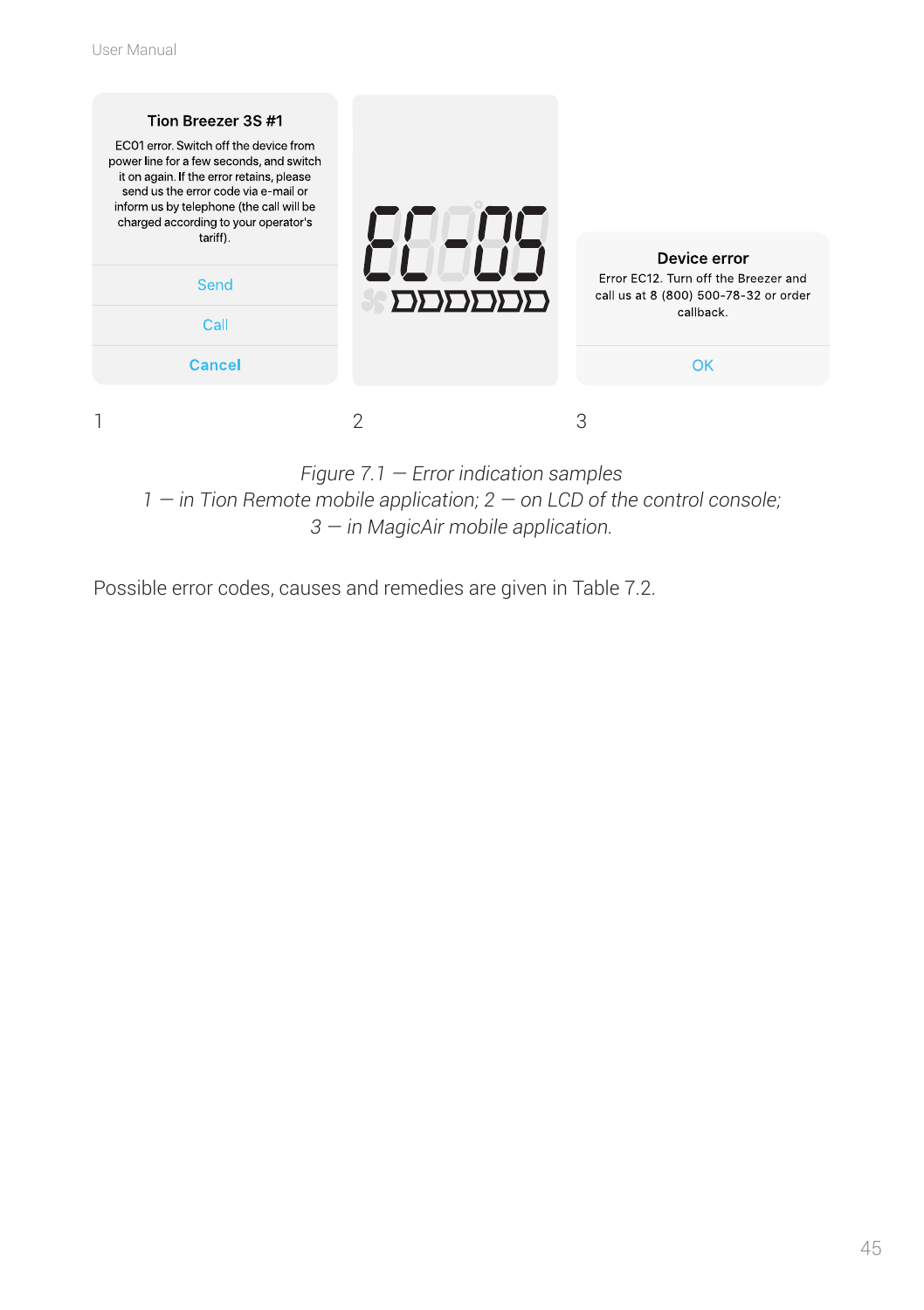| Error code and<br>description                                                                      | Possible cause                                                       | Remedies                                                                                                                                                   |  |
|----------------------------------------------------------------------------------------------------|----------------------------------------------------------------------|------------------------------------------------------------------------------------------------------------------------------------------------------------|--|
|                                                                                                    | Actual air<br>temperature at<br>the inlet of the                     | Wait until air temperature drops to the<br>values that correspond to the operating<br>conditions of the device.                                            |  |
| <b>EC 01</b><br>Air temperature<br>at the inlet of the                                             | device is higher<br>than the maximum<br>allowable <sup>18</sup>      | Change the location or installation method<br>of the device (in case of air intake from<br>under the ventilated facade)                                    |  |
| device is higher<br>than the maximum<br>allowable                                                  | Error in operation<br>of electronic<br>equipment                     | If outdoor temperature meets the<br>operating conditions, put the device into<br>"Standby" mode and disconnect from the<br>power supply network for 5 min. |  |
|                                                                                                    | Defective thermal<br>sensor                                          | If you cannot eliminate the error on your<br>own, contact the service center of the selling                                                                |  |
|                                                                                                    | Defective control<br>board                                           | company or the nearest authorized service<br>center.                                                                                                       |  |
|                                                                                                    | Actual inlet air<br>temperature is<br>below the minimum<br>allowable | Wait until air temperature increases to the<br>value meeting the operating conditions of<br>the device                                                     |  |
| <b>EC 02</b><br>Air temperature<br>at the inlet of the<br>device is below the<br>minimum allowable | Error in operation<br>of electronic<br>equipment                     | Put the device into the "Standby" mode<br>and disconnect from the power supply<br>network for 5 min.                                                       |  |
|                                                                                                    | Defective thermal<br>sensor                                          | If you cannot eliminate the error on your<br>own, contact the service center of the selling                                                                |  |
|                                                                                                    | Defective control<br>hoard                                           | company or the nearest authorized service<br>center.                                                                                                       |  |

<sup>18</sup> Air temperature under the ventilated facade of the building can be significantly higher than the outdoor temperature. If the building is faced with a ventilated facade and air intake by the device is carried out from under it, it is recommended to take the air duct beyond the ventilated facade or to change the place of installation of the device.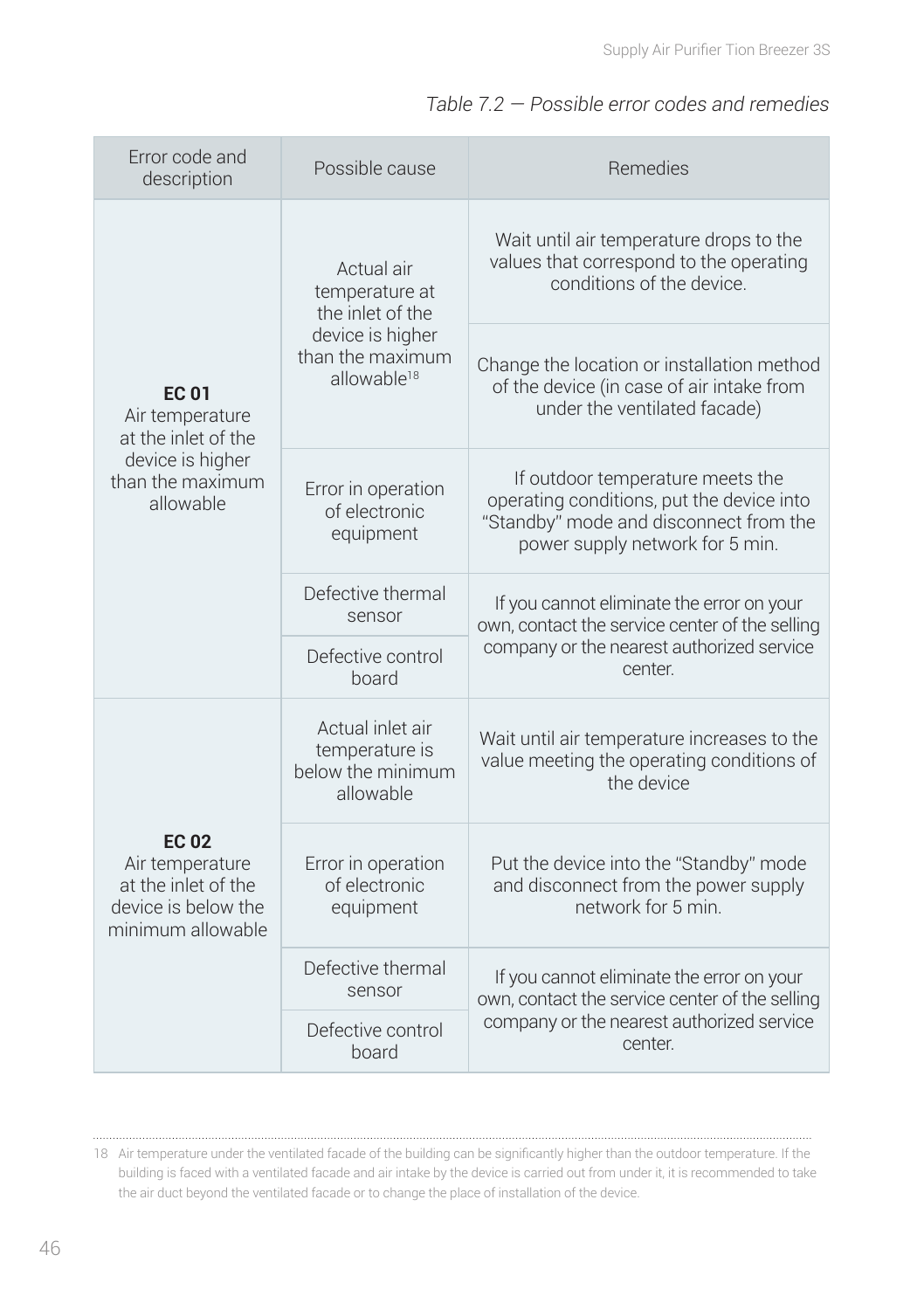| Error code and<br>description                           | Possible cause                                                                   | Remedies                                                                                                                                            |  |
|---------------------------------------------------------|----------------------------------------------------------------------------------|-----------------------------------------------------------------------------------------------------------------------------------------------------|--|
|                                                         | Error in operation<br>of electronic<br>equipment                                 | Put the device into the "Standby" mode<br>and disconnect from the power supply<br>network for 5 min.                                                |  |
| <b>EC 03</b><br>Air temperature at<br>the outlet of the | One of the thermal<br>sensors is defective                                       |                                                                                                                                                     |  |
| device is higher<br>than the maximum<br>allowable       | Defective connection<br>of one of the thermal<br>sensors to the<br>control board | If you cannot eliminate the error on your<br>own, contact the service center of the<br>selling company or the nearest authorized<br>service center  |  |
|                                                         | Defective control<br>board                                                       |                                                                                                                                                     |  |
|                                                         | Error in operation<br>of electronic<br>equipment                                 | Put the device into the "Standby" mode<br>and disconnect from the power supply<br>network for 5 min.                                                |  |
| <b>EC 04</b><br>The heater does not                     | One of the thermal<br>sensors is defective                                       |                                                                                                                                                     |  |
| provide air heating<br>up to 0 °C                       | Defective connection<br>of one of the thermal<br>sensors to the<br>control board | If you cannot eliminate the error on your<br>own, contact the service center of the<br>selling company or the nearest authorized<br>service center. |  |
|                                                         | Defective control<br>board                                                       |                                                                                                                                                     |  |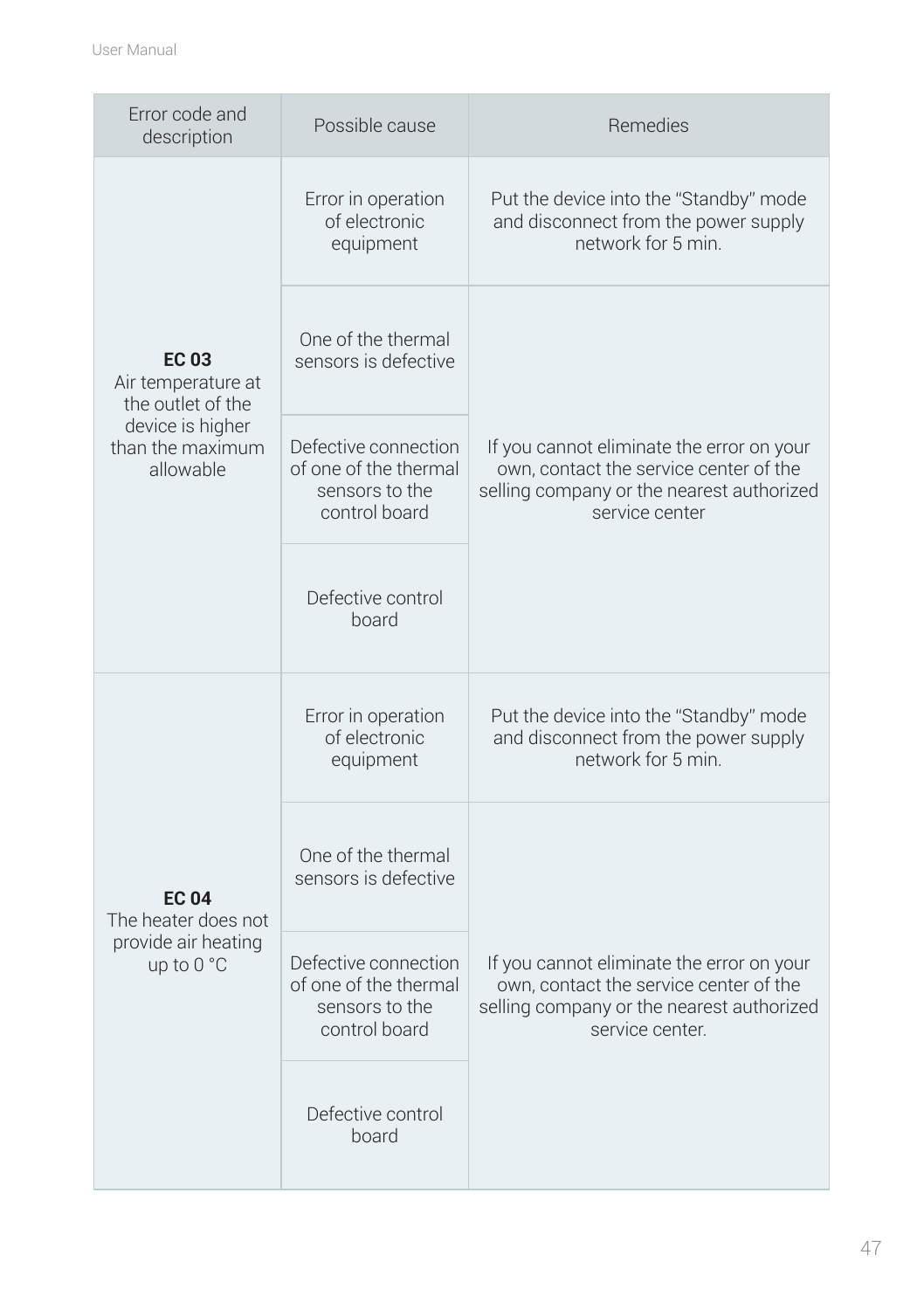| Error code and<br>description                            | Possible cause                                                | Remedies                                                                                                                                                                            |  |
|----------------------------------------------------------|---------------------------------------------------------------|-------------------------------------------------------------------------------------------------------------------------------------------------------------------------------------|--|
|                                                          | Error in operation<br>of electronic<br>equipment              | Put the device into the "Standby" mode<br>and disconnect from the power supply<br>network for 5 min.                                                                                |  |
| <b>EC 05</b>                                             | Foreign objects in<br>the air duct or cavity<br>of the device | Take out filters of the device.<br>Clean the air duct or cavity of the device<br>from foreign objects.<br>Install the filters, a cover of the filter unit<br>and a decorative panel |  |
| The shutter has<br>passed to neither<br>extreme position | One of the limit<br>switches of the<br>shutter                |                                                                                                                                                                                     |  |
|                                                          | No connection of<br>limit switches to the<br>control board    | If you cannot eliminate the error on your<br>own, contact the service center of the<br>selling company or the nearest authorized<br>service center                                  |  |
|                                                          | No power supply<br>of the motor of the<br>shutter unit        |                                                                                                                                                                                     |  |
|                                                          | Error in operation<br>of electronic<br>equipment              | Put the device into the "Standby" mode<br>and disconnect from the power supply<br>network for 5 min.                                                                                |  |
| <b>EC 06</b><br>Control board<br>overcooling             | Defective thermal<br>sensor of the control<br>board           | If you cannot eliminate the error on your<br>own, contact the service center of the                                                                                                 |  |
|                                                          | Defective heat<br>insulation inside the<br>device             | selling company or the nearest authorized<br>service center.                                                                                                                        |  |
| EC 07, EC 09<br>Failure in the                           | Error in operation<br>of electronic<br>equipment              | Put the device into the "Standby" mode<br>and disconnect from the power supply<br>network for 5 min.                                                                                |  |
| circuit of one of the<br>temperature sensors             | Failure in the<br>thermal sensor<br>circuit                   | If you cannot eliminate the error on your<br>own, contact the service center of the<br>selling company or the nearest authorized<br>service center.                                 |  |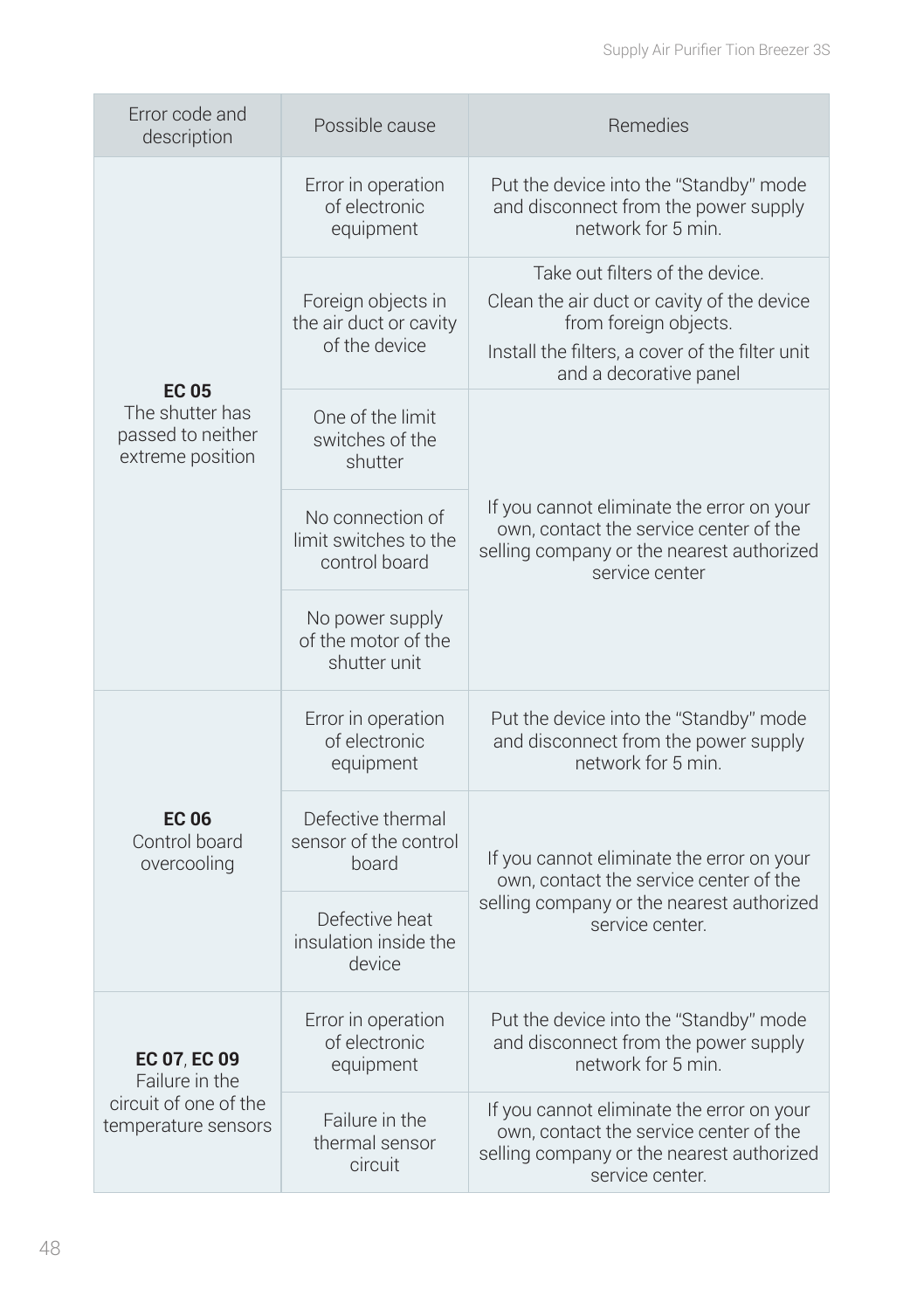| Error code and<br>description                                                                                  | Possible cause                                                              | Remedies                                                                                                                                                                            |  |
|----------------------------------------------------------------------------------------------------------------|-----------------------------------------------------------------------------|-------------------------------------------------------------------------------------------------------------------------------------------------------------------------------------|--|
| EC 08, EC 10<br>Failure in the circuit                                                                         | Error in operation<br>of electronic<br>equipment                            | Put the device into the "Standby" mode<br>and disconnect from the power supply<br>network for 5 min.                                                                                |  |
| of the incoming air<br>temperature sensor                                                                      | Failure in the<br>thermal sensor<br>circuit                                 | If you cannot eliminate the error on your<br>own, contact the service center of the<br>selling company or the nearest authorized<br>service center.                                 |  |
|                                                                                                                | Error in operation<br>of electronic<br>equipment                            | Put the device into the "Standby" mode<br>and disconnect from the power supply<br>network for 5 min.                                                                                |  |
| <b>EC 11</b><br>No connection<br>between the power                                                             | No contact between<br>the connectors of<br>the loop and one of<br>the board |                                                                                                                                                                                     |  |
| board and control<br>hoard                                                                                     | Defective control<br>board                                                  | If you cannot eliminate the error on your<br>own, contact the service center of the<br>selling company or the nearest authorized<br>service center.                                 |  |
|                                                                                                                | Defective power<br>hoard                                                    |                                                                                                                                                                                     |  |
|                                                                                                                | Error in operation<br>of electronic<br>equipment                            | Put the device into the "Standby" mode<br>and disconnect from the power supply<br>network for 5 min.                                                                                |  |
| <b>EC 12</b><br>The shutter unit has<br>not passed to the"<br>Inflow" mode from<br>the "Recirculation"<br>mode | Foreign objects in<br>the air duct or cavity<br>of the device               | Take out filters of the device.<br>Clean the air duct or cavity of the device<br>from foreign objects.<br>Install the filters, a cover of the filter unit<br>and a decorative panel |  |
| <b>or</b><br><b>EC 13</b><br>The shutter unit has                                                              | One of the limit<br>switches of the<br>shutter is defective                 |                                                                                                                                                                                     |  |
| not passed to the<br>"Recirculation" mode<br>from the "Inflow"<br>mode                                         | No connection of<br>limit switches with<br>the control board                | If you cannot eliminate the error on your<br>own, contact the service center of the<br>selling company or the nearest authorized<br>service center                                  |  |
|                                                                                                                | No power supply<br>of the motor of the<br>shutter unit                      |                                                                                                                                                                                     |  |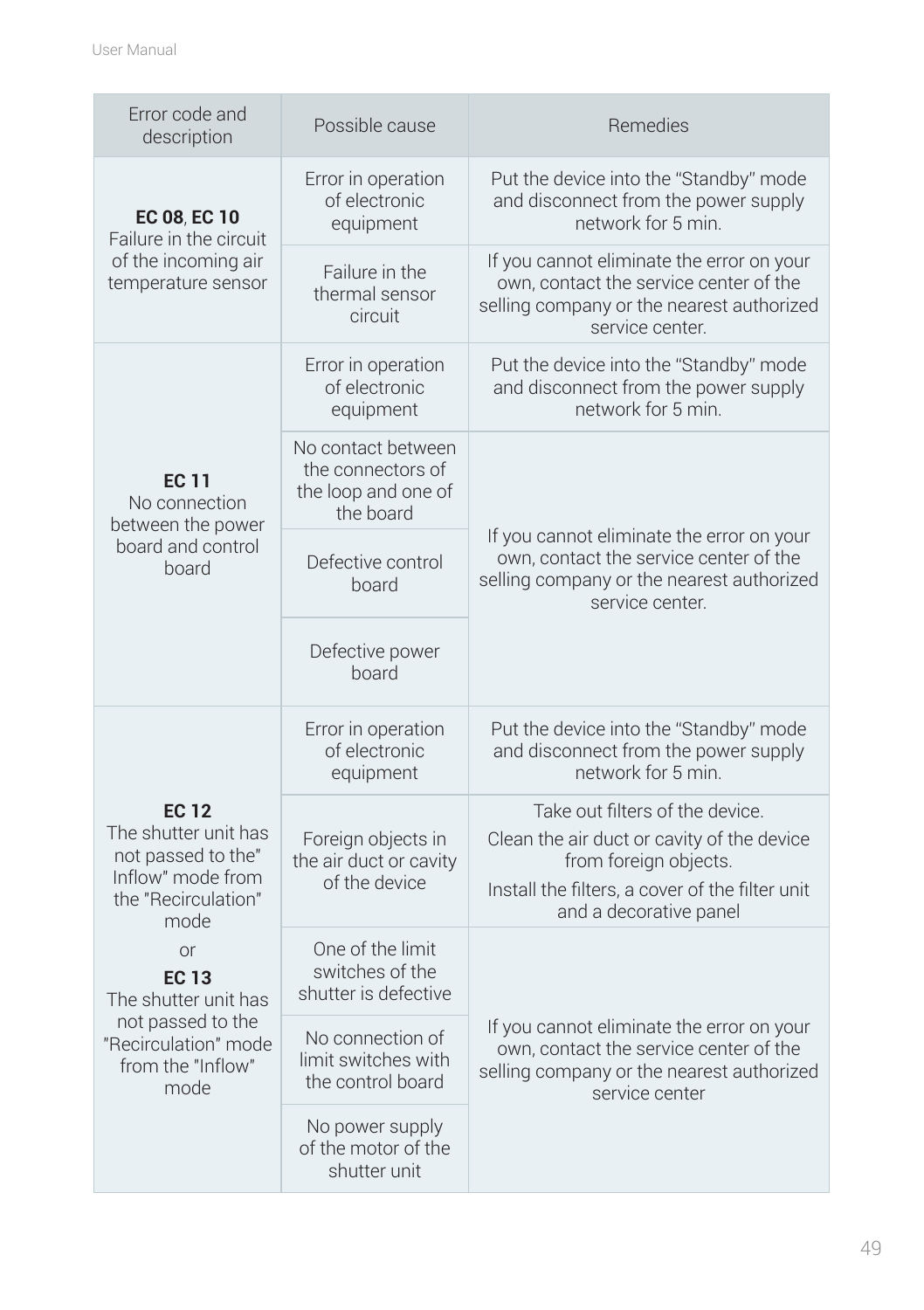| Error code and<br>description              | Possible cause                                    | Remedies                                                                                             |  |
|--------------------------------------------|---------------------------------------------------|------------------------------------------------------------------------------------------------------|--|
|                                            | Error in operation<br>of electronic<br>equipment  | Put the device into the "Standby" mode<br>and disconnect from the power supply<br>network for 5 min. |  |
| <b>EC 14</b><br>Power board<br>overcooling | Defective thermal<br>sensor of the power<br>board | If you cannot eliminate the error on your<br>own, contact the service center of the                  |  |
|                                            | Defective heat<br>insulation inside the<br>device | selling company or the nearest authorized<br>service center.                                         |  |
|                                            | Error in operation<br>of electronic<br>equipment  | Put the device into the "Standby" mode<br>and disconnect from the power supply<br>network for 5 min. |  |
| <b>EC 15</b><br>Power board<br>overheating | Defective thermal<br>sensor of the power<br>board | If you cannot eliminate the error on your<br>own, contact the service center of the                  |  |
|                                            | Defective power<br>board                          | selling company or the nearest authorized<br>service center.                                         |  |



**ATTENTION!** If power-off of the device and further power-on leads to the reset, contact your service center.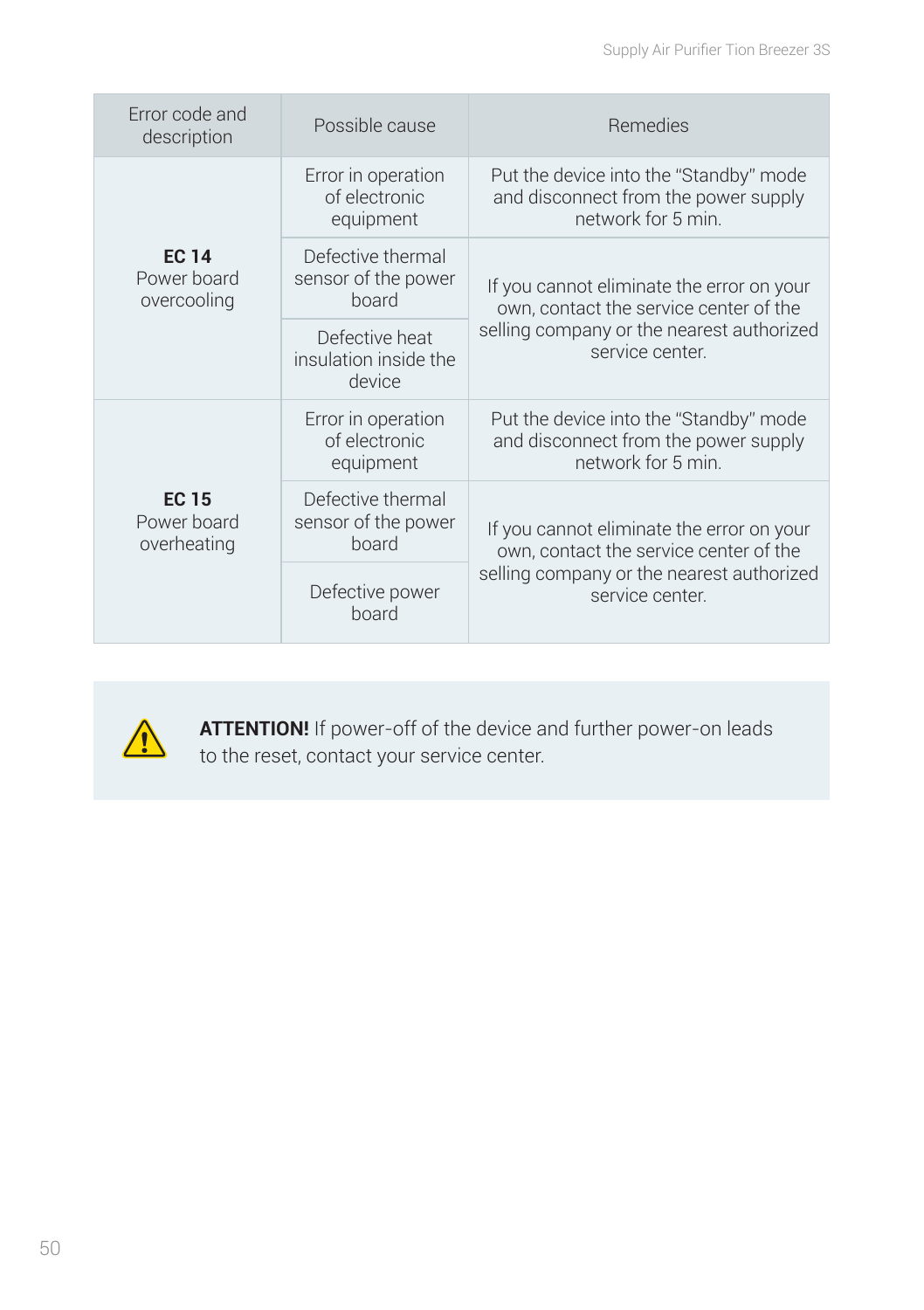## 8. STORAGE, TRANSPORTATION AND DECOMMISSIONING

Before being decommissioned, the device and all items from the package contents should be stored and transported in the factory packaging. Storage conditions:

- air temperature: -25°С min, +50°С max;
- relative air humidity: 80% max;
- no possibility of packing being exposed to direct sunlight;
- distance away from heaters and other sources of heat: at least 1 m;
- no substances and materials with intense adverse odors present in the premises.

The shelf life of the device is at least 2 years provided the above requirements are met.

During transportation, the device should be protected against sharp shocks, falls and the impact of climatic factors.

Upon expiration of the planned service life, please discontinue using the device and contact the Vendor's Service Center regarding further operation of the device or its disposal.

The device may not be disposed of as common waste, but must be taken to an appropriate disposal site for electric and electronic equipment for subsequent recycling or disposal according to federal or local legislation. Most of the elements used in the device are marked with an appropriate recycling code and are subject to recycling. Proper disposal of this product will help protect the environment and avoid any damage to the surroundings or human health, which may be caused by inappropriate handling. Detailed information about disposal sites for this product can be obtained from local authorities or sanitation enterprises.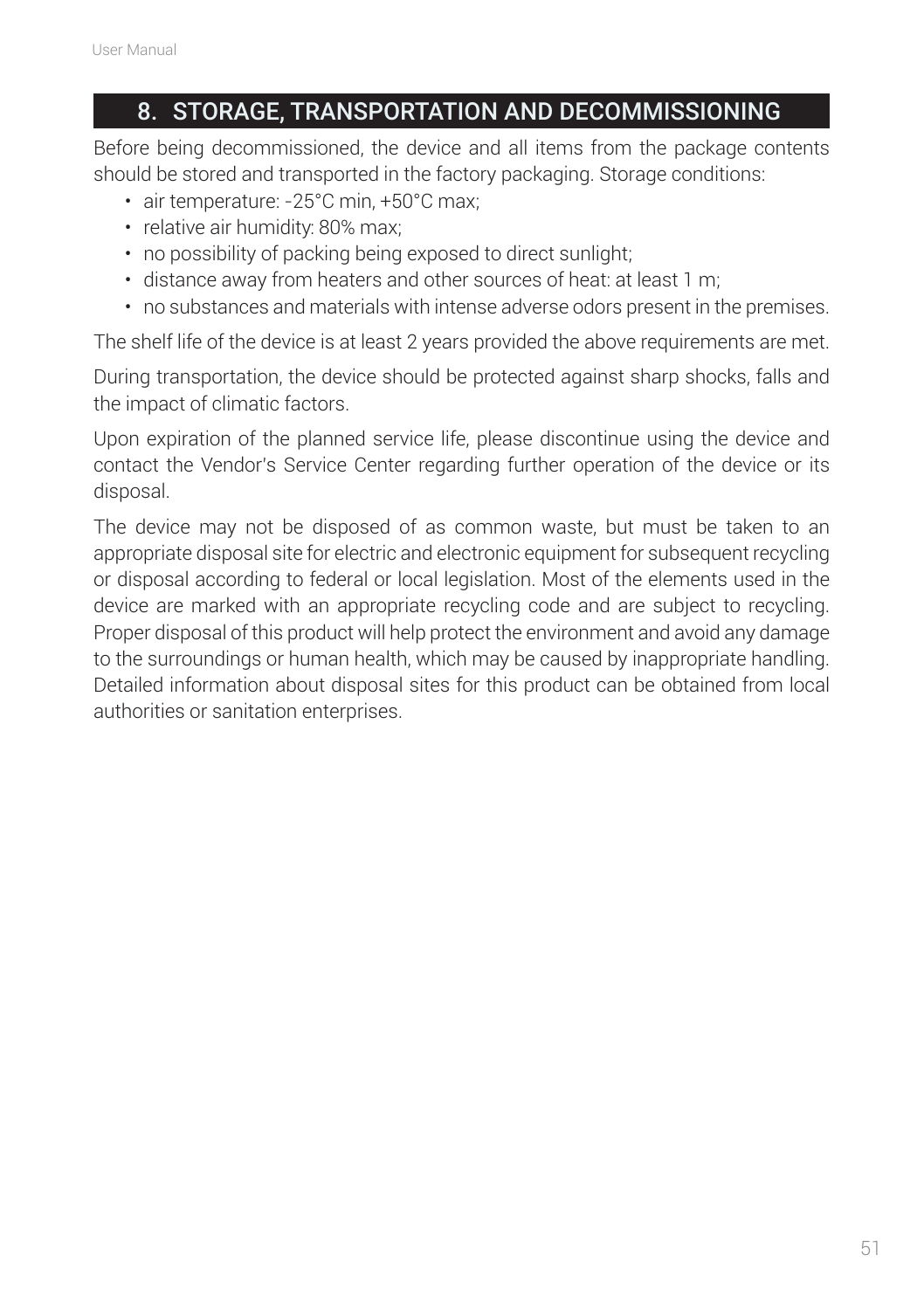## 9. WARRANTY

Tion Smart microclimate JSC expresses gratitude for your choice.

Tion Smart microclimate JSC establishes the fixed 5-year service life for the device, in case of observing the installation and operation conditions set forth in this document.

Tion Smart microclimate JSC establishes a 2-year warranty period<sup>19</sup> for the operation of the device. These periods are valid in case of observance of the installation and operation rules set forth in this document.

Before using the device, read thoroughly the Operating Manual, warranty conditions, as well as completeness and appearance of the device.

All claims as regards appearance and completeness of the device shall be presented to the seller when purchasing.

In case of damage to the packaging during the transportation, unpack immediately the device and check for visual defects. Damage to the device shall be confirmed in writing by the carrier, otherwise compensation claims may not be satisfied.

#### Warranty conditions

In order to quickly enable the seller to fulfill his warranty obligations, the buyer shall present either a completed warranty card, or a sales receipt or a cash receipt, or another document certifying the fact and date of purchase of the device.

- If it is impossible to establish the date of transfer of the device to the buyer, the warranty period is calculated from the date of manufacture of the device.
- Warranty maintenance includes performance of works and services by the maintenance service in the service center or at the location of the device with the buyer (at the discretion of the maintenance service). If the Buyer does not agree to carry out warranty service at the location of the device, it is carried out in the service center.
- The warranty does not cover scheduled maintenance related to replacement of filters, as well as to the cases of using the device not in accordance with the requirements given in this Operating Manual.

#### Warranty is not provided in the following cases:

- there are traces of self-installation, repair, disinstallation, installation, modification or repair of the device not at the authorized service centers;
- it is impossible to identify the date of manufacture / sale of the device as a result of absence, destruction or damage of identification information;
- the device has been damaged as a result of events or as a result of actions of third parties that the seller (manufacturer) cannot influence, including: natural disasters, actions of utility service providers (including voltage jumps) and others;

<sup>19</sup> Unless otherwise provided by the legislation of the country in which the warranty is performed.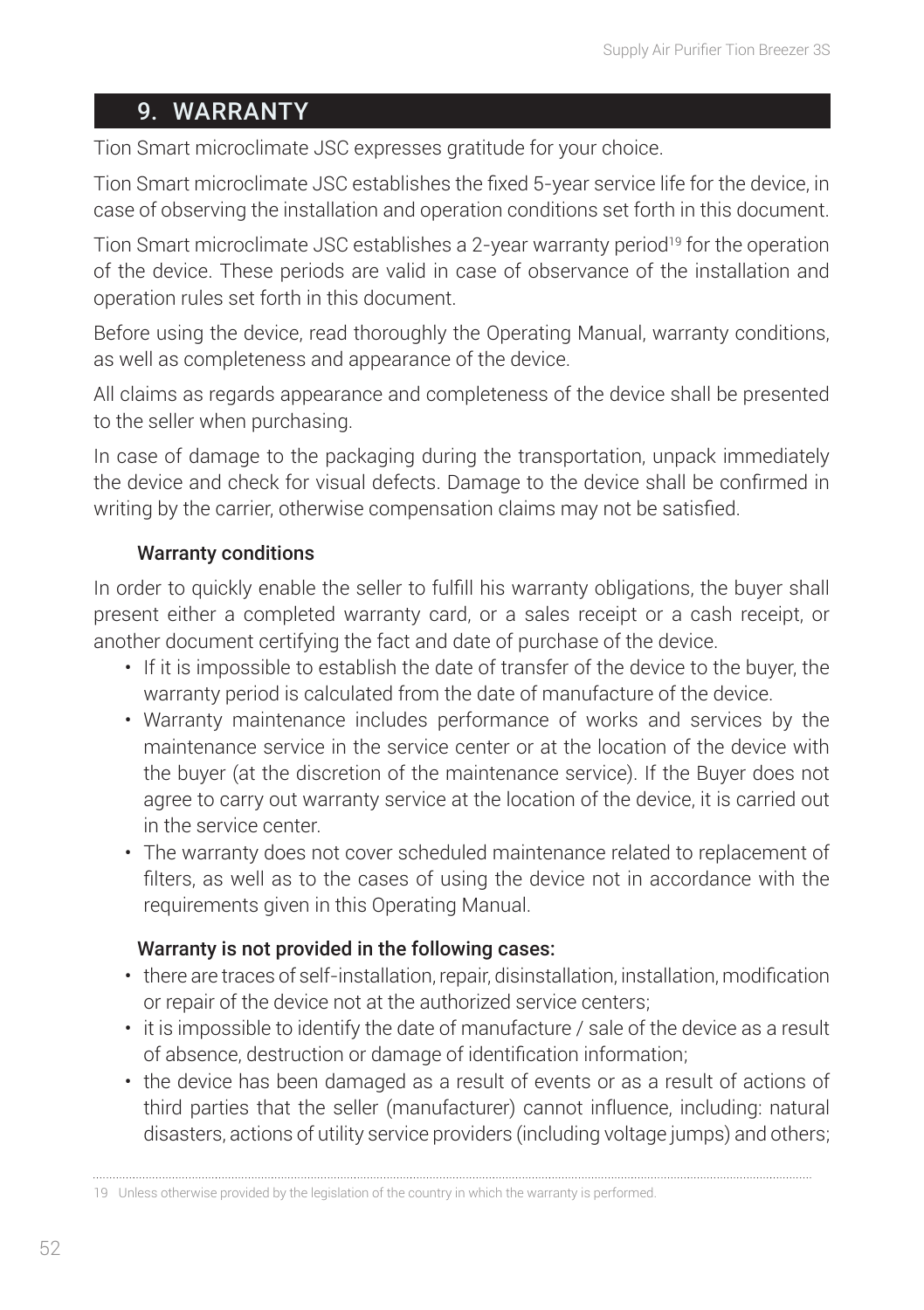- there are mechanical damages on the device (chips, cracks, etc.) that have appeared as a result of exposure to excessive force, chemically aggressive substances, or temperatures exceeding the permissible values that entailed malfunction of the device;
- malfunction has occurred while connecting the device to the electric network in violation of the rules set forth in this document;
- malfunction and defects have appeared as a result of ingress into the device of foreign objects, liquids, insects and their waste products, etc.:
- storage and transportation rules of the device set forth in this document have been violated.

#### Dear Customers!

As regards issues related to the fulfillment of warranty obligations, please contact the company in which the device has been purchased.

#### Tion maintenance service contacts

e-mail: global@tion.ru



tion.global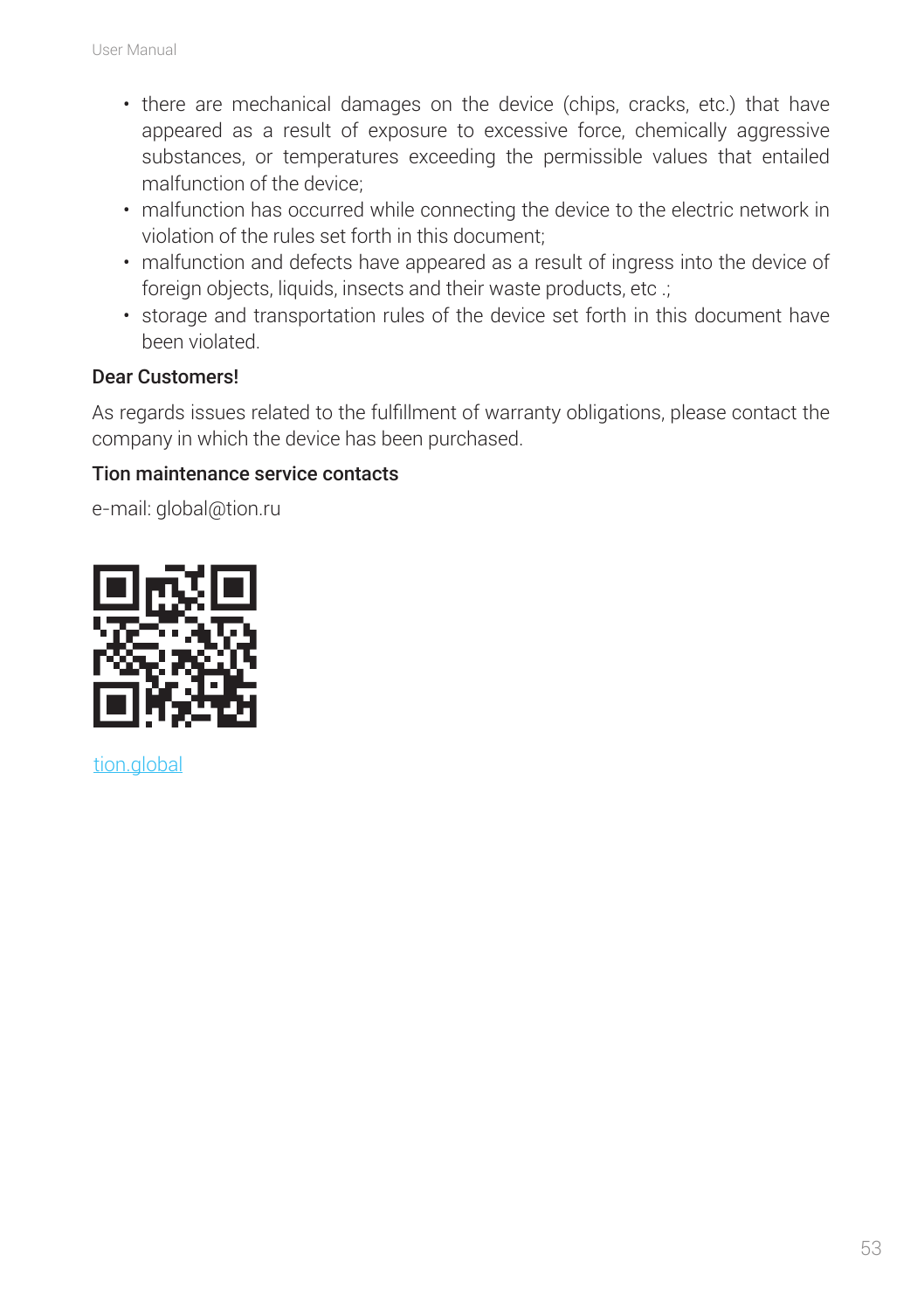## ACCEPTANCE CERTIFICATE

Supply Air Purifier Tion Breezer 3S has been recognized as fitting for operation.

Manufacturing date \_\_\_\_\_\_\_\_\_\_\_\_\_\_\_\_\_\_\_\_\_\_\_\_\_\_\_\_\_\_\_\_\_\_\_\_\_\_\_\_\_\_\_\_\_\_\_\_\_\_\_\_\_\_\_\_\_\_\_\_\_\_\_\_\_

QC stamp

Version 1.6.0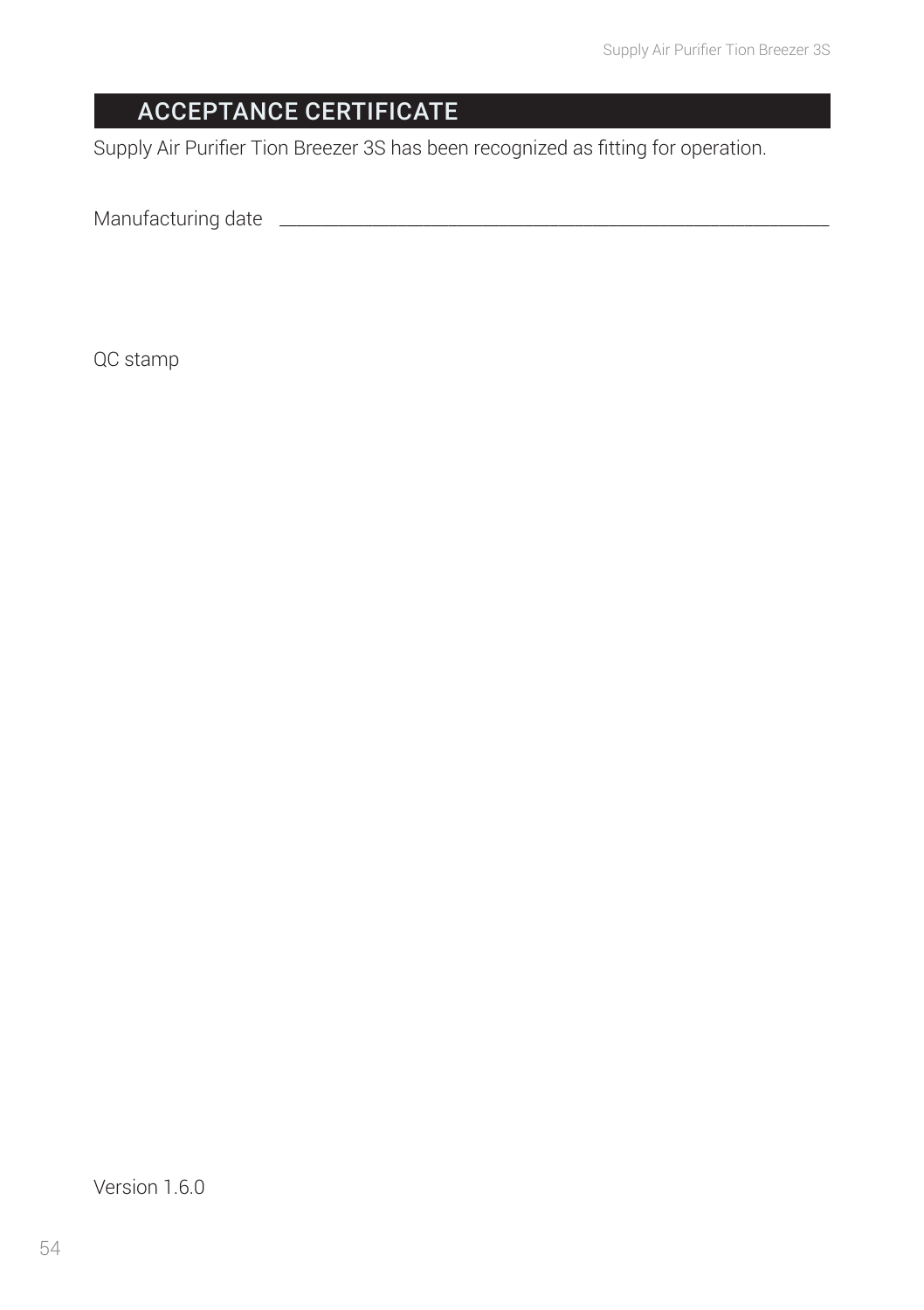## FOR NOTES